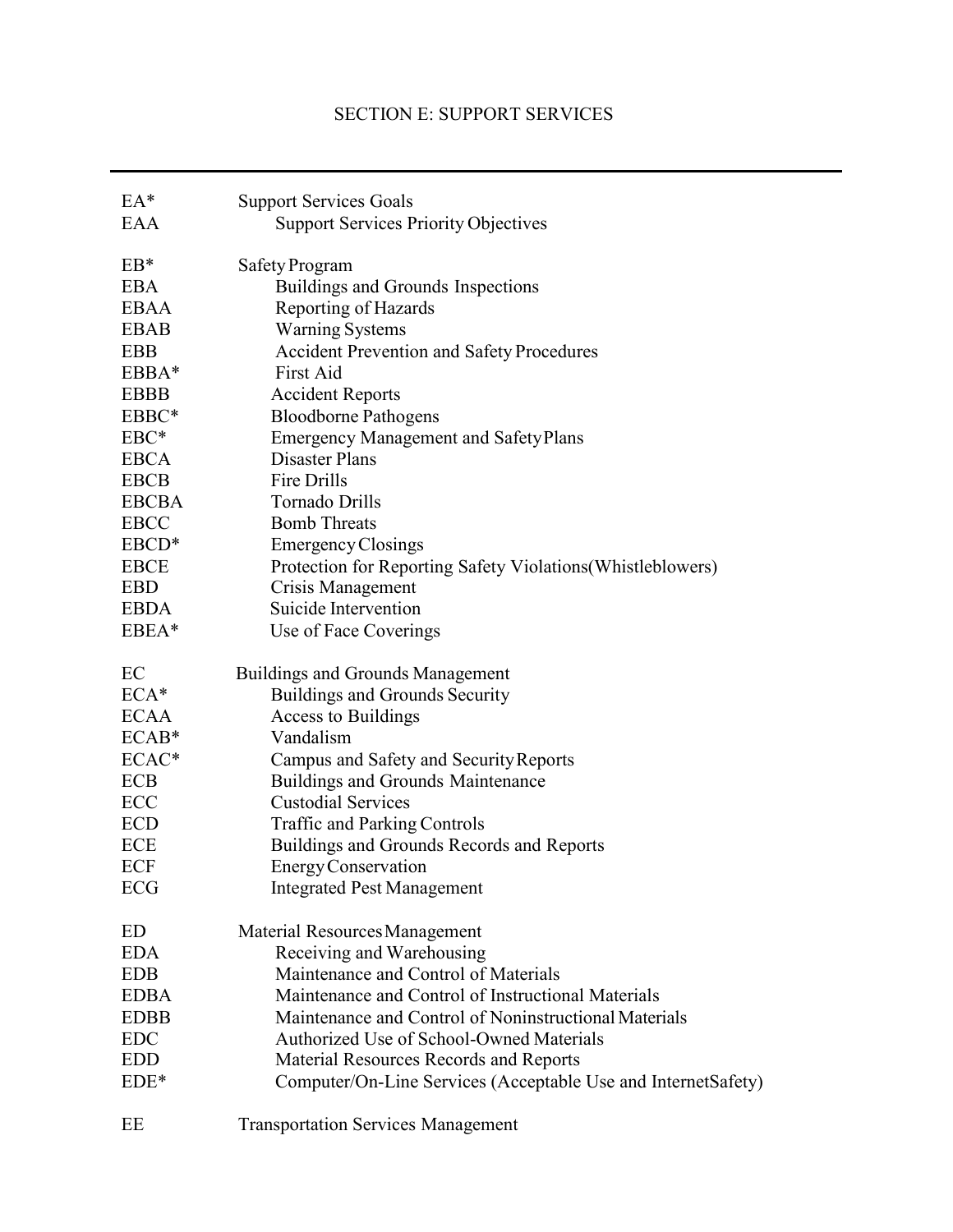# SECTION E: SUPPORT SERVICES

| <b>EEA</b>    | <b>Student Transportation Services</b>                                                               |
|---------------|------------------------------------------------------------------------------------------------------|
| <b>EEAA</b>   | <b>Walkers and Riders</b>                                                                            |
| <b>EEAB</b>   | School Bus Scheduling and Routing                                                                    |
| EEAC*         | School Vehicle Safety Program                                                                        |
| <b>EEACA</b>  | Bus Driver Examination and Training                                                                  |
| <b>EEACB</b>  | <b>School Bus Maintenance</b>                                                                        |
| <b>EEACC</b>  | Student Conduct on School Buses (Also JFCC)                                                          |
| <b>EEACCA</b> | Video Cameras on Transportation Vehicles                                                             |
| EEACD*        | Drug Testing for District Personnel Required to Hold A                                               |
|               | Commercial Driver's License                                                                          |
| <b>EEACE</b>  | School Bus Idling                                                                                    |
| <b>EEAD</b>   | Special Use of School Buses                                                                          |
| <b>EEAE</b>   | <b>Student Transportation in Private Vehicles</b>                                                    |
| <b>EEAF</b>   | <b>Student Transportation Insurance</b>                                                              |
| <b>EEAG</b>   | <b>Student Transportation Records and Reports</b>                                                    |
| <b>EEB</b>    | <b>Business and Personnel Transportation Services</b>                                                |
| EEBA*         | Use of School-Owned Vehicles (Training Vehicle)                                                      |
| <b>EEBB</b>   | Use of Private Vehicles on School Business                                                           |
| <b>EEBC</b>   | Business and Personnel Transportation Insurance                                                      |
| <b>EEBD</b>   | Business and Personnel Transportation Records and Reports                                            |
| $EF*$         | Food Services Management (Vanguard Career Center) Free and Reduced Price Food<br>Services (Also EFB) |
| <b>EFA</b>    | Food Purchasing                                                                                      |
| <b>EFAA</b>   | Use of Surplus Commodities                                                                           |
| $EFB*$        | Free and Reduced-Price Food Services                                                                 |
| <b>EFC</b>    | <b>Vending Machines</b>                                                                              |
| <b>EFD</b>    | <b>Food Sanitation Program</b>                                                                       |
| <b>EFE</b>    | Food Services Records and Reports                                                                    |
| $EFF*$        | Food Sale Standards                                                                                  |
| $EFG*$        | <b>Student Wellness Program</b>                                                                      |
| EFH*          | Food Allergies                                                                                       |
|               |                                                                                                      |
| EG            | <b>Office Services Management</b>                                                                    |
| <b>EGA</b>    | <b>Office Communications Services</b>                                                                |
| <b>EGAA</b>   | Printing and Duplicating Services                                                                    |
| <b>EGAAA</b>  | Copyright                                                                                            |
| <b>EGAB</b>   | Mail and Delivery Services                                                                           |
| EGAC*         | <b>Telephone Services</b>                                                                            |
| EGB           | <b>Clerical Services</b>                                                                             |
| EGC           | Office Services Records and Reports                                                                  |
| EH            | Data Management                                                                                      |
| EHA*          | Data and Records Retention                                                                           |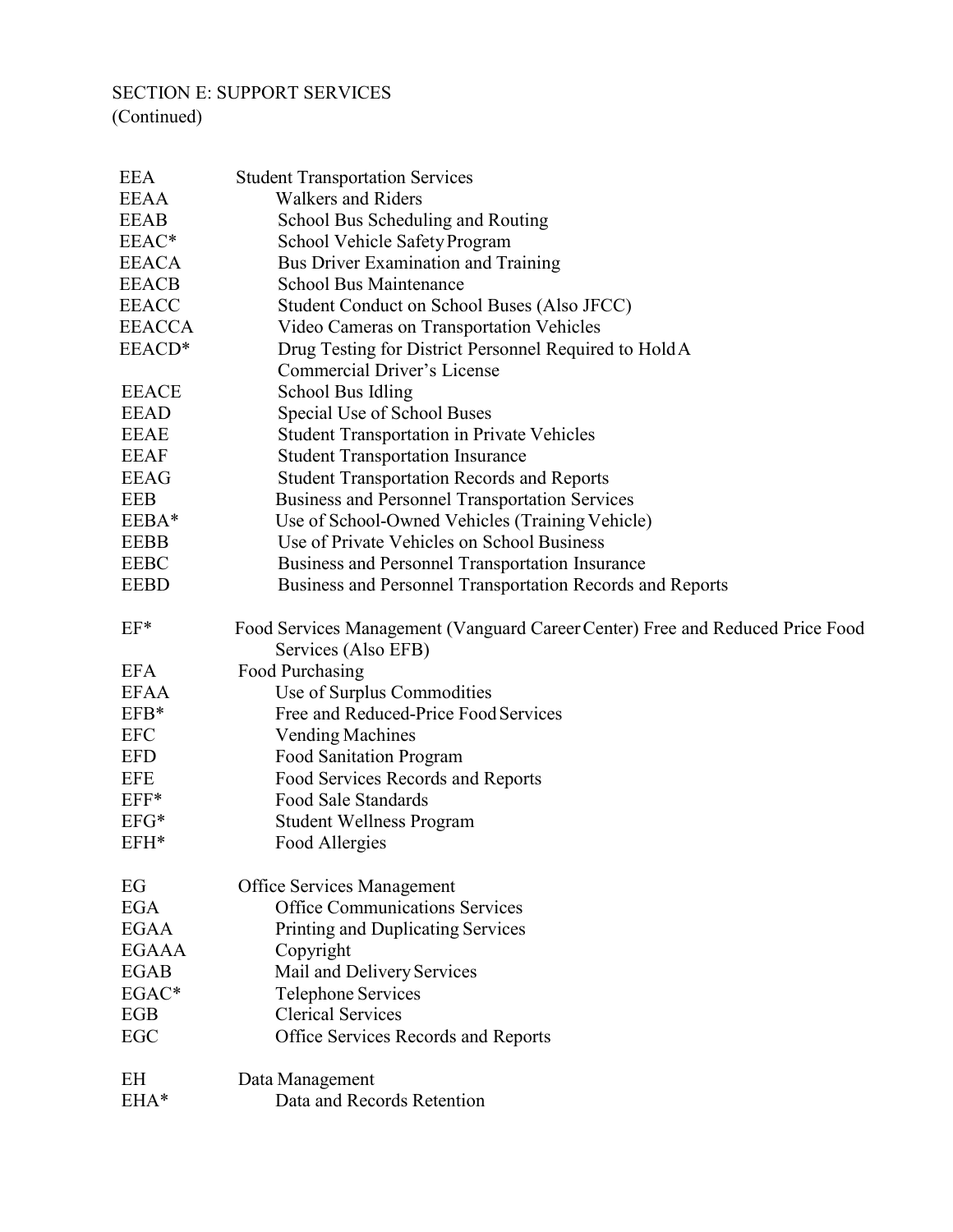# SECTION E: SUPPORT SERVICES (Continued)

| EI  | <b>Insurance Management</b> |
|-----|-----------------------------|
| EIA | <b>Property Insurance</b>   |
| EIB | Liability Insurance         |
|     |                             |

# EJ Evaluation of Support Services (Also AFF)

\* denotes areas covered by Board policy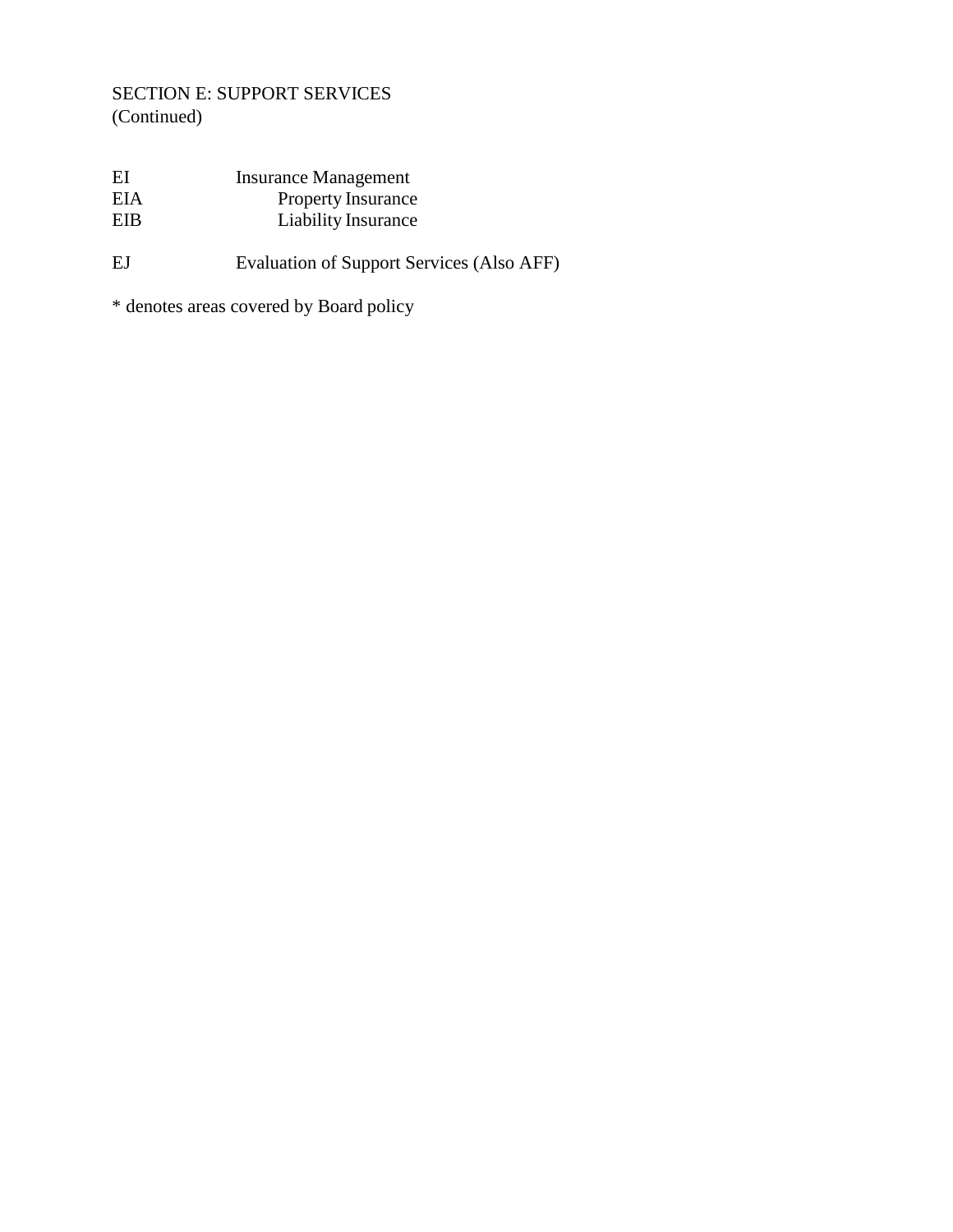## SUPPORT SERVICES GOALS

The Board views the support services operations of the school system as essential to the educational program. The Board serves as trustee of school facilities and overseer of school business operations for the purpose of providing the facilities and services which will support an excellent educational program.

The Board expects operation and maintenance of the school plant, equipment and services to set high standards of safety, to promote the health of students and staff, to reflect the aspirations of the community and to support the efforts of the staff to provide good instruction of high quality.

[Adoption date: August 20, 1992] [Re-adoption date: May 16, 2002] [Re-adoption date: September 16, 2010] [Re-adoption date: September 17, 2015]

CROSS REFS.: EB, Safety Program EBC, Emergency Management and Safety Plans EF, Food Services Management (Vanguard Career Center) EFB, Free and Reduced-Price Food Services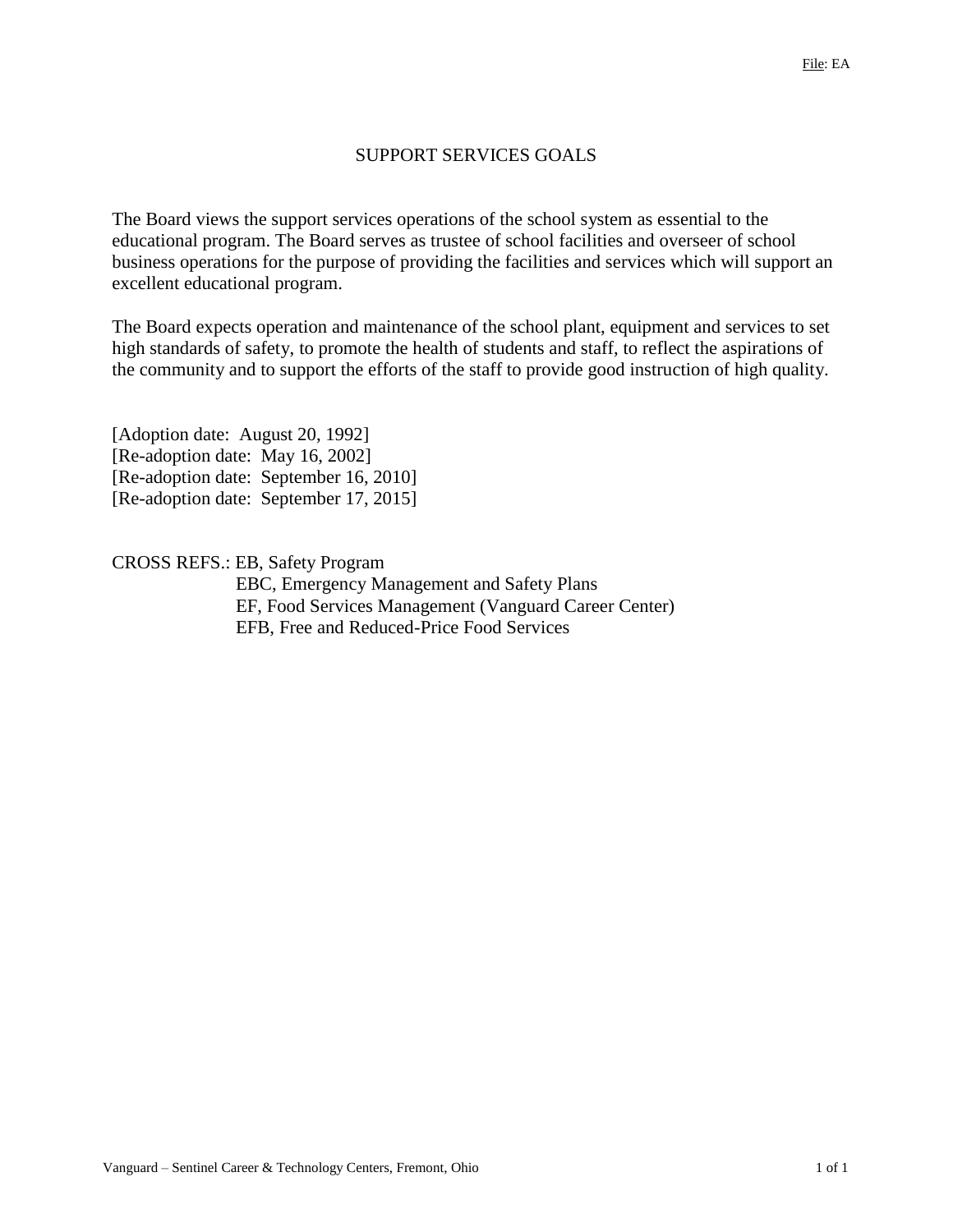# SAFETY PROGRAM

The Board is concerned with the safety of all students, employees and members of the school community present on Vanguard-Sentinel Career and Technology Centers property and at all career center sponsored events at other sites. The Board directs the administration to develop a safety program, which is reviewed on an annual basis.

The Superintendent/designee is the administrator responsible for the safety program of the District and develops written procedures to comply with all applicable Federal and State laws and regulations*.*

The practice of safety is also a part of the instructional plan of the District through educational programs. The educational program includes instruction in traffic and pedestrian safety, fire prevention, in-service training and emergency procedures appropriately geared to students.

All staff are encouraged to participate in the safety practices of the Health and Safety Committee by providing recommendations that ensure a safe environment for all.

[Adoption date: August 20, 1992] [Re-adoption date: May 16, 2002] [Re-adoption date: September 16, 2010] [Re-adoption date: September 17, 2015]

LEGAL REFS.: Public Employment Risk Reduction Act; ORC 4167.01 et seq. 2744 3313.536 3313.60; 3313.643 3707.26 3737.73 OAC 3301-35-06

CROSS REFS.: EA, Support Services Goals GBE, Staff Health and Safety JHF, Student Safety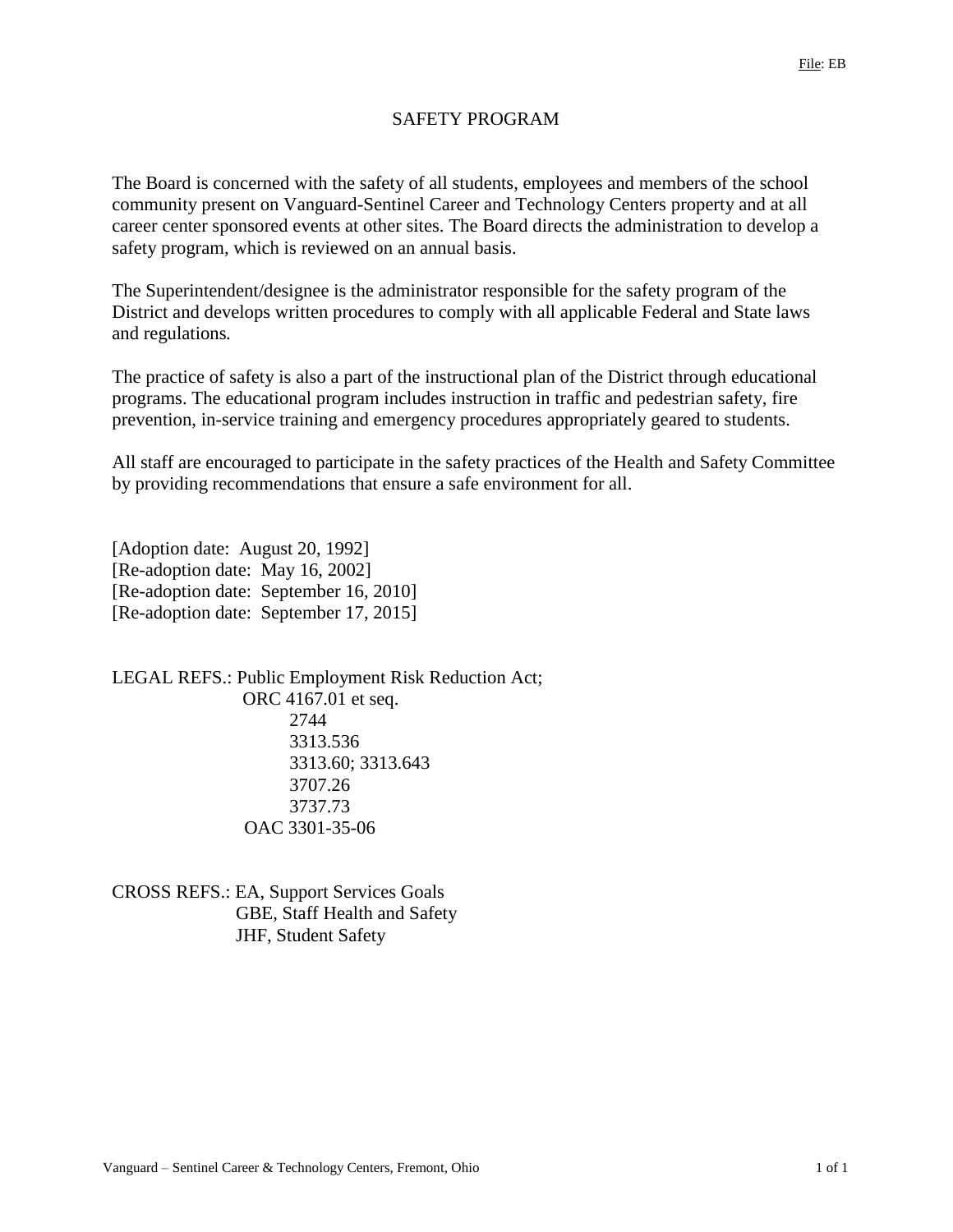## FIRST AID

Safety and accident prevention are a constant concern of the Board. To safeguard the welfare and health of students and employees, the Board shall direct the administration to develop a procedure for handling emergency situations.

[Adoption date: August 20, 1992] [Re-adoption date: May 16, 2002] [Re-adoption date: September 16, 2010] [Re-adoption date: September 17, 2015]

LEGAL REFS: ORC 2305.23 3301.56 3313.712 OAC 3301-27-01; 3301-35-06

CROSS REFS: EB, Safety Program

EBBC, Bloodborne Pathogens EBC, Emergency Management and Safety Plans IGD, Cocurricular and Extracurricular Activities JHCD, Administering Medicines to Students Emergency Medical Authorization Form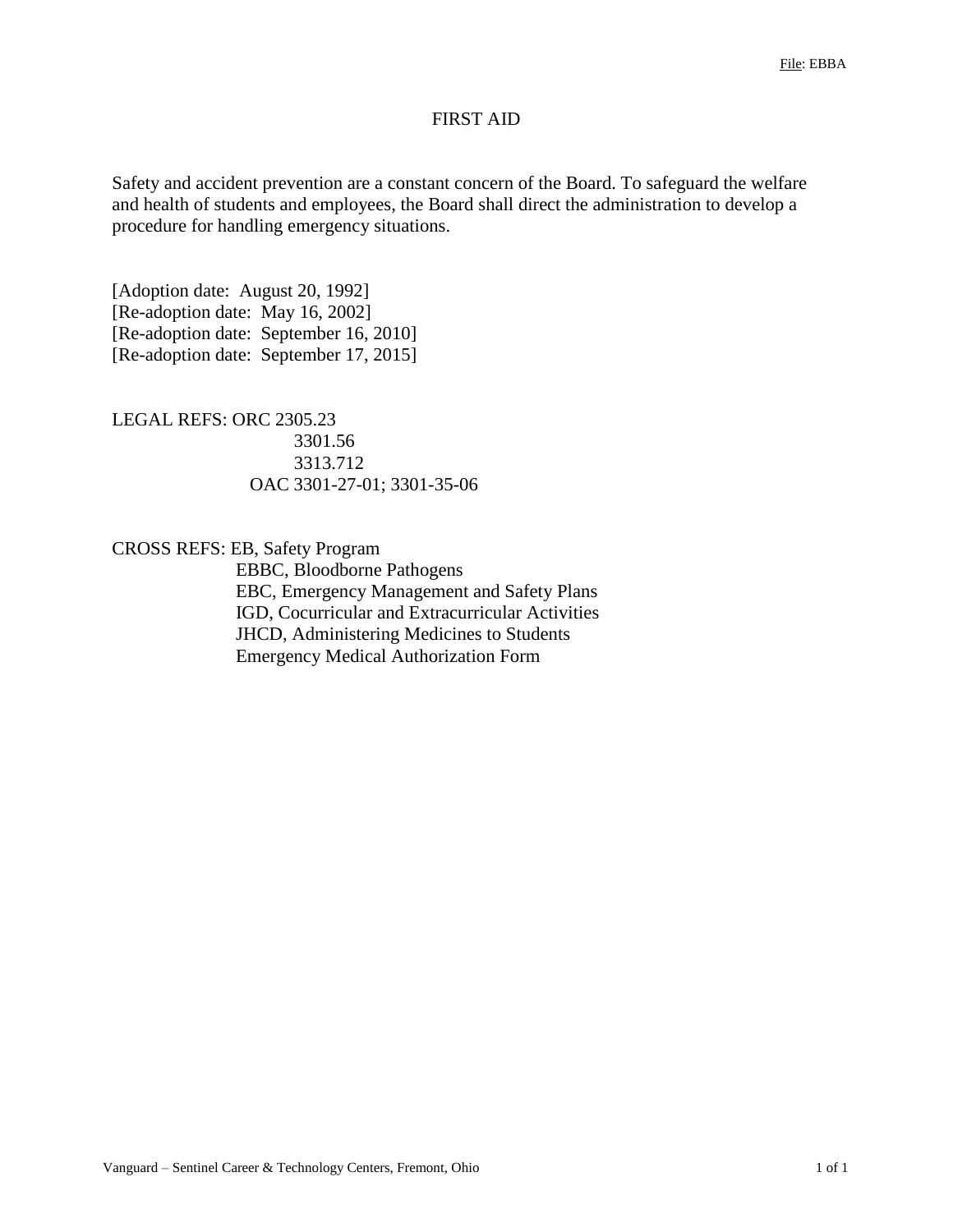## FIRST AID

The following requirements will be adhered to by all personnel.

- 1. A physician, trained person and/or an emergency medical service will be called incase of serious illness or injury.
- 2. In compliance with law, the parents of all students will be asked to sign and submit an emergency medical authorization, which will indicate the procedure they wish to be followed in the event of a medical emergency involving their child. The forms will be kept readily at hand in the main office of the building.
- 3. Only emergency care and first aid will beprovided.
- 4. In cases where the nature of an illness or an injury appears serious, the parents will be contacted and the instructions on the student's emergency card followed. In extreme emergencies, arrangements may be made for a student's immediate hospitalization whether or not the parent can be reached.

[Approval date: August 20, 1992] [Re-approval date: May 16, 2002] [Re-approval date: September 16, 2010] [Re-approval date: September 17, 2015]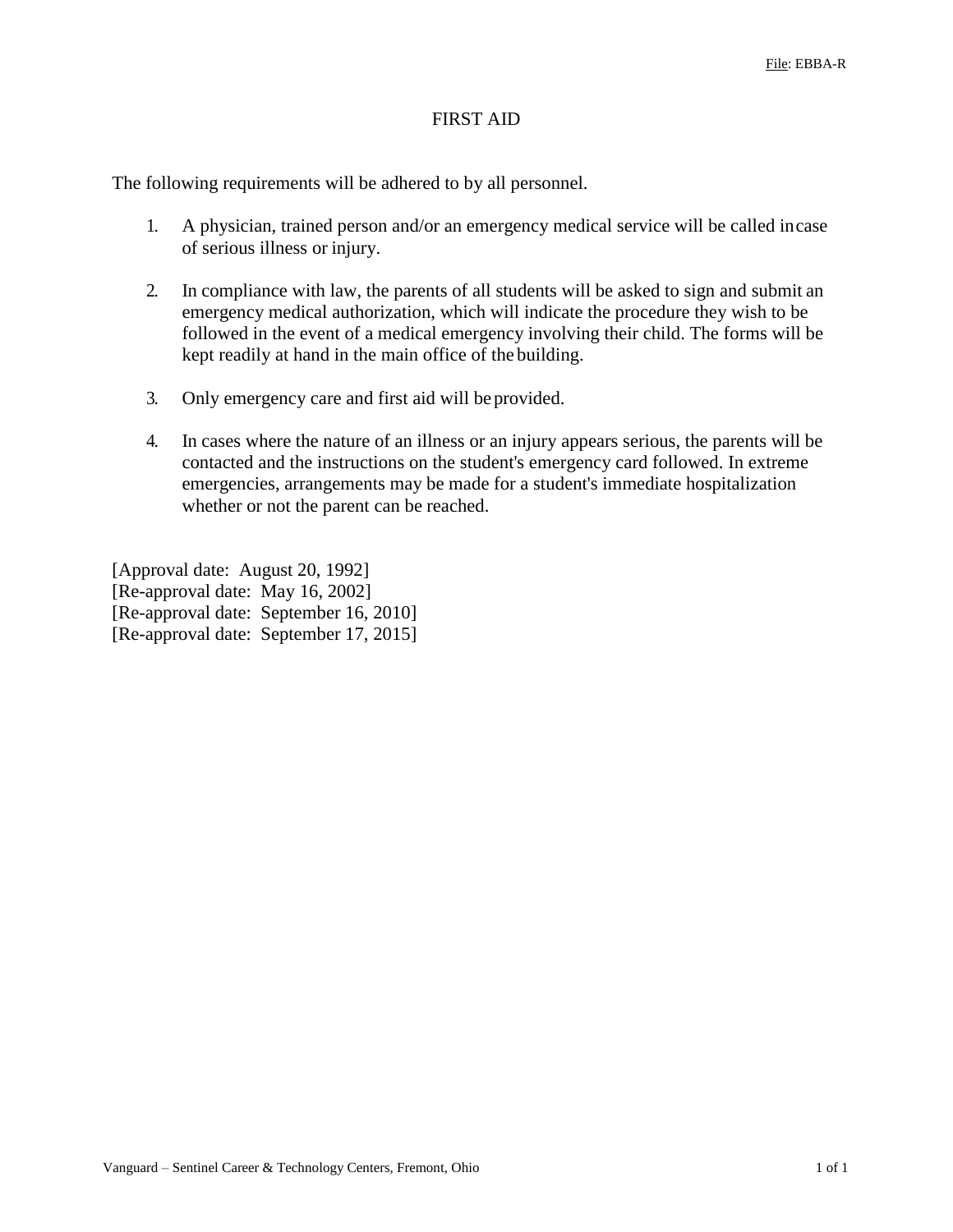### BLOODBORNE PATHOGENS

Staff/students incur some risk of infection and illness each time they are exposed to bodily fluids or other potentially infectious materials. While the risk to staff/students of exposure to body fluids due to casual contact with individuals in the school environment is very low, the Board regards any such risk as serious.

Consequently, the Board directs adherence to universally recognized precautions. Universally recognized precautions require that staff and students approach infection control as if all direct contact with human blood and body fluids is known to be infectious for HIV, HBV, HCV and/or other bloodborne pathogens.\*

To reduce the risk to staff/students by minimizing or eliminating staff exposure incidents to bloodborne pathogens, the Board directs the Superintendent to develop and implement an exposure control plan. This plan must be reviewed and updated at least annually in accordance with Federal law.

The plan includes annual in-service training for staff and students; first-aid kits in the building and each school vehicle; correct procedures for cleaning up body fluid spills and for personal clean-up.

Training is followed by an offer of immunization with hepatitis B vaccine for all staff who are required to provide first aid to students and/or staff. The vaccine is also offered to all staff who have occupational exposure as determined by the administrator.

[Adoption date: May 16, 2002] [Re-adoption date: September 16, 2010] [Re-adoption date: September 17, 2015]

LEGAL REFS.: 29 CFR 1910.1030 ORC 3707.26 Public Employment Risk Reduction Program; ORC 4167.01 et seq.

#### CROSS REFS.: EBBA, First Aid EBC, Emergency Management and Safety Plans

\* Bloodborne pathogens are pathogenic microorganisms that are present in human blood and can cause disease in humans. These include, but are not limited to, hepatitis B virus (HBV), hepatitis C virus (HCV) and human immunodeficiency virus(HIV).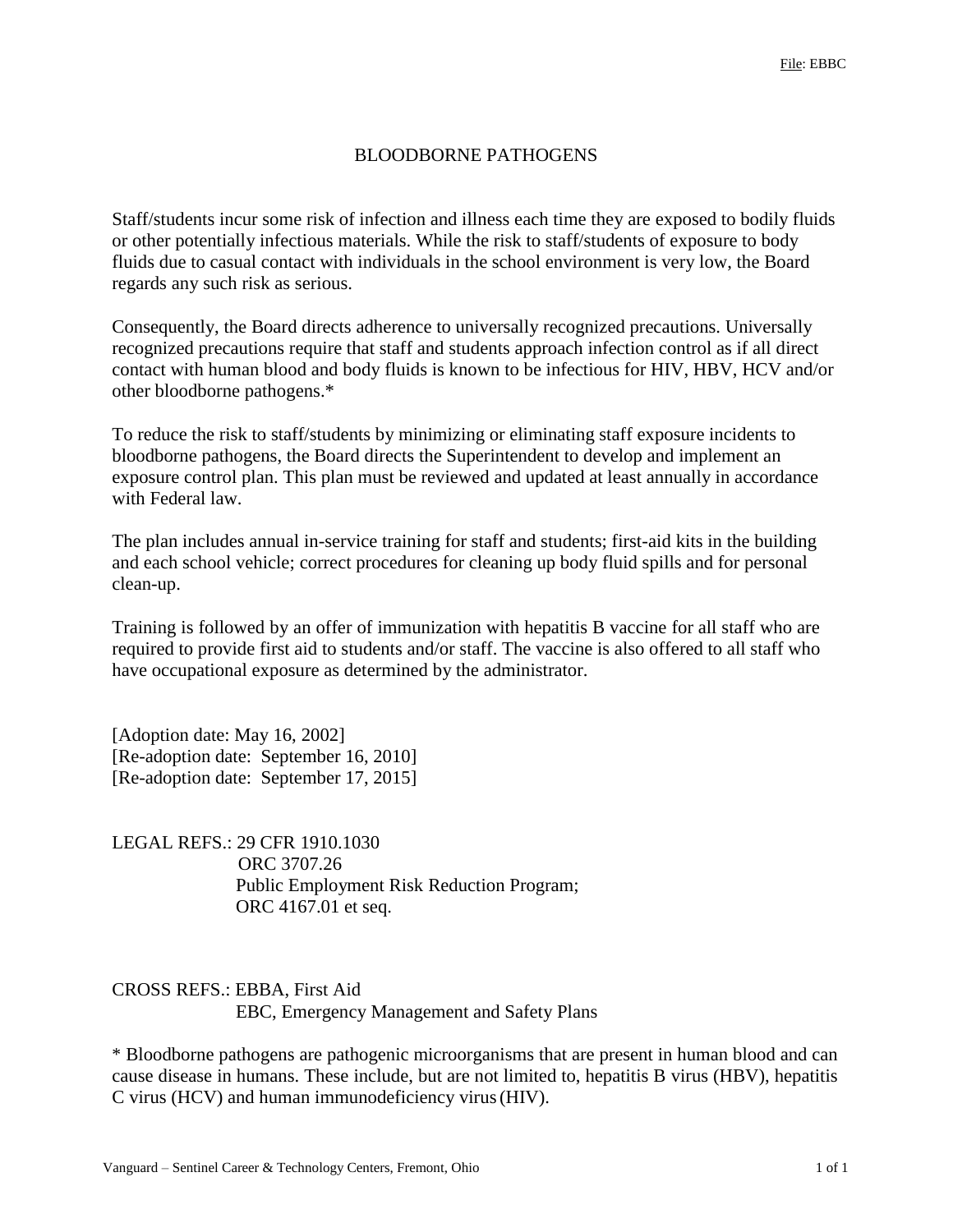## EMERGENCY MANAGEMENT AND SAFETY PLANS

The Board acknowledges that the safety and well-being of students and staff are high priorities. Although emergencies cannot be predicted, effective prevention and management strategies are used to minimize the effects of emergency situations arising in the District.

An emergency is defined as an event that threatens the actual safety and security of students, employees or visitors of the District or whose impact threatens the feeling of safety and security, both of which are detrimental to a positive learning environment. Emergencies include, but are not limited to, fire, natural disasters, medical emergencies, industrial accidents, suicide, death of a student or employee, acts of violence, trauma and terrorism.

#### Comprehensive Emergency Management and School Safety Plans and Drills

The Board directs the Superintendent/designee to prepare emergency/safety plans for use by staff and students. The plans are posted in each classroom and other areas accessible to staff and students.

The comprehensive emergency management plan sets a protocol for addressing and responding to serious threats to the safety of the school property, students, staff, volunteers and visitors. Each protocol includes procedures deemed appropriate by the Board or governing authority for responding to threats and emergency events including, but not limited to, notification of appropriate law enforcement personnel, calling upon specified emergency response personnel for assistance and informing parents of affected students.

State law determines the type and number of drills the District must conduct in order to adequately prepare staff and students for emergency situations. Drills provide both students and staff with practice in responding to emergency conditions should such conditions occur.

A copy of each school building's current comprehensive emergency management plan and blueprint is filed with the Ohio Department of Education, the law enforcement agency that has jurisdiction over the school building and, upon request, the fire department and emergency medical service organization that serves the political subdivision in which the school building is located. The floor plan is used solely by first responders responding to an emergency in the building and is not a public record.

The administration reviews the plan annually, considering the most current information dealing with the subjects, as well as making relevant information about the plan known to the community. When the comprehensive emergency management plan is used, assessment of the way the emergency was handled is completed by the Board and the administration. Suggestions for improvement, if necessary, are solicited from all stakeholders.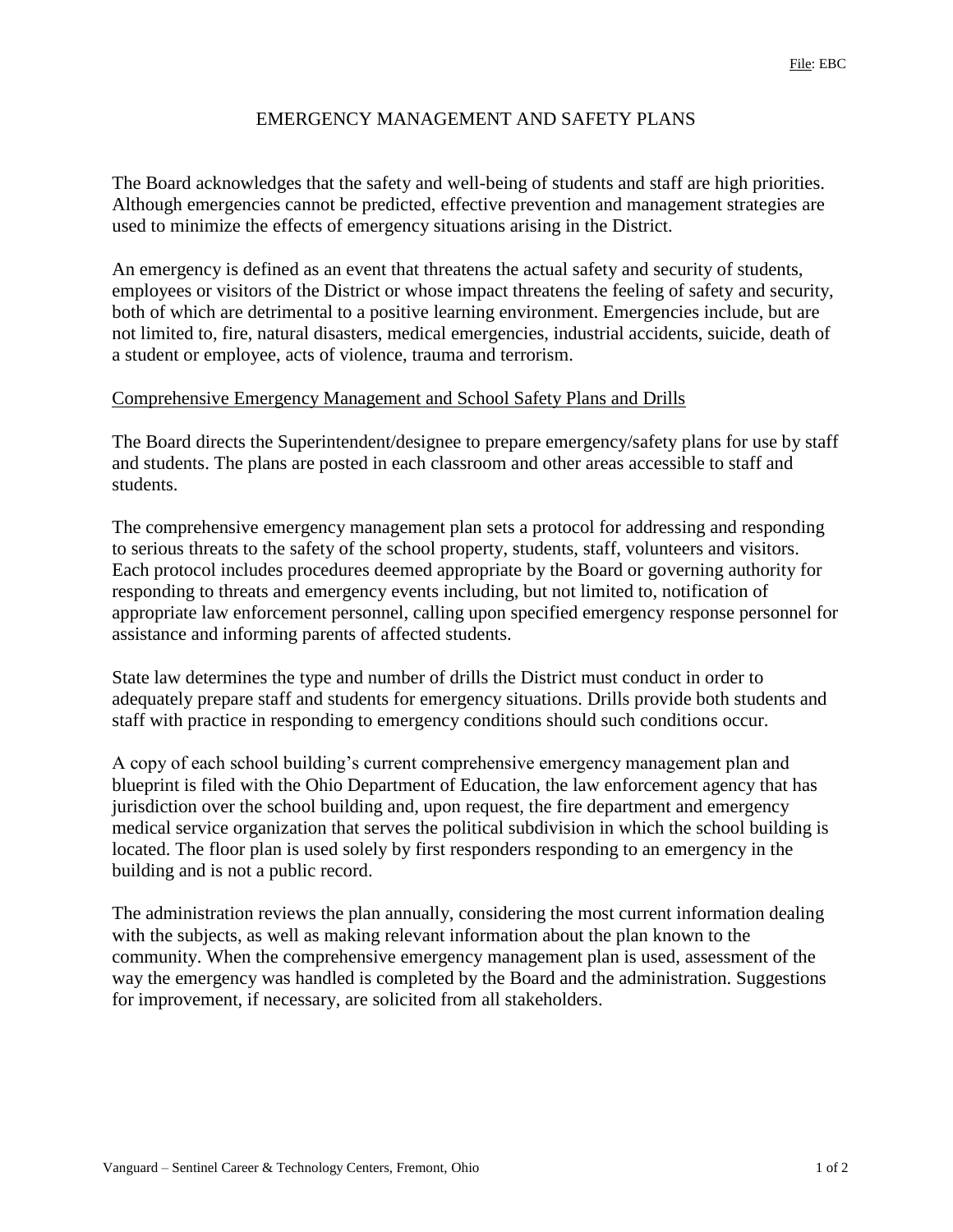Although the plan is reviewed annually, State law requires the District's comprehensive emergency management plan to be updated every three years and whenever a major modification to an individual school building requires changes in that building's procedures or whenever information on the emergency contact information sheet changes.

[Adoption date: August 20, 1992] [Re-adoption date: May 16, 2002] [Re-adoption date: September 16, 2010] [Re-adoption date: September 17, 2015]

#### LEGAL REFS.: ORC 149.433

2305.235 2923.11 3301.56 3313.20; 3313.536; 3313.717; 3313.719 3314.03; 3314.16 3701.85 3737.73; 3737.99 OAC 3301-35-06

#### CROSS REFS.: EBBA, First Aid

EBBC, Bloodborne Pathogens ECA, Buildings and Grounds Security EEAC, School Vehicle Safety Program EF, Food Services Management (Vanguard Career Center) EFB, Free and Reduced-Price Food Services EFH, Food Allergies GBE, Staff Health and Safety JHCD, Administering Medicines to Students JHF, Student Safety KK, Visitors to the Schools Emergency/Safety Plans Handbook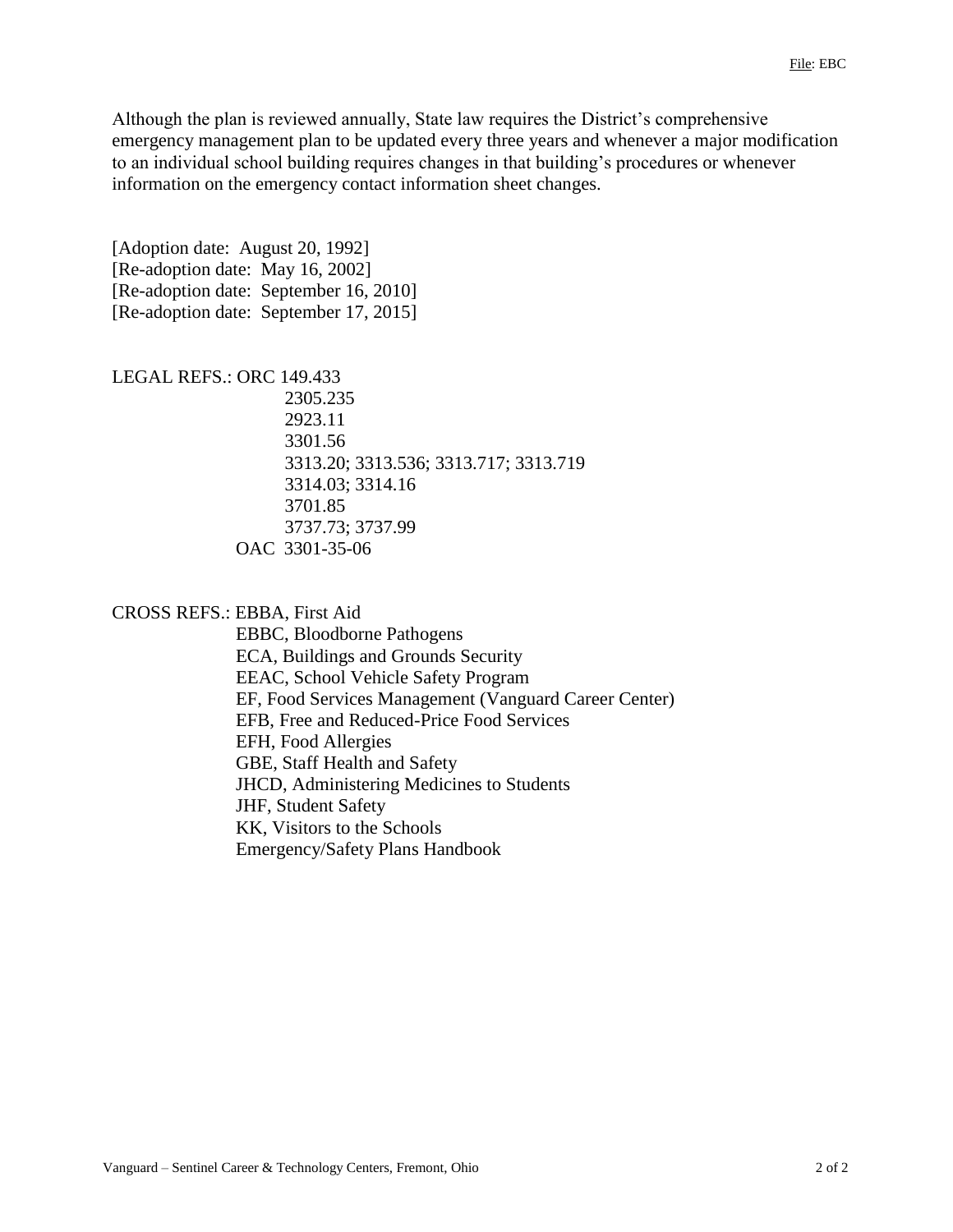### EMERGENCY MANAGEMENT AND SAFETY PLANS (Administrative Rules/Protocols)

The Board directs the Superintendent/designee to prepare and maintain comprehensive emergency management and safety plans and administrative rules/protocols regarding the topics listed below. The rules/protocols are kept in the central office in a secure location.

#### Administrative Rules/Protocols

- 1. A list of dangerous or recalled products.
- 2. Radon rules or protocols including evidence that each school has been builtradon resistant or has been tested for radon within the past five years.
- 3. An asbestos management plan including evidence of inspection for asbestos within three years, evidence of periodic surveillance within the past six months and a copy of the yearly written notice to the public referencing asbestos inspection and the availability of the asbestos management plan for review.
- 4. A schoolwide safety or crisis management plan, which provides a protocol for responding to any emergency events and a protocol providing for immediate notification to the appropriate fire department and board of health in the event of any spill or release of a hazardous substance on school grounds.
- 5. Guidance regarding bloodborne pathogen risk reduction.
- 6. Procedures for administering medications to students.
- 7. A written comprehensive safety plan addressing:
	- A. safety management accountabilities and strategies;
	- B. safe work practices;
	- C. accident analysis procedures;
	- D. job safety analysis procedures;
	- E. safety committees and employee involvement strategies;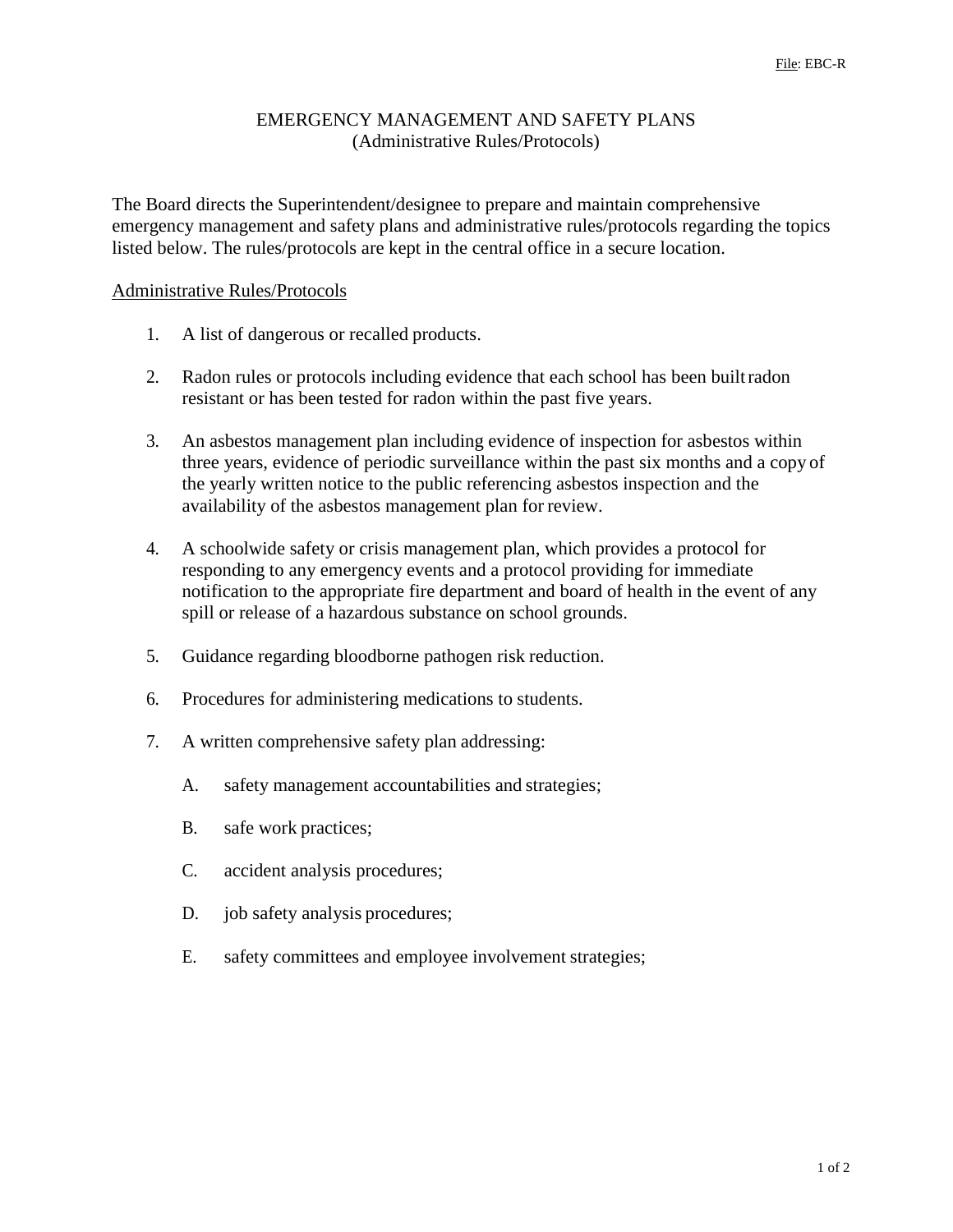- F. employee safety and health training;
- G. treatment of sick or injured workers;
- H. safety and health hazard audits;
- I. ergonomics;
- J. transportation safety;
- K. identification and control of physical hazards;
- L. substance abuse;
- M. school violence prevention and
- N. personal protective equipment.
- 8. A written chemical hygiene plan, which sets forth procedures, equipment, personal protective equipment and work practices that are capable of protecting employeesand students from the health hazards of chemicals in the school.
- 9. Safety data sheets for every hazardous chemical used in each school building or on the school grounds for cleaning, maintenance or instruction. (These must be kept where the chemicals are stored in addition to the main office of each building.)
- 10. Protocols on staff and student hand washing.
- 11. No-smoking signs.
- 12. The District's integrated pest management policy.
- 13. Protocols for using automated external defibrillators (AEDs).
- 14. Protocols for responding to in-school crises, including student crime, suicide, death of a student or employee, acts of violence (including bomb threats and school intruders), trauma, accidents and/or terrorism.
- 15. Protocols for the management of students with life-threateningallergies.

[Approval date: September 17, 2015]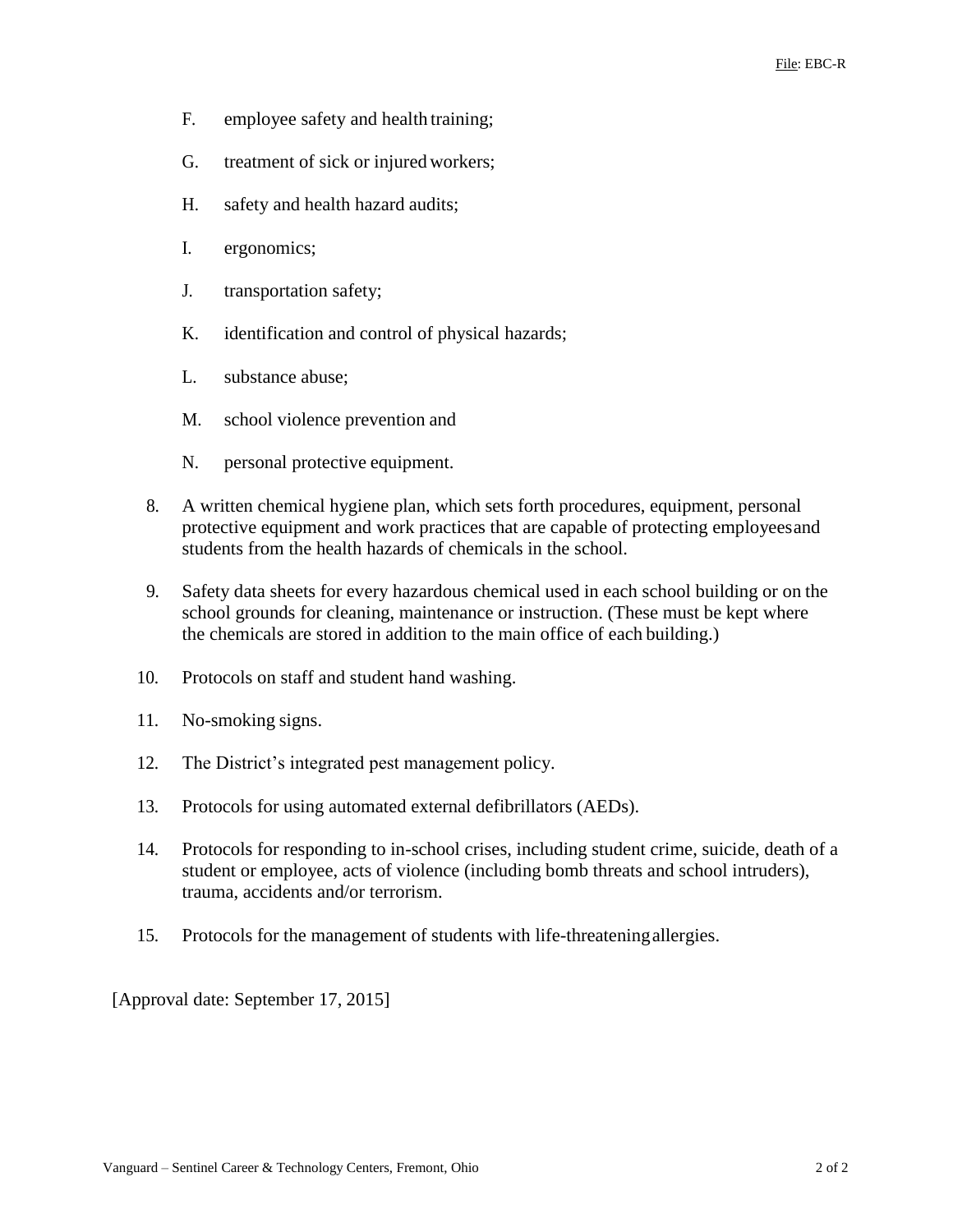### EMERGENCY CLOSINGS

The Superintendent may close the schools, dismiss students early or delay the opening of schools in the event of hazardous weather, other emergencies that threaten the safety or health of students or staff members, law enforcement emergencies or other circumstances where the Superintendent determines a closure, dismissal or delay is necessary. It is understood that the Superintendent takes such action only after consultation with transportation and other necessary authorities.

Parents, students and staff members are informed early in each school year relative to the method of notification in the event of emergency closings or early dismissals.

The District may choose to make up a maximum of three days via online lessons and/or blizzard bags.

[Adoption date: August 20, 1992] [Re-adoption date: May 16, 2002] [Re-adoption date: September 16, 2010] [Re-adoption date: September 17, 2015]

LEGAL REFS.: ORC 3313.48; 3313.482

CROSS REFS.: EBC, Emergency Management and Safety Plans IC/ICA, School Year/School Calendar ID, School Day

CONTRACT REFS.: Certificated Staff Negotiated Agreement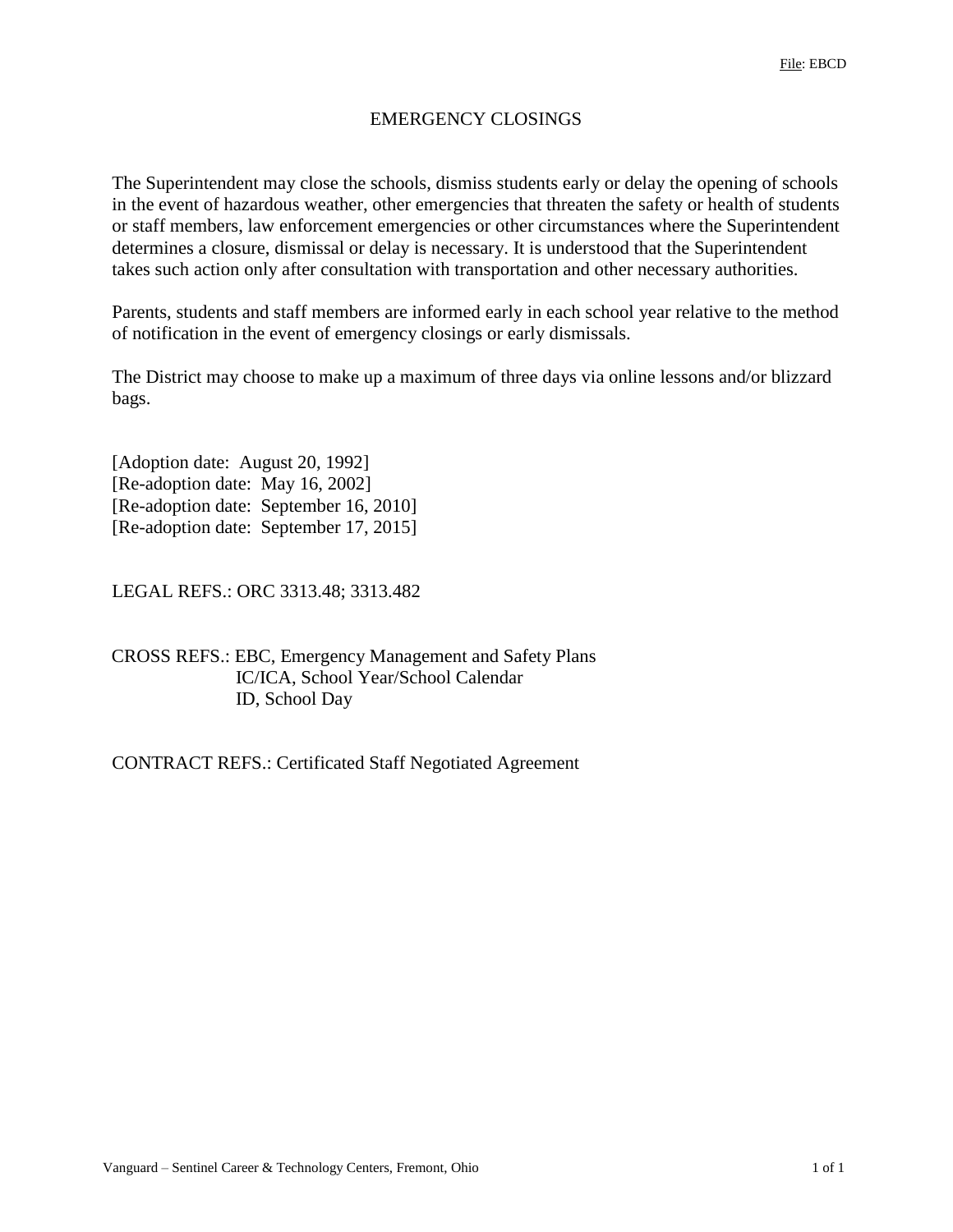# USE OF FACE COVERINGS

Recognizing the importance of face coverings (masks) as one of the comprehensive measures to prevent the spread of COVID-19, the Board directs the Superintendent to work with the local health department to develop procedures, considering the guidance provided by the Ohio Department of Health and all the available science, for the use of face coverings in the District, at activities under the control of the District and on District provided transportation. The use of face coverings is one part of the comprehensive plan in place for student and staff health.

Recognizing that available scientific information and local needs may change, the Board authorizes the Superintendent to continue to review and adjust face covering procedures in consultation with health officials. All face covering procedures and any changes to procedures must be clearly communicated to all staff, volunteers, parents and students in a timely manner. At no time may the Superintendent require any less for face coverings than may be required by law or health department requirement.

Face coverings not provided by the school district may not promote/endorse political statements, promote alcohol or drugs, or violate regular dress code policies.

#### Staff and Volunteers

All staff and volunteers who do not meet one of the listed exceptions are required to wear face coverings in the work setting unless it is unsafe to do so or doing so would significantly interfere with the learning process. Exceptions include:

- 1. Facial coverings in the school setting are prohibited by law or regulation;
- 2. Facial coverings are in violation of documented industry standards;
- 3. Facial coverings are not advisable for health reasons;
- 4. Facial coverings are in violation of the school's documented safety policies;
- 5. Facial coverings are not required when the staff works alone in an assigned work area;
- 6. There is a functional (practical) reason for a staff member or volunteer to not to wear a facial covering in the workplace.

The District must provide written justification to local health officials, upon request, explaining why a staff member is not required to wear a face covering in the school.

School nurses or staff who care for individuals with symptoms must use appropriate personal protective equipment (PPE) provided by the District in accordance with all current Occupational Safety and Health Administration standards.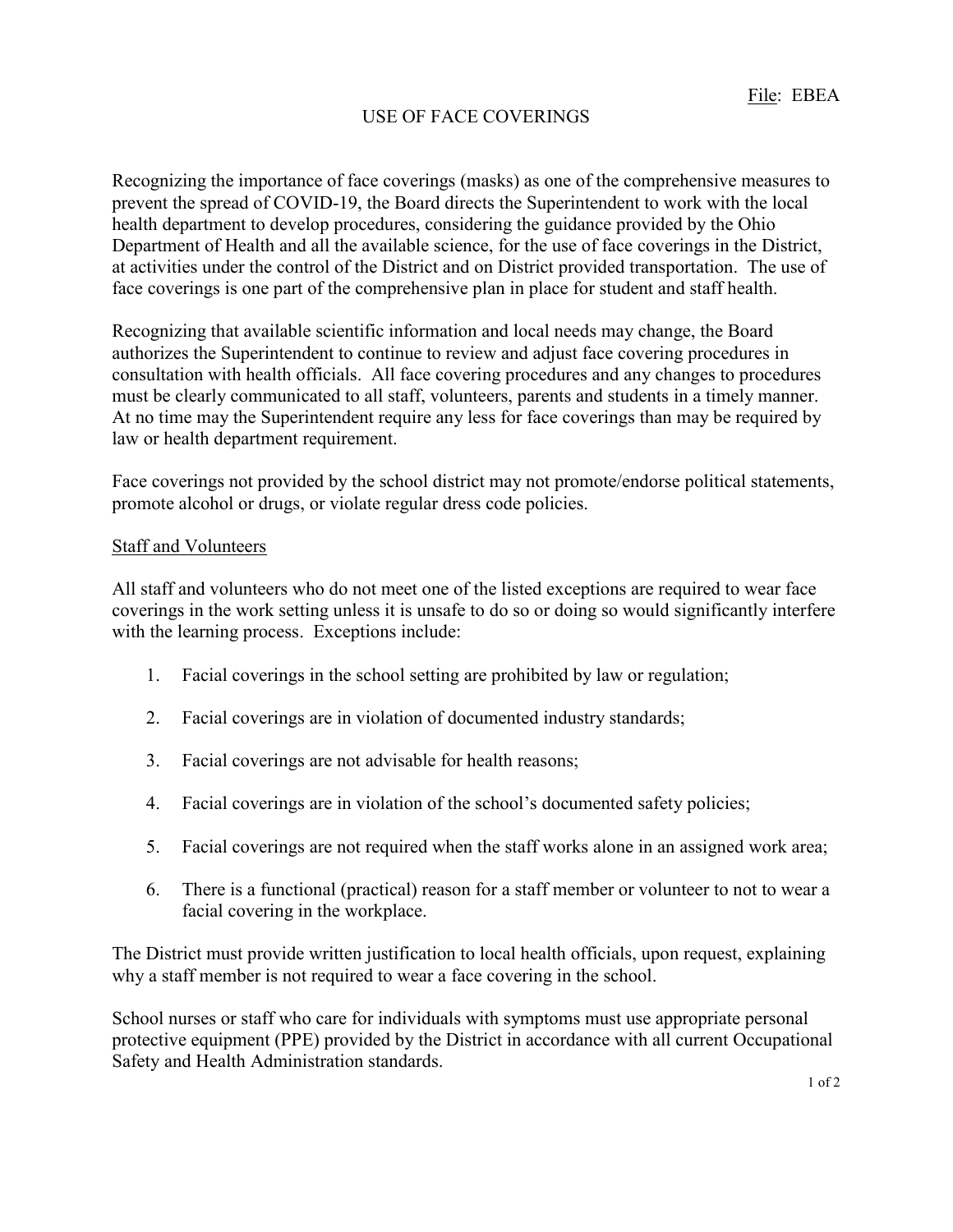### Students

The Board directs the Superintendent to work in consultation with local health officials to develop detailed procedures for the use of face coverings by students that consider all available science. In drafting these procedures, the Superintendent will take into consideration currently available guidance from state and local health departments with the understanding that this guidance will continue to change over time. These procedures must address the use of face coverings by students in all environments under control by the District as well as requirements based on age or grade level for student use of face coverings. The procedures provide direction for parents when there is a health or developmental reason for which a student cannot wear a face covering. The District will take steps to reduce any social stigma for students who, for medical or developmental reasons, cannot and should not wear a face covering.

#### Additional considerations

The District provides staff training and age appropriate instruction for students on appropriate use of face coverings and PPE.

The Board directs the Superintendent to develop procedures for when face shields may be considered as a preapproved alternative where cloth face coverings would hinder the learning process, including but not limited to the following situations:

- 1. When interacting with students, such as those with disabilities, where communication could be impacted;
- 2. When interacting with English-language learners or when teaching a foreign language;
- 3. In settings where cloth face coverings might present a safety hazard (i.e., science labs);
- 4. For individuals who have difficulty wearing a cloth face covering.

The Board directs the Superintendent to develop procedures for face coverings for all visitors, contractors and other individuals on District property in addition to the procedures addressed herein for employees, volunteers and students. Such procedures must be appropriately communicated.

[Adoption date: August 20, 2020]

LEGAL REF.: ORC 3313.20(A)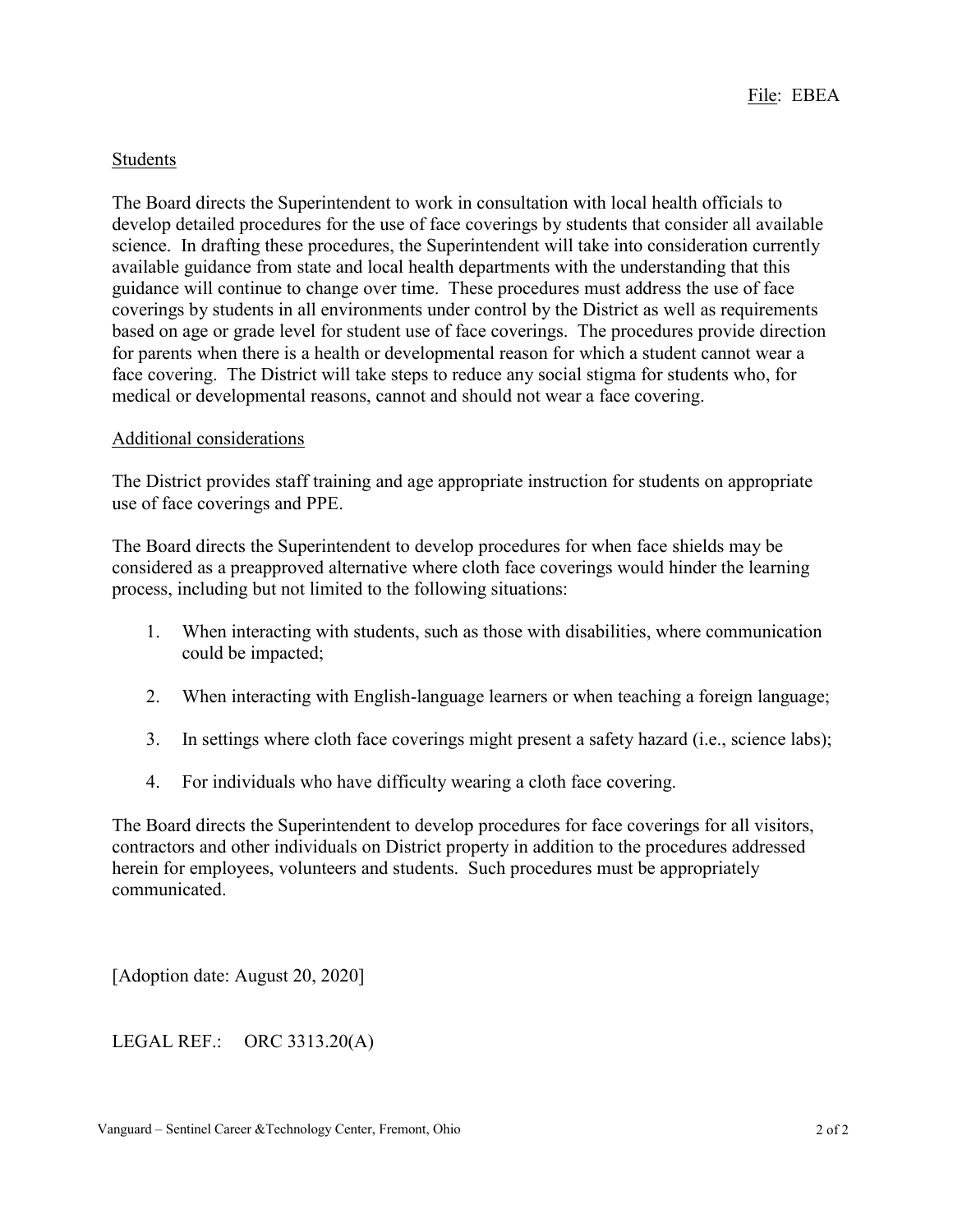# BUILDINGS AND GROUNDS SECURITY

Buildings and grounds constitute one of the greatest investments of the Board. It is in the best interest of the District to protect such investments.

Security includes maintenance of a secure building and protection from fire hazards, faulty equipment and unsafe practices in the use of electrical, plumbing and heating equipment. The Board shall cooperate with local law enforcement agencies and fire departments and with insurance company inspectors.

Access to buildings and grounds outside of regular school hours is limited to personnel whose work requires such access. A security control system is established which limits access to buildings to authorized personnel and guards against entrance to buildings by unauthorized persons.

### Surveillance Equipment

The Board recognizes the District's responsibility to maintain order and discipline on school property and in school vehicles. Recognizing the value of electronic surveillance systems in monitoring activity, the Board directs the administration to develop regulations to implement the surveillance program. The regulations must be in compliance with law to protect the privacy rights of students and staff.

#### 1. Cameras

Surveillance cameras may be used both inside and outside of buildings to assist in the security of students, staff and property.

### 2. Metal Detectors

The administration is authorized to use stationary or mobile metal detectors at its discretion. The Board directs the administration to develop regulations for the use of detectors.

Any search of a student's person as a result of activation of the detector is conducted in private.

[Adoption date: June 16, 2005] [Re-adoption date: September 16, 2010] [Re-adoption date: September 17, 2015]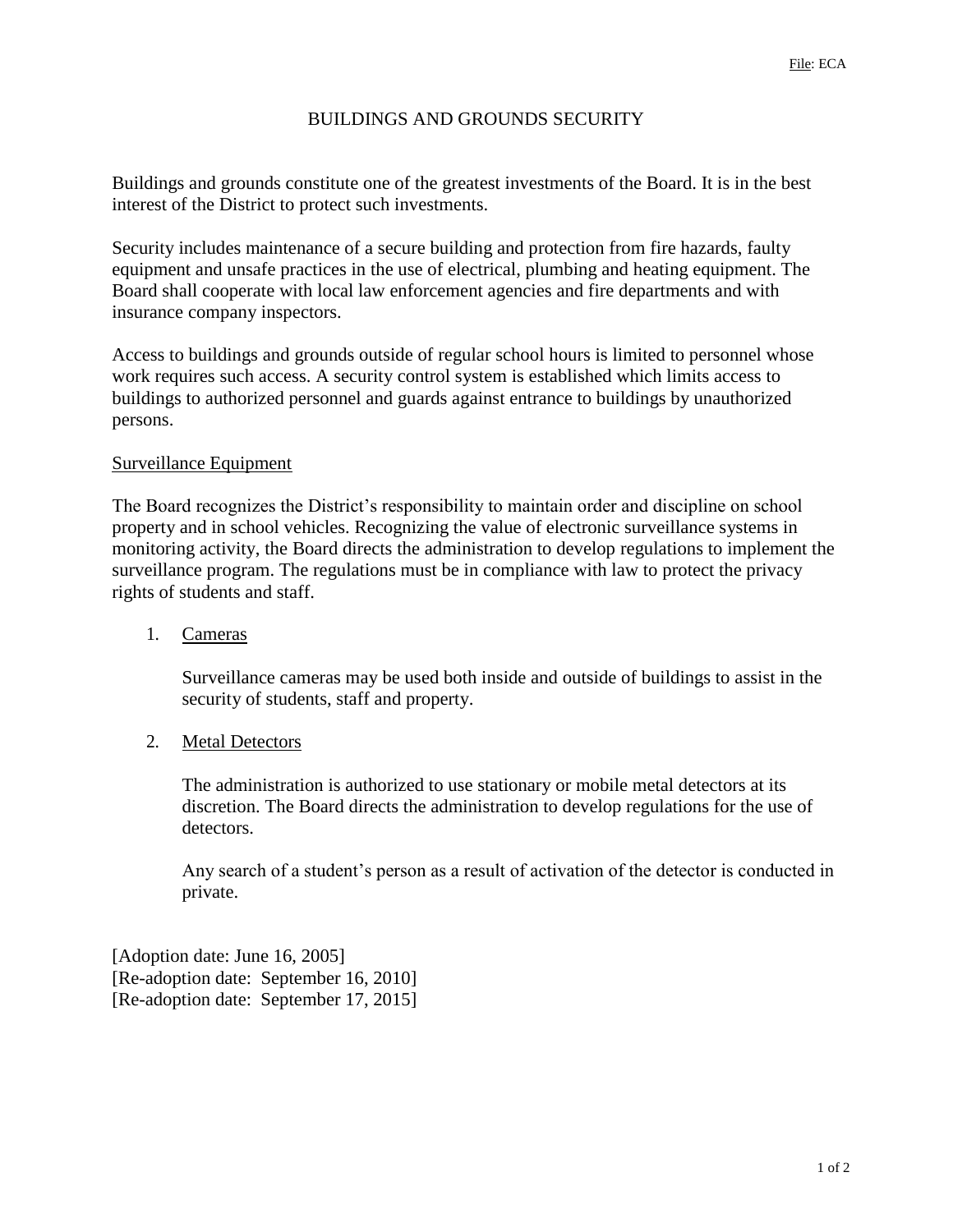LEGAL REFS.: The Elementary and Secondary Education Act; 20 USC 1221 et seq. Family Educational Rights and Privacy Act; 20 USC Section 1232g U.S. Const. Amend. IV ORC 3313.20

CROSS REFS.: EBC, Emergency Management and Safety Plans JFC, Student Conduct (Zero Tolerance) JFCJ, Weapons in the Schools JFG, Interrogations and Searches JO, Student Records KK, Visitors to the Schools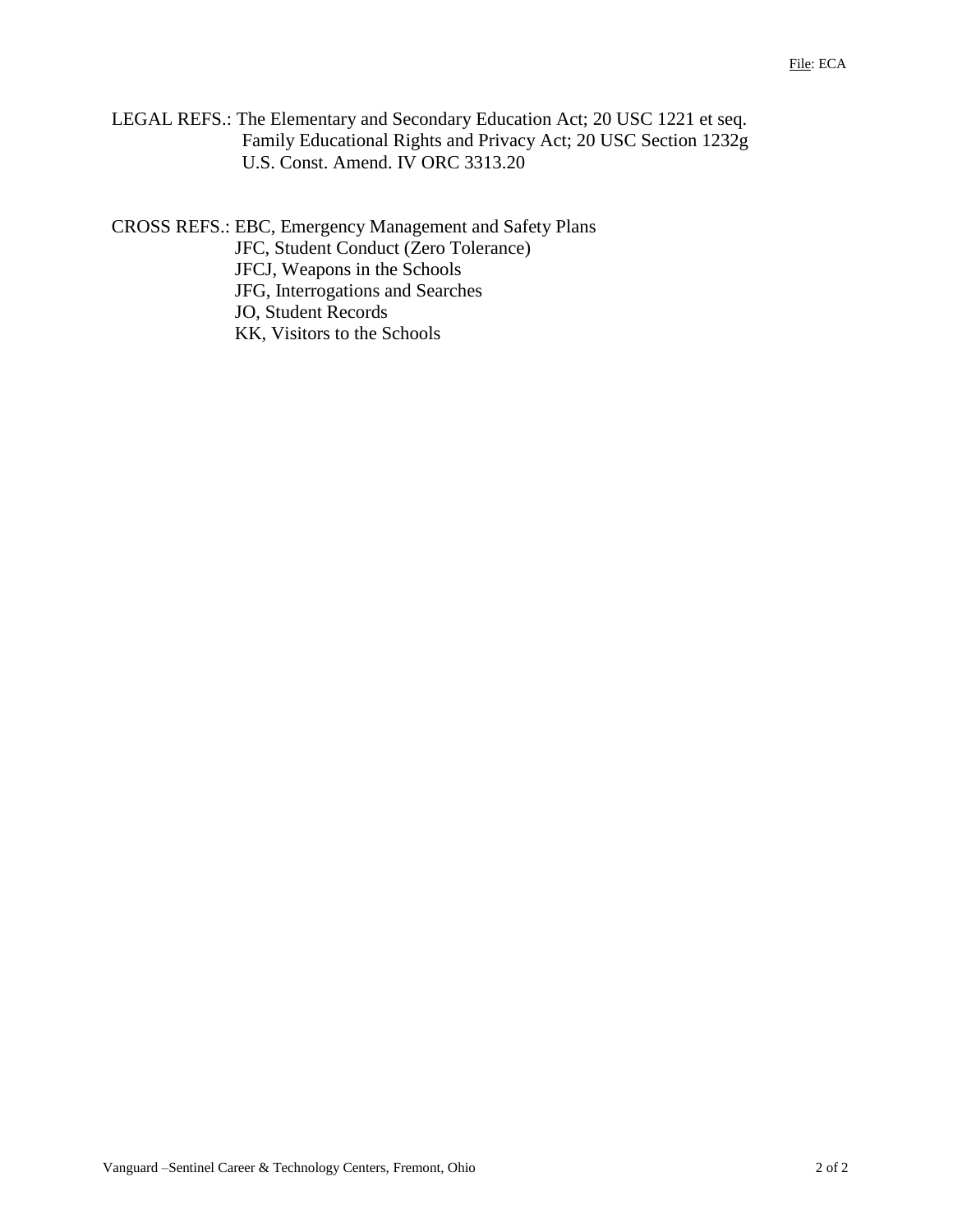### BUILDINGS AND GROUNDS SECURITY

The Board recognizes the value of electronic surveillance systems in monitoring activity on school property and in school vehicles in protecting the health, welfare and safety of its students and staff. Carefully weighing the rights of privacy of students and staff against the District's duty to maintain order and discipline, the Board authorizes the use of electronic surveillance systems.

#### Cameras

- 1. Cameras are not positioned in areas where individuals have a reasonable expectationof privacy.
- 2. The administration provides written noticed to staff, students and parents/guardiansthat electronic surveillance may occur on school property or in school vehicles. In addition, appropriate signs are posted in building entrances and at other locations deemed appropriate by the administration to inform visitors that electronic surveillance may occur on District property.
- 3. The use of cameras in transportation vehicles is supervised by the building directorsand the transportation supervisor.
- 4. The use of cameras is subject to District policies concerning the confidentialityof student and staff records.
- 5. Surveillance cameras are used only to promote the order, safety and securityof students, staff and property.

#### Portable Metal Detectors

Notices are posted at each main doorway and in student handbooks explaining that weapons are not permitted at school and that students may be required to submit to a metal detector check.

- 1. Prior to beginning metal detector checks, an administrator or law enforcementofficer explains the process to the student body, emphasizing that checks are intended to maintain a safe school environment.
- 2. The administrator or officer checks each student by visually searching his/herlocker and having them bring contents to a check point.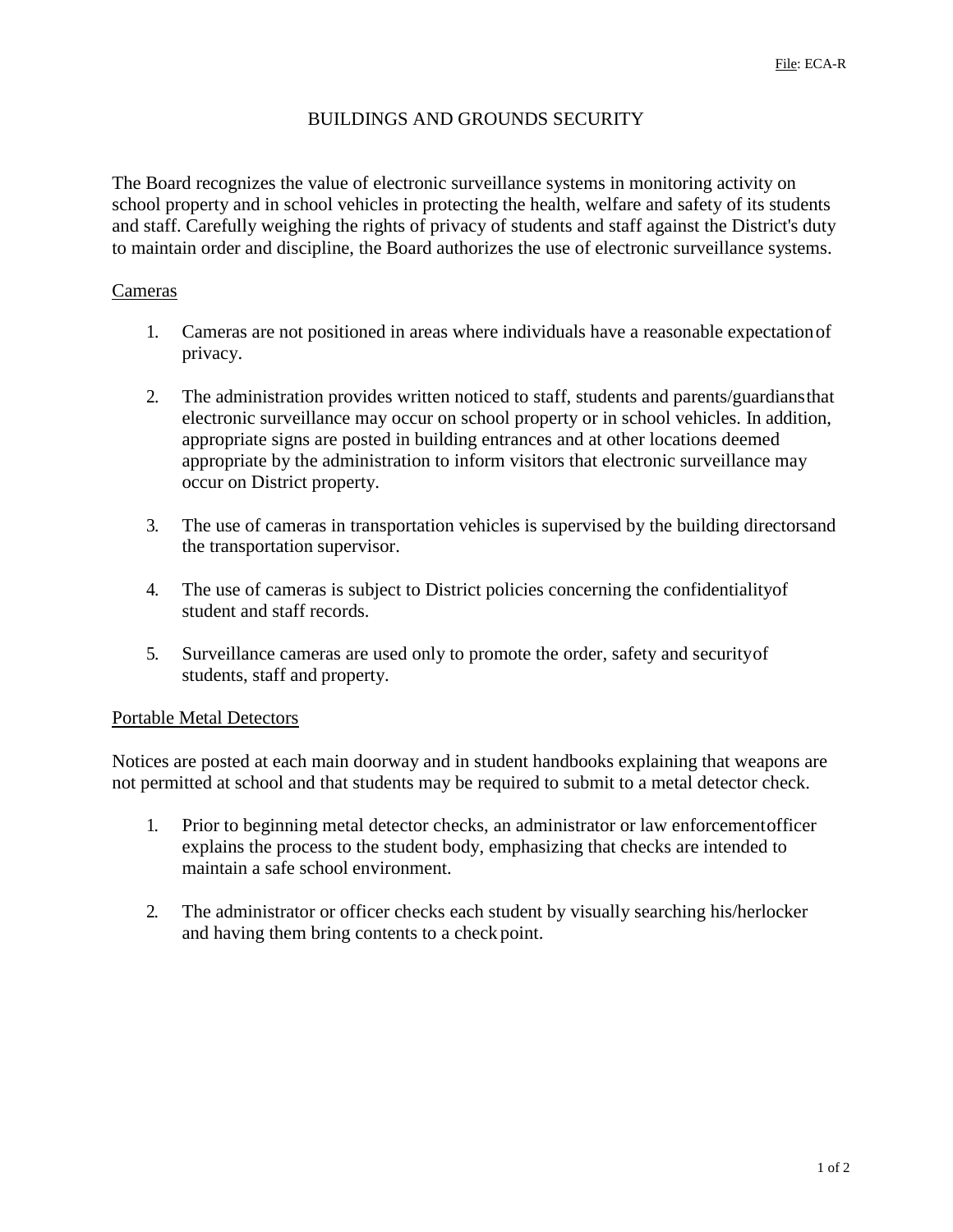- 3. The administrator or officer will ask the student to remove all metal-containingobjects from his/her clothing and personal effects. The administrator/officer scans the student without touching him/her, as well as the student's personal effects. If the student refuses to cooperate, the administrator/officer may proceed with the check in the presence of another adult.
- 4. If the metal detector is activated during scanning of the student's effects, the administrator/officer opens the student's bag, purse, etc. and looks for weapons. Ifthe detector is activated during scanning of the student's person, the student is given a second opportunity to remove any metal-containing object from his/herperson.
- 5. If the metal detector is again activated, a same-sex administrator/officer conducts apatdown search of the student's outer clothing in the area where the metal detector was activated. If the administrator/officer feels an object on the student's person, the student is given an opportunity to remove the object. If the student refuses, the administrator/officer escorts the student into a private room and removes the object from the student in the presence of an adult witness of the same sex.
- 6. If a properly conducted search yields a weapon or any other illegal material, it isturned over to the proper legal authorities for ultimate dispositions.

[Approval date: June 16, 2005] [Re-approval date: September 16, 2010] [Re-approval date: September 17, 2015]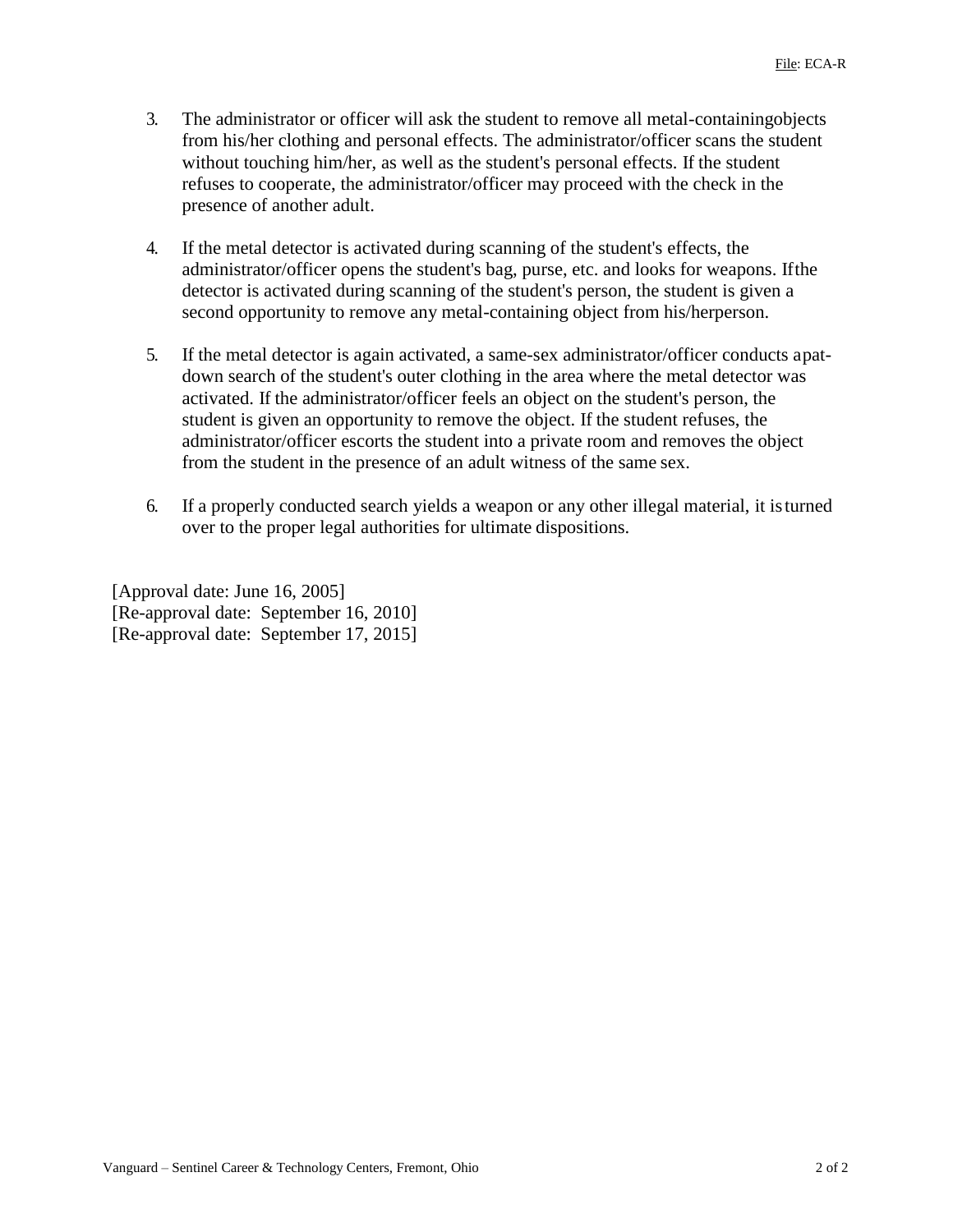## VANDALISM

Parents and students will be made aware of legal consequences of vandalism. Students, employees and citizens of the District are urged to report any incidents of vandalism to property belonging to the District together with the name(s) of the person(s) believed to be responsible. The Board may offer a reward for information leading to the arrest and conviction of any person who steals or damages Board property.

The Superintendent is authorized to sign a criminal complaint and to press charges against perpetrators of vandalism against school property. The Superintendent is further authorized to delegate, as he/she sees fit, authority to sign such complaints and to press charges.

Any student found guilty of any form of vandalism or defacement of school property may be subject to suspension or expulsion.

Parents are liable, up to the amount provided by law, for the willful destruction of property by a minor in their custody or control. If parents are found liable for monetary damages and are unable to make restitution, the Board may allow the parents and/or students to perform community services for the schools instead of repayment of the damages.

[Adoption date: August 20, 1992] [Re-adoption date: May 16, 2002] [Re-adoption date: September 16, 2010] [Re-adoption date: September 17, 2015]

LEGAL REFS.: ORC 2909.05 3109.09 3313.173 3737.73; 3737.99

CROSS REFS.: JGA, Corporal Punishment JGD, Student Suspension JGDA, Emergency Removal of Student JGE, Student Expulsion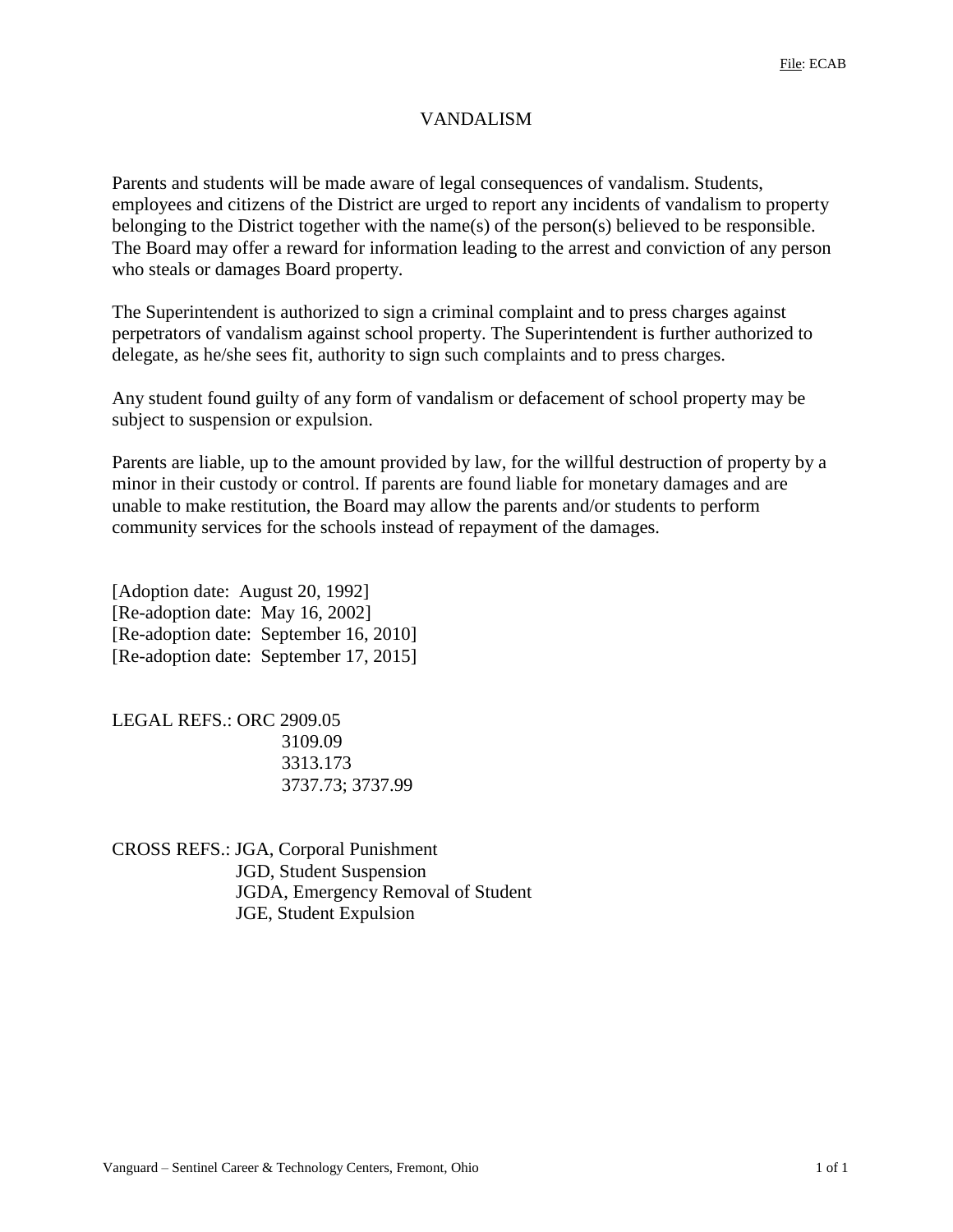## CAMPUS SAFETY AND SECURITY REPORTS (*Joint Vocational School Districts*)

In compliance with the requirements for participating in postsecondary Title IV financial aid programs, the District complies with the Jeanne Clery Disclosure of Campus Security Policy and Campus Crime Statistics Act (Clery Act). The District is concerned with the safety and welfare of students and staff and has developed procedures meeting the requirements of Federal law to address crime response and prevention.

The Board directs the Superintendent/designee to:

- 1. Collect, classify and count crime reports and statistics;
- 2. Issue campus alerts;
- 3. Provide educational programs and campaigns;
- 4. Develop procedures for institutional disciplinary action in cases of dating violence, domestic violence, sexual assault and stalking and
- 5. Submit crime statistics to the U.S. Department of Education.

The District will publish and distribute an annual security report meeting statutory requirements. The annual security report will include District policies outlining:

- 1. How students and others should report crimes or other emergencies occurringon campus;
- 2. Security of and access to campus facilities;
- 3. Crime prevention;
- 4. Campus law enforcement and security;
- 5. Alcohol and drugs;
- 6. Dating violence, domestic violence, sexual assault and stalking and
- 7. Obtaining registered sex offender information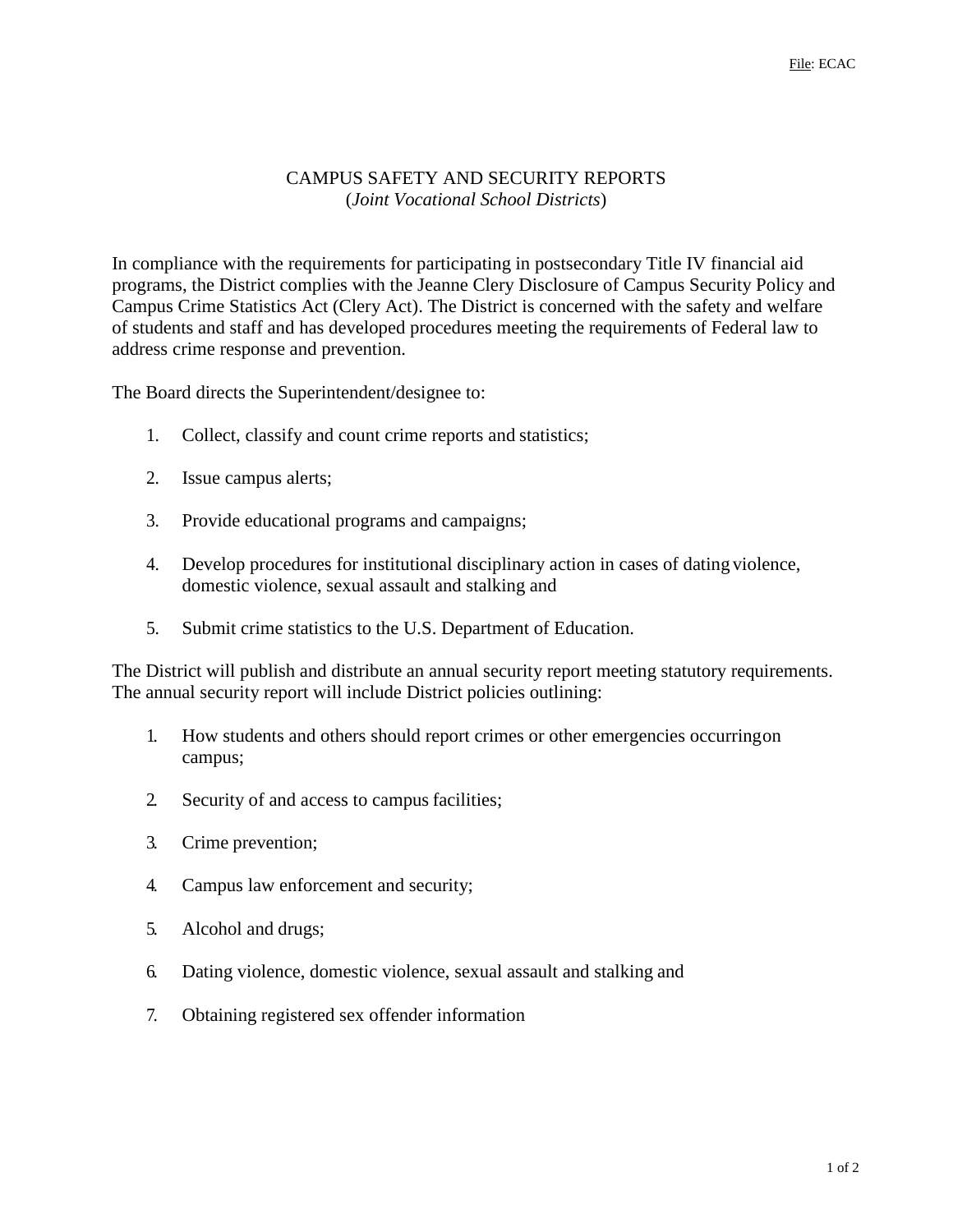[Adoption date: July 1, 2017]

LEGAL REFS.: Jeanne Clery Disclosure of Campus Security Policy and Campus Crime Statistics Act, 20 U.S.C. Section 1092(f)

CROSS REFS.: ACA/ACAA, Nondiscrimination on the Basis of Sex/Sexual Harassment EBC, Emergency Management and Safety Plans ECA, Buildings and Grounds Security JFCH/JFCI, Alcohol Use by Students/Student Drug Abuse Student Handbooks Employee Handbooks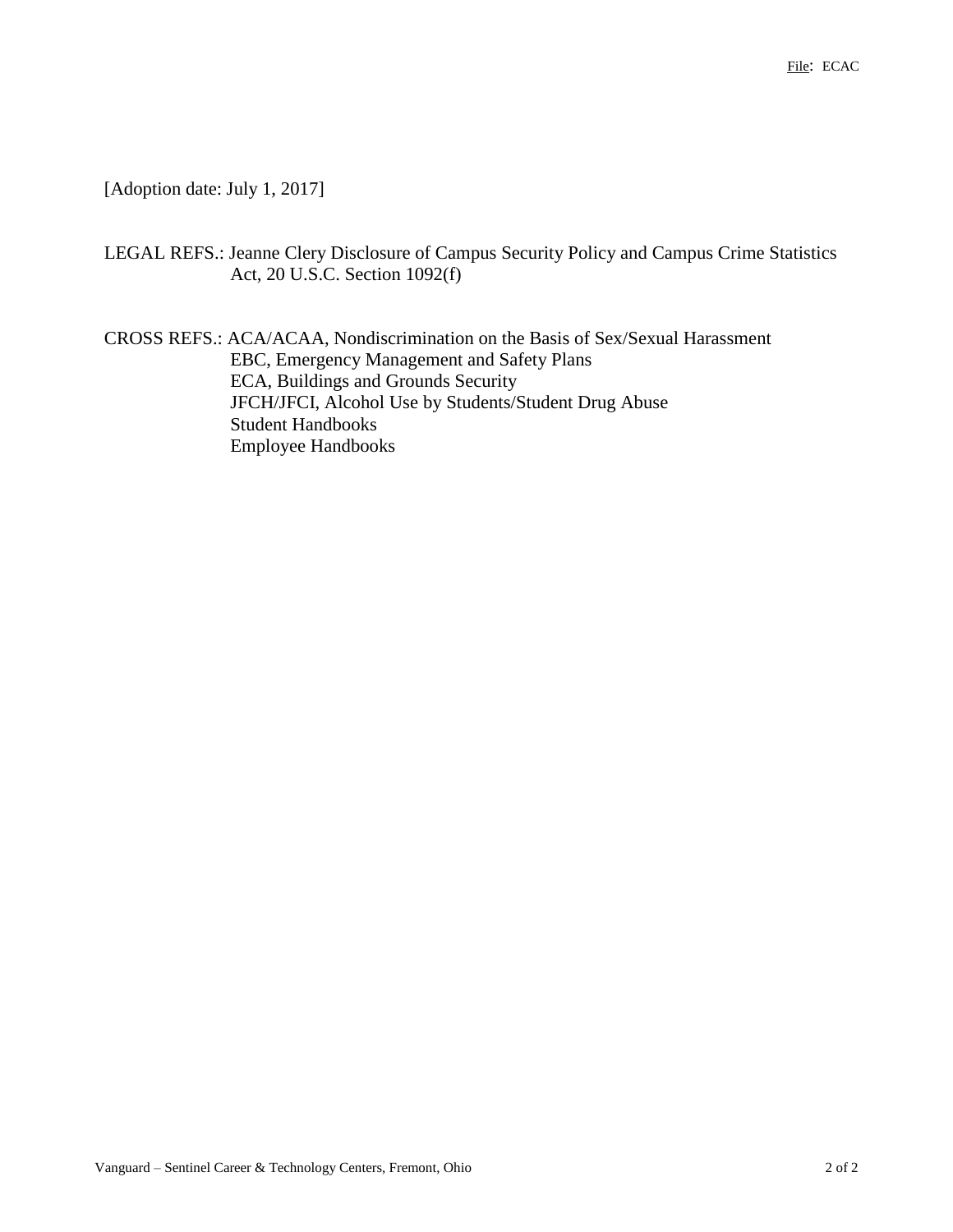#### COMPUTER/ONLINE SERVICES (Acceptable Use and Internet Safety)

Technology can greatly enhance the instructional program, as well as the efficiency of the District. The Board recognizes that careful planning is essential to ensure the successful, equitable and cost-effective implementation of technology-based materials, equipment, systems and networks.

Computers and use of the District network or online services support learning and enhance instruction, as well as assist in administration. For purposes of this policy, computers include District-owned desktop computers, laptops, tablets and other mobile computing devices.

All computers are to be used in a responsible, efficient, ethical and legal manner. Failure to adhere to this policy and the guidelines below will result in the revocation of the user's access privilege. Unacceptable uses of the computer/network include but are not limited to:

- 1. violating the conditions of Federal and State laws dealing with students' and employees' rights to privacy, including unauthorized disclosure, use and dissemination of personal information;
- 2. using profanity, obscenity or other language that may be offensive to another user or intended to harass, intimidate or bully otherusers;
- 3. accessing personal social networking websites for noneducational purposes;
- 4. reposting (forwarding) personal communication without the author's priorconsent;
- 5. copying commercial software and/or other material in violation of copyright law;
- 6. using the network for financial gain, for commercial activity or for any illegal activity;
- 7. "hacking" or gaining unauthorized access to other computers or computer systems, or attempting to gain such unauthorized access unless part of a network training program such as CCNT, where this is used in a lab setting supervised by a lab instructor;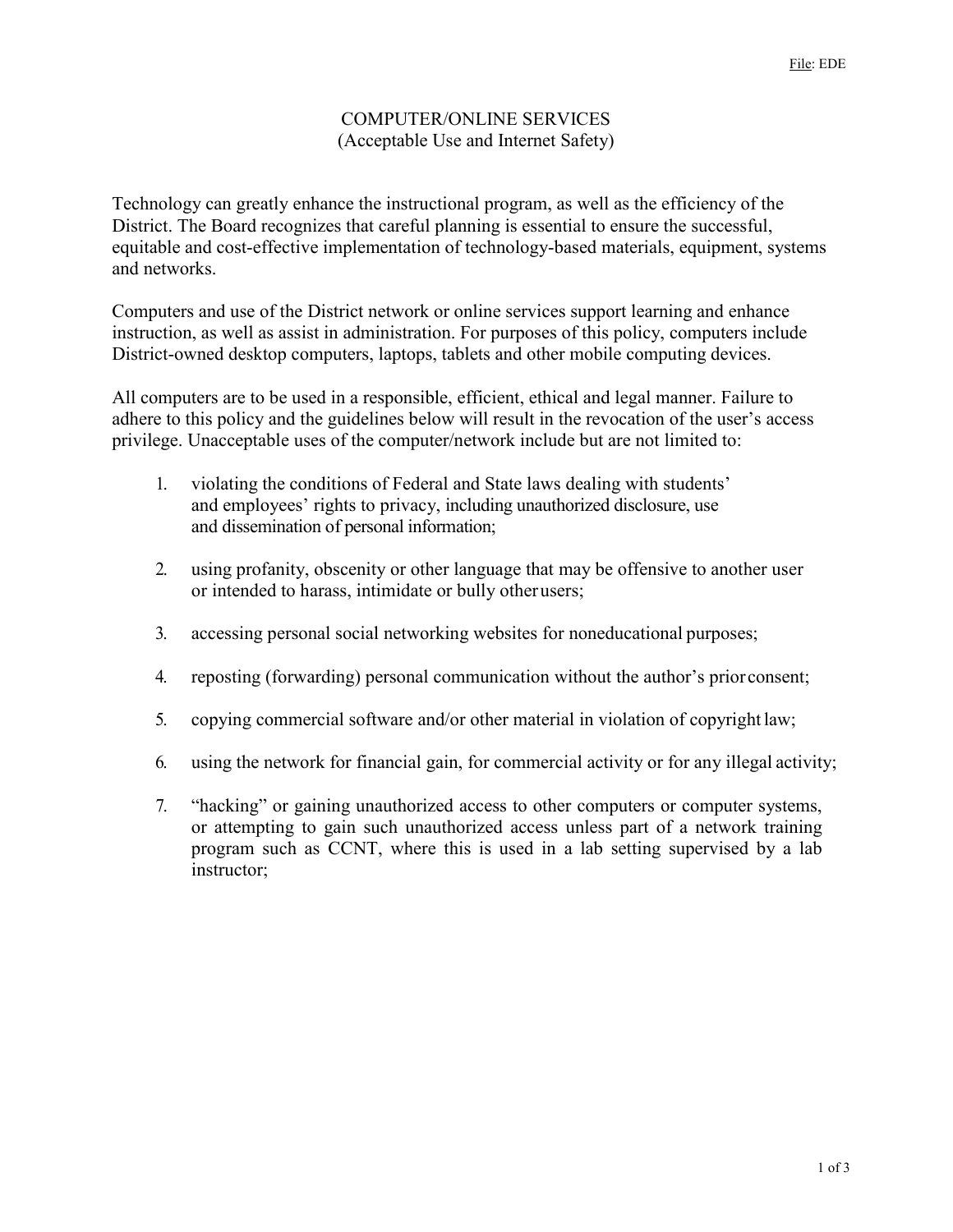- 8. accessing and/or viewing inappropriate material and
- 9. downloading of freeware or shareware programs unless authorized by technology coordinator.

The Superintendent/designee shall develop a plan to address the short- and long-term technology needs and provide for compatibility of resources among school sites, offices and other operations. As a basis for this plan, he/she shall examine and compare the costs and benefits of various resources and shall identify the blend of technologies and level of service necessary to support the instructional program.

Because access to online services provides connections to other computer systems located all over the world, users (and parents of users who are under 18 years old) must understand that neither the school nor the District can control the content of the information available on these systems. Some of the information available is controversial and sometimes offensive.

The Board does not condone the use of such materials. Employees, students and parents of students must be aware that the privileges to access on-line services are withdrawn from users who do not respect the rights of others or who do not follow the rules and regulations established. A user's agreement is signed to indicate the user's acknowledgment of the risks and regulations for computer/online services use. The District has implemented technologyblocking measures that protect against access by both adults and minors to visual depictions that are obscene, child pornography or, with respect to the use of computers by minors harmful to minors. The District has also purchased monitoring devices which maintain a running log of Internet activity, recording which sites a particular user has visited.

"Harmful to minors" is defined as any picture, image, graphic image file or other visual depiction that:

- 1. taken as a whole and with respect to minors appeals to a prurient interest in nudity, sex or excretion;
- 2. depicts, describes or represents, in a patently offensive way with respect to what is suitable for minors, an actual or simulated sexual act or sexual contact, actual or simulated normal or perverted sexual acts or lewd exhibition of genitals and
- 3. taken as a whole, lacks serious literary, artistic, political or scientific value as to minors.

The District will educate minors about appropriate online behavior, including interacting with other individuals on social networking websites and in chat rooms and cyberbullying awareness and response. The Superintendent/designee will develop a program to educate students on these issues.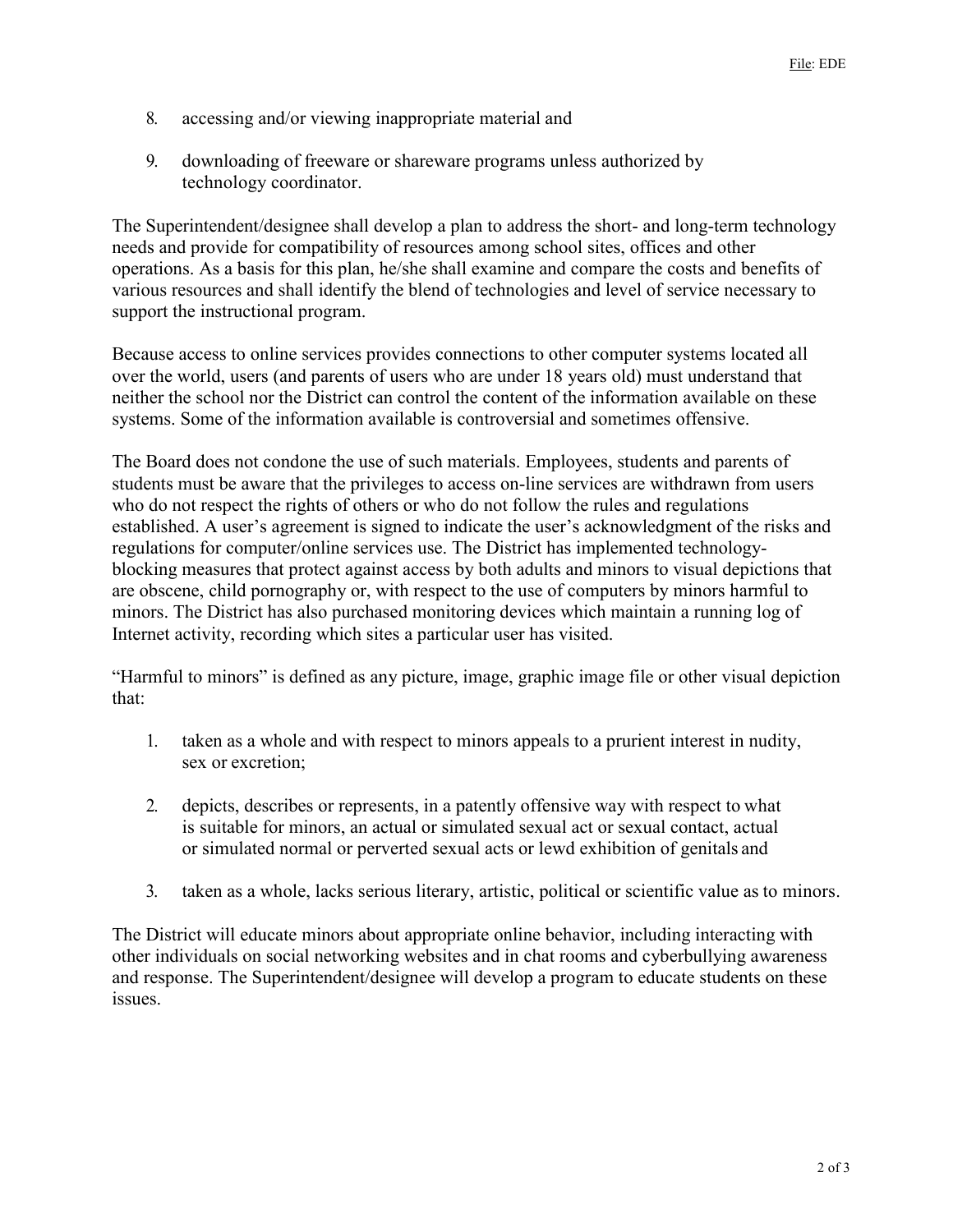Annually, a student who wishes to have computer network and Internet access during the school year must read the acceptable use and Internet safety policy and submit a properly signed agreement form. Students and staff are asked to sign a new agreement each year after reviewing the policies and regulations of the District. The District reserves the right to amend policies and regulations as necessary throughout the school year. Users are notified of the updated policies and regulations and must comply with the updated requirements. These policies and regulations also apply to use of District-owned devices, or accessing of District intranet and software programs off District property. All users using platforms established for e-learning regardless of whether the student or employee is using a personal or District provided device must be used in accordance with the standards for conduct outlined in this policy and the accompanying regulation. Users in violation of this policy or the accompanying regulation may be subject to discipline.

[Adoption date: May 16, 2002] [Re-adoption date: September 16, 2010] [Re-adoption date: September 17, 2015] [Re-adoption date: February 18, 2021]

LEGAL REFS.: U.S. Const. Art. I, Section 8

Family Educational Rights and Privacy Act; 20 USC 1232g et seq. Children's Internet Protection Act; 47 USC 254 (h)(5)(b)(iii); (P.L. 106-554, HR 4577, 2000, 114 Stat 2763) ORC 3313.20 3319.321

CROSS REFS.: AC, Nondiscrimination

ACA, Nondiscrimination on the Basis of Gender ACAA, Sexual Harassment IB, Academic Freedom IIA, Instructional Materials JFC, Student Conduct (Zero Tolerance) Student Handbooks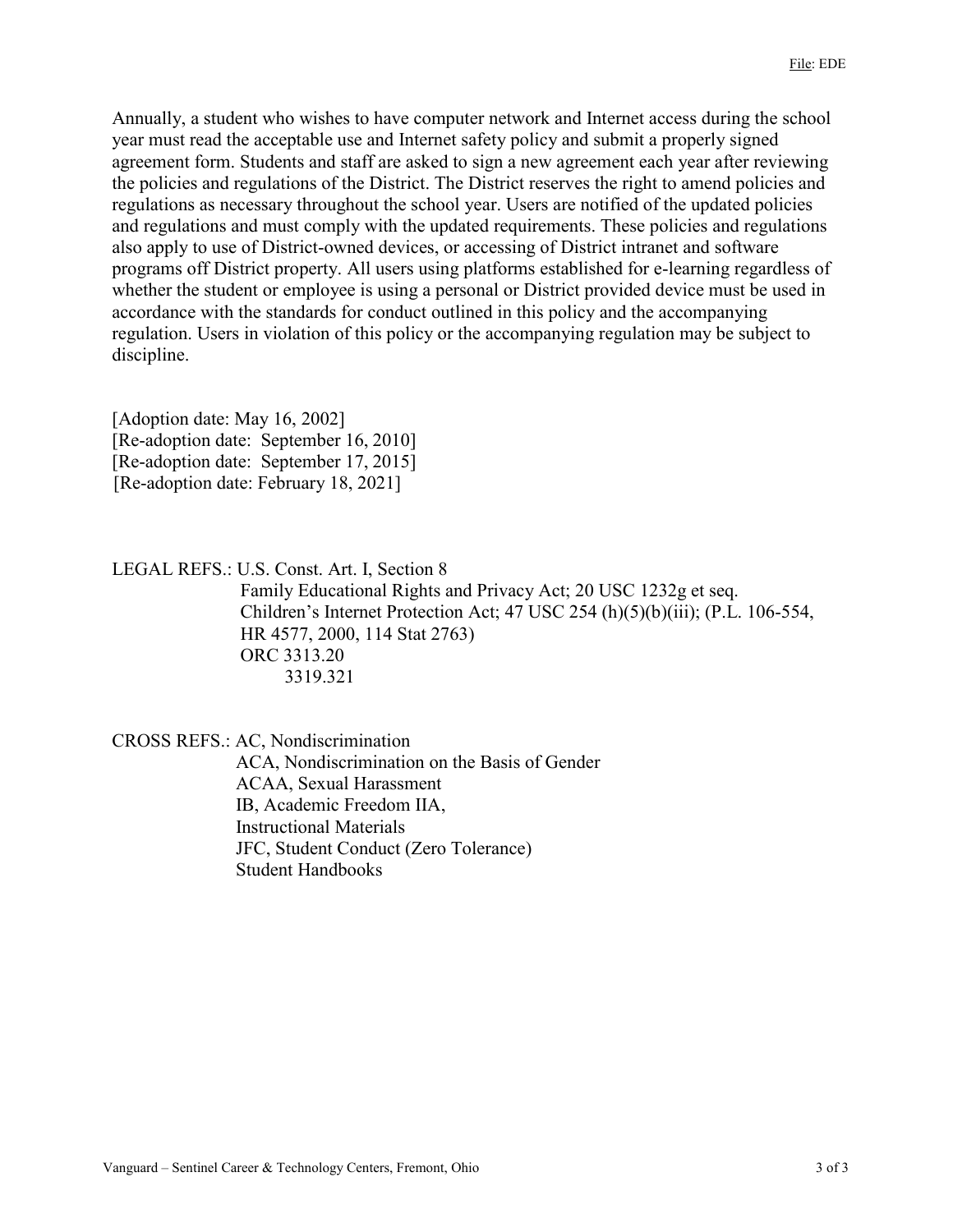#### COMPUTER/ONLINE SERVICES (Acceptable Use and Internet Safety)

The following guidelines and procedures shall be complied with by staff, students or community members who are specifically authorized to use the District's computers or on-line services.

- 1. Use appropriate language. Do not use profanity, obscenity or other languagewhich may be offensive to other users. Illegal activities are strictlyforbidden.
- 2. Do not reveal your personal home address or phone number or those of other students or colleagues.
- 3. Note that electronic mail (e-mail) is not guaranteed to be private. Systems managers have access to all messages relating to or in support of illegal activities and such activities may be reported to the authorities.
- 4. Use of the computer and/or network is not for financial gain or for any commercialor illegal activity.
- 5. The network should not be used in such a way that it disrupts the use of the networkby others.
- 6. All communications and information accessible via the network should be assumedto be property of the District.
- 7. Rules and regulations of on-line etiquette are subject to change by theadministration.
- 8. The user in whose name an on-line service account is issued is responsible for itsproper use at all times. Users shall keep personal account numbers and passwords private. They shall use this system only under their account numbers issued by theDistrict.
- 9. The system shall be used only for purposes related to education or administration. Commercial, political and/or personal use of the system is strictly prohibited. The administration reserves the right to monitor any computer activity and on-line communications for improper use.
- 10. Users shall not use the system to encourage the use of drugs, alcohol or tobacco nor shall they promote unethical practices or any activity prohibited bylaw or Board policy.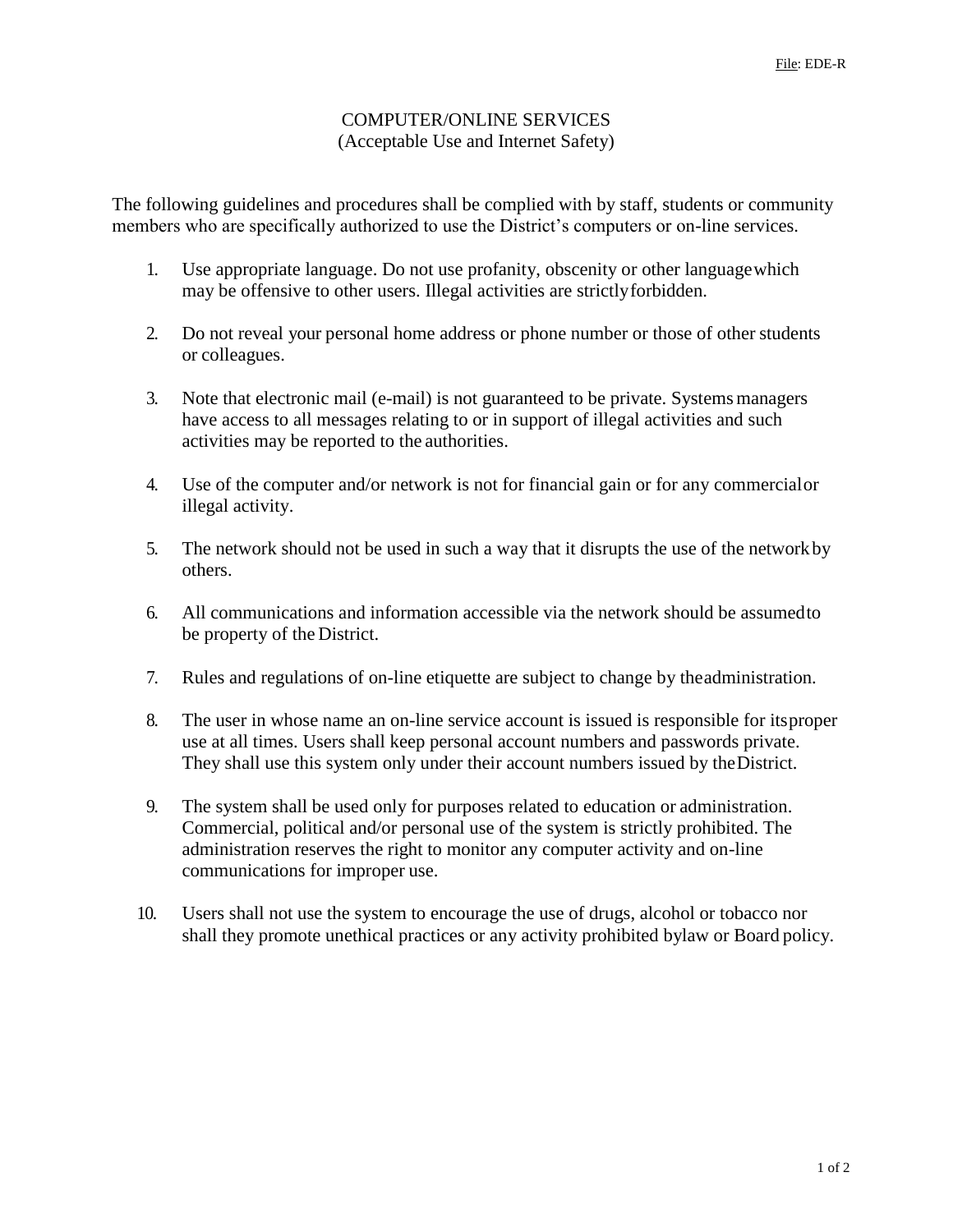- 11. Users shall not view, download or transmit material that is threatening, obscene, disruptive or sexually explicit or that could be construed as harassment, bullying or disparagement of others based on their race, color, national origin, ancestry,citizenship status, sex, sexual orientation, age, disability, religion economic status, military status, political beliefs or any other personal or physical characteristics.
- 12. Copyrighted material may not be placed on the system without the author'spermission.
- 13. Vandalism results in the cancellation of user privileges. Vandalism includes uploading/downloading any inappropriate material, creating computer virusesand/or any malicious attempt to harm or destroy equipment or materials or the data of any other user.
- 14. Users shall not read other users' mail or files; they shall not attempt to interfere with other users' ability to send or receive electronic mail, nor shall they attempt to read, delete, copy, modify or forge other users'mail.
- 15. Users are expected to keep messages brief and use appropriate language.
- 16. Users shall report any security problem or misuse of the network to the teacher orthe director or immediate supervisor.

[Approval date: May 16, 2002] [Re-approval date: September 16, 2010] [Re-approval date: September 17, 2015]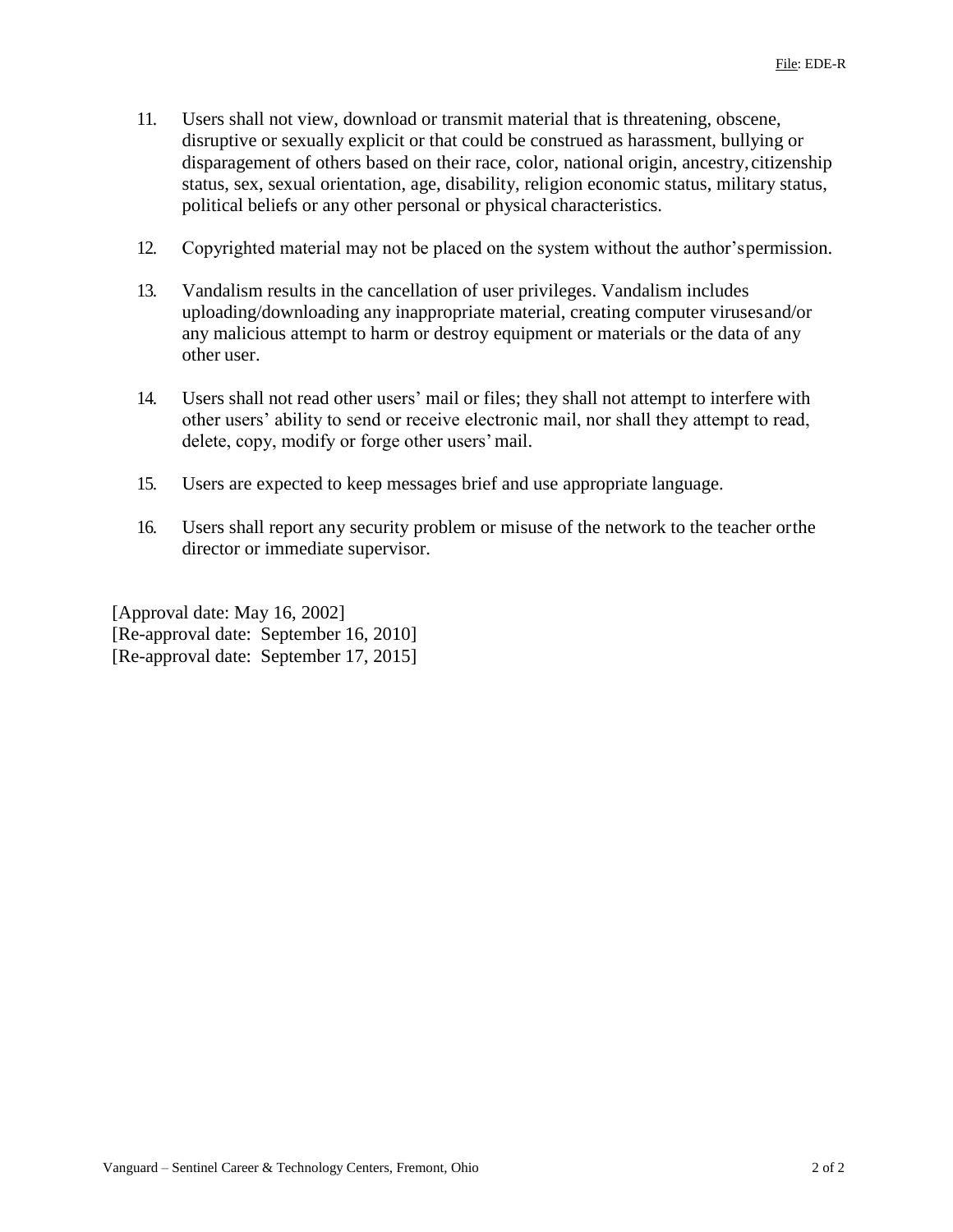## SCHOOL VEHICLE SAFETY PROGRAM

The primary consideration in all matters pertaining to transportation is the safety and welfare of student riders. Safety precautions shall include the following.

- 1. The transportation program meets all state requirements regarding the testingand approval of bus drivers, standards for vehicles and safe speeds.
- 2. Drivers of Board owned, leased, contracted or operated vehicles other than schoolbuses have met state training qualifications and the vehicles have been equipped for safety and signage according to State law.
- 3. All vehicles used to transport students are maintained in such condition as toprovide safe and efficient transportation service with a minimum of delay and disruption of service due to mechanical or equipment failure.

[Adoption date: September 16, 2010] [Re-adoption date: September 17, 2015]

LEGAL REFS.: ORC 3327.09; 3327.10 4511.75; 4511.76; 4511.761; 4511.762 through 4511.78 OAC 3301-51-10 3301-83

CROSS REFS.: EB, Safety Program GBQ, Criminal Records Check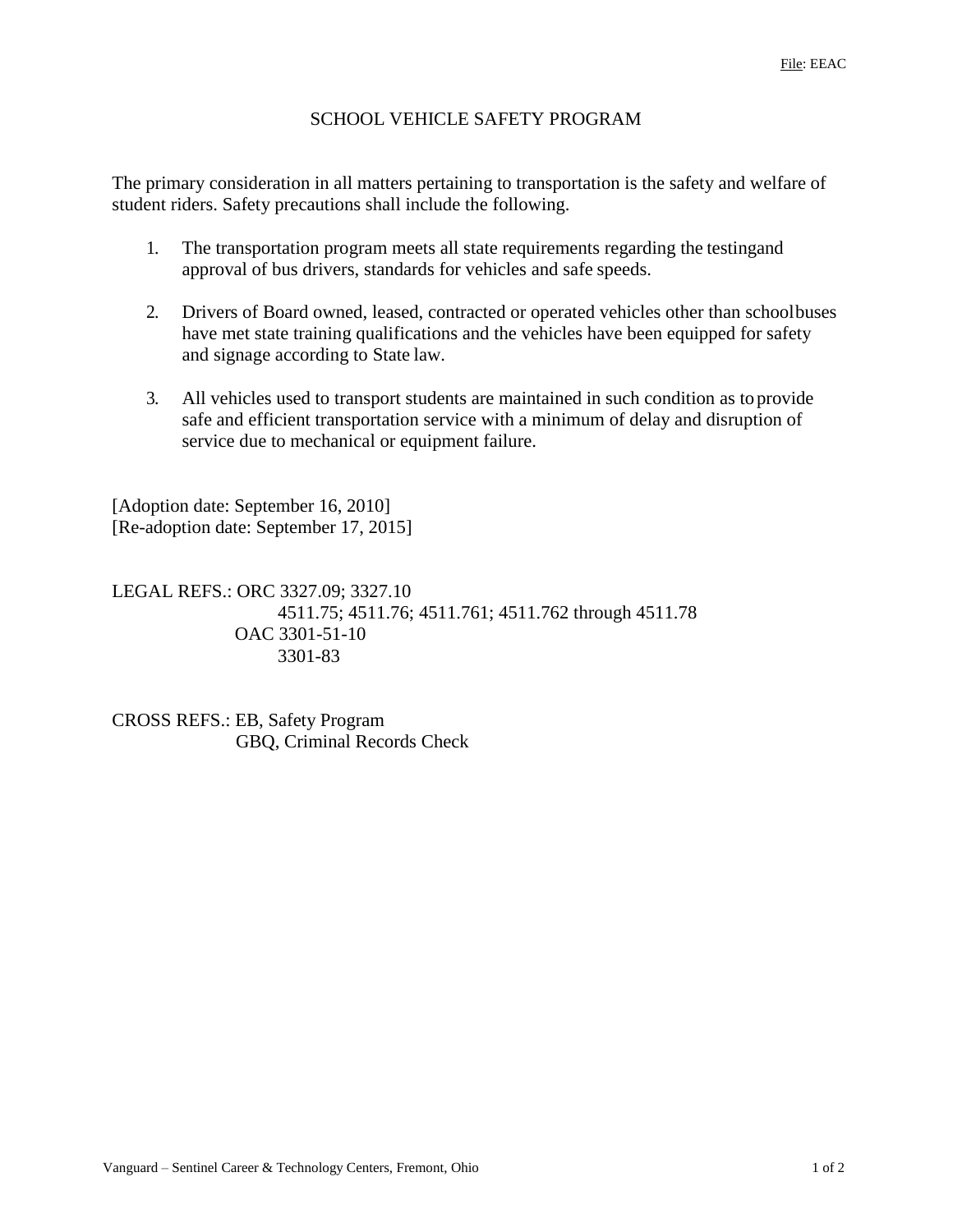#### DRUG TESTING FOR DISTRICT PERSONNEL REQUIRED TO HOLD A COMMERCIAL DRIVER'S LICENSE

School bus drivers and others required to hold a commercial driver's license are subject to a drug and alcohol testing program that fulfills the requirements of federal regulations. The Board directs the Superintendent/designee to develop a driver drug testing program in compliance with State and Federal laws and regulations.

[Adoption date: September 16, 2010] [Re-adoption date: September 17, 2015]

LEGAL REFS.: 49 USC 31136; 31301 et seq. 49 CFR, Subtitle A, Part 40 ORC 4506.15; 4506.16 OAC 3301-83-07

CROSS REFS.: EB, Safety Program GBCB, Staff Conduct GBE, Staff Health and Safety GBP, Drug-Free Workplace GBQ, Criminal Records Check Staff Handbooks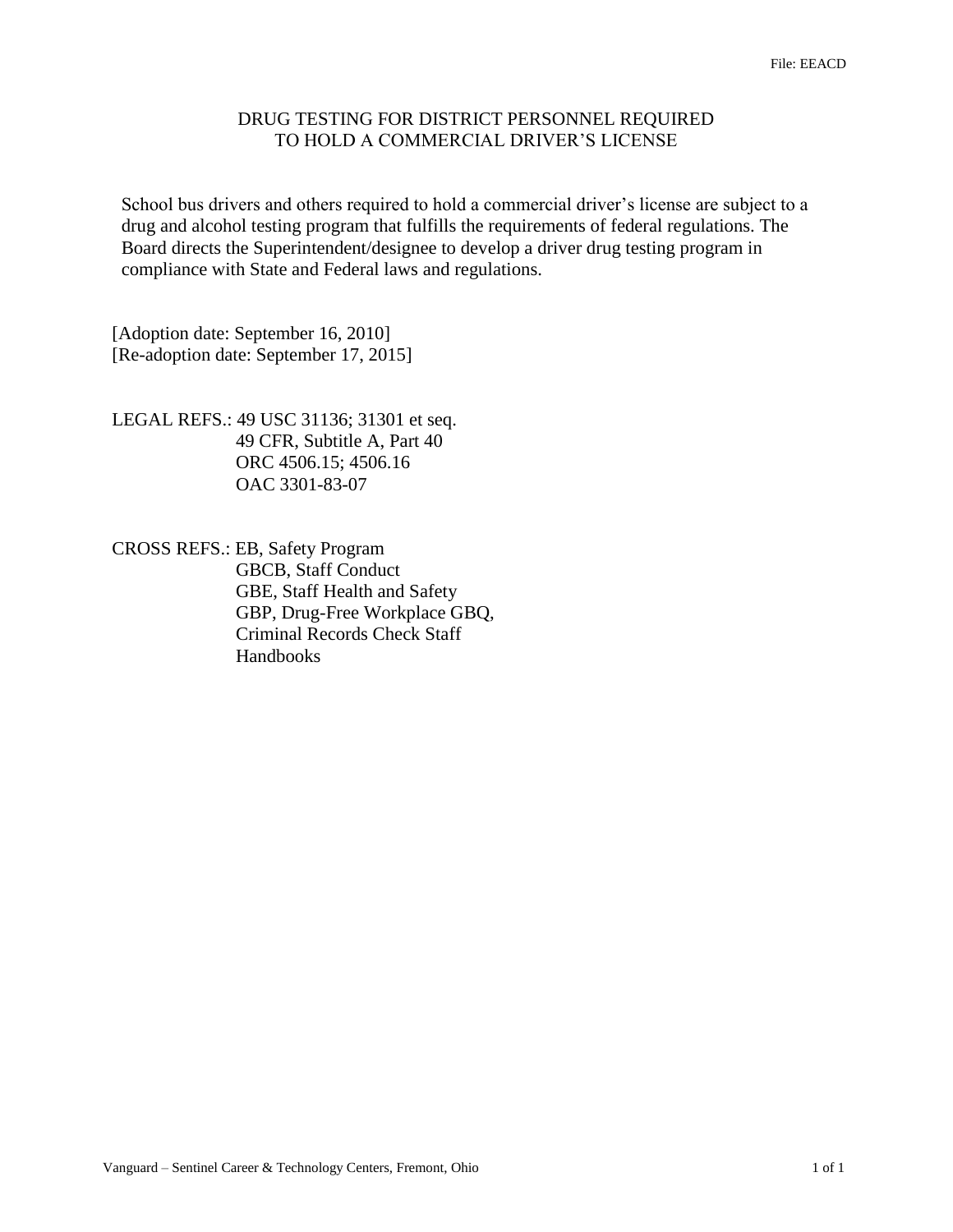# SCHOOL BUS IDLING

The Board is committed to transporting students on school buses in a manner that is safe and consistent with the Board's goal of resource conservation. The Board recognizes that accumulated emissions from diesel engines can be harmful to students and bus drivers. Also, unnecessary engine idling wastes diesel fuel and financial resources. Therefore, the Board prohibits all unnecessary diesel engine idling.

Diesel engine idling in excess of five minutes in school loading zones is not permitted unless the operation of a wheelchair lift is required. This policy applies to all buses used to transport students to and from school, cocurricular/extracurricular activities, field trips and other schoolrelated activities.

The Board directs the Superintendent/designee to develop and maintain regulations to implement this policy.

[Adoption date: September 17, 2015]

LEGAL REFS.: ORC 3327.01 4511.76 OAC 3301-83-20 (O)

CROSS REFS.: EEAC, School Vehicle Safety Program Staff Handbooks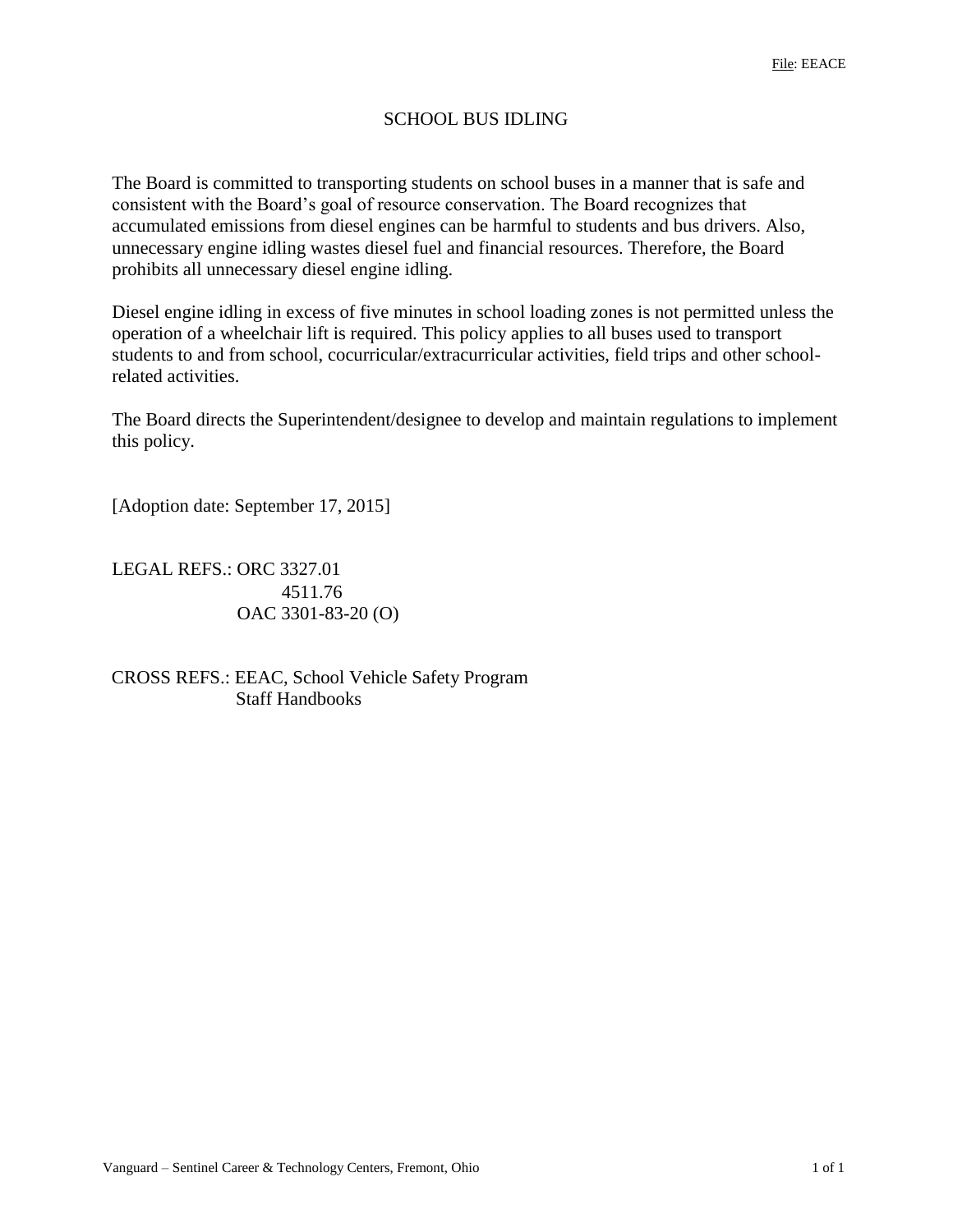### USE OF SCHOOL-OWNED VEHICLES (Training Vehicle)

The Board has determined that it is appropriate and necessary for the curriculum to purchase an automobile, similar to a police automobile, for use and training. This automobile will be used only for training of students and/or for certain promotional events. Any exception to this policy requires the approval of the Superintendent.

The Board and administration are concerned for the health, safety and welfare of students, staff and visitors at any of their schools or school-sponsored activities. Before any student and/or staff operates the vehicle, that individual must present to the appropriate administrator or teacher evidence that the individual is licensed to legally operate a motor vehicle in the state of Ohio. No one without a valid Ohio driver's license may operate the training vehicle either on school property or on public roadways.

Furthermore, any student and/or staff member must inform the appropriate administrator or teacher if that individual in the last five years has been convicted of the following:

- 1. driving under the influence of alcohol or drugs (illegal orlegal);
- 2. reckless operation;
- 3. vehicular homicide/manslaughter;
- 4. speeding that resulted in physical injury or death;
- 5. speeding in a school zone;
- 6. failure to stop after an accident involving injury or propertydamage;
- 7. failure to stop at a railroad crossing or
- 8. operating a vehicle without control.

Any violations of the above do not automatically prevent the individual from operating the training vehicle. The administrator or teacher determines if the facts supporting any of the above traffic violations should deny use to the individual on the grounds of safety for staff, students and visitors.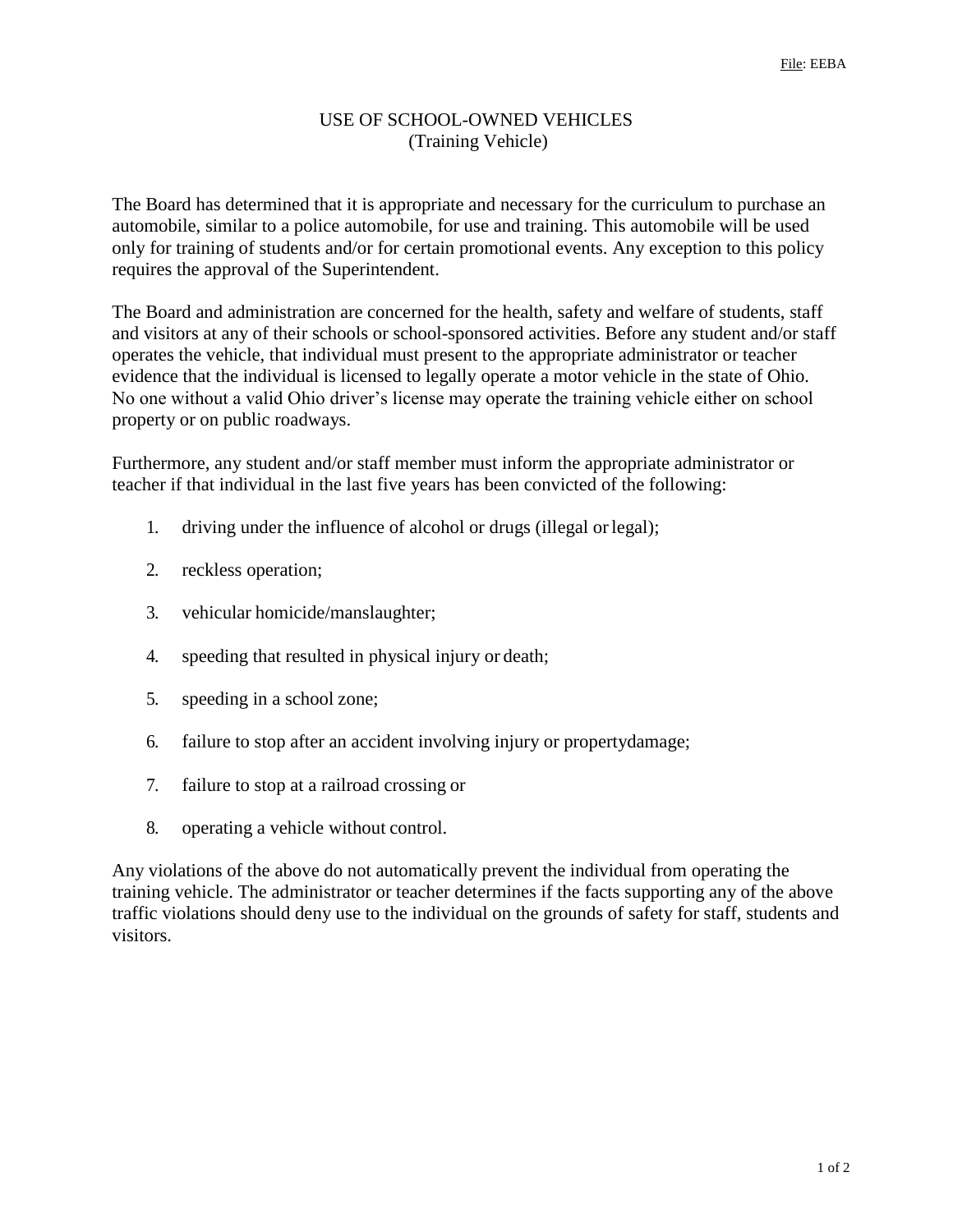Students and staff, on an as-needed basis, may drive the training vehicle on school grounds during regular school hours. Students are not granted permission to drive the training vehicleoff the geographical limits of the school's campus. Administrators or teachers may drive the training vehicle on public roadways; however, if the training vehicle is so driven on public roadways, the teacher or administrator must give prior written notice to the Superintendent/ designee for approval. All administrators or teachers eligible to drive the training vehicle on public roadways are required to pass a mandatory van driver's training course.

[Adoption date: November 16, 2006] [Re-adoption date: September 16, 2010] [Re-adoption date: September 17, 2015]

LEGAL REFS: ORC 121.07 125.832 4513.263; 4513.264 OAC 3301-83-20(M)

CROSS REFS: GBCB, Staff Conduct GBE, Staff Health and Safety GBP, Drug-Free Workplace Staff Handbooks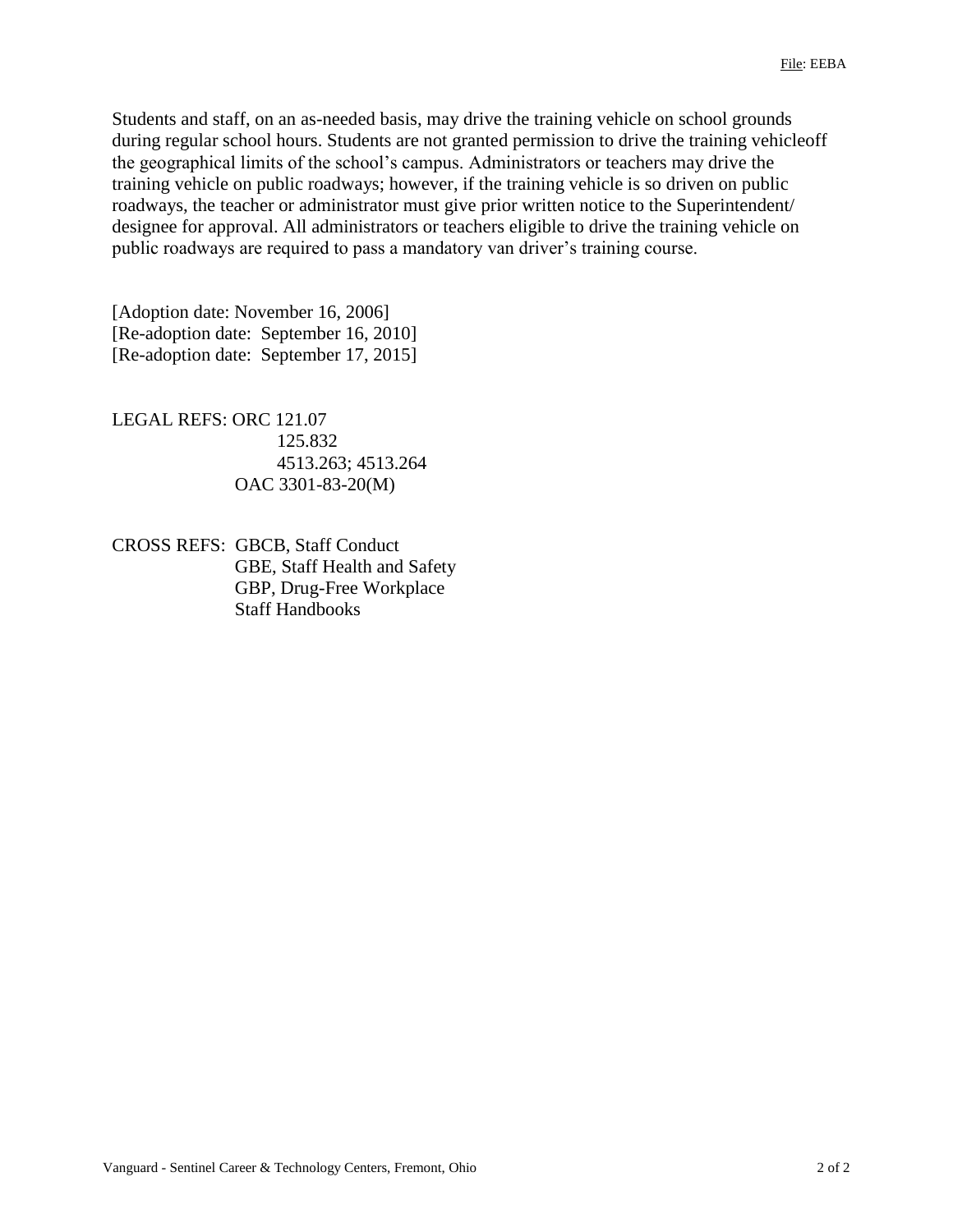## FOOD SERVICES MANAGEMENT/ FREE AND REDUCED-PRICE FOOD SERVICES

The Board operates a food services program in its schools. Food preparation is centralized for elementary, intermediate and secondary schools when appropriate.

Food services include breakfasts and lunches in all schools through participation in the National Child Nutrition Programs. The food services supervisor reviews and recommends to the Board the types of foods to be sold.

The food services staff cooperates with the principals of the schools in matters essential to the proper functioning of the food services program. The responsibility for control of students using the cafeteria rests with the building principal.

All prices set for school breakfasts, lunches and milk are subject to Board approval, except for a la carte food prices. The food services supervisor sets these prices without Board approval.

As required for participation in the National Child Nutrition Programs, the Board agrees that:

- 1. breakfast and a "Type A" lunch are made available to students, provided at least onefifth of the students are eligible under Federal law for free meals;
- 2. breakfast is made available in every school in which the parents of at least one-half of the children enrolled have requested that the breakfast program be established;
- 3. students who qualify receive free or reduced-price meals;
- 4. all meals must meet USDA nutritional standards;
- 5. the management of food services complies with all federal, state and local regulations and
- 6. a summer meal program is provided to students attending a state-mandated summer remedial program.

All students are expected to eat lunch at school and may not leave school grounds during the lunch hour, except when permission has been granted by the principal. Students are permitted to bring their lunches from home and to purchase milk and incidental items.

School lunch funds and other food service funds are kept in a special account.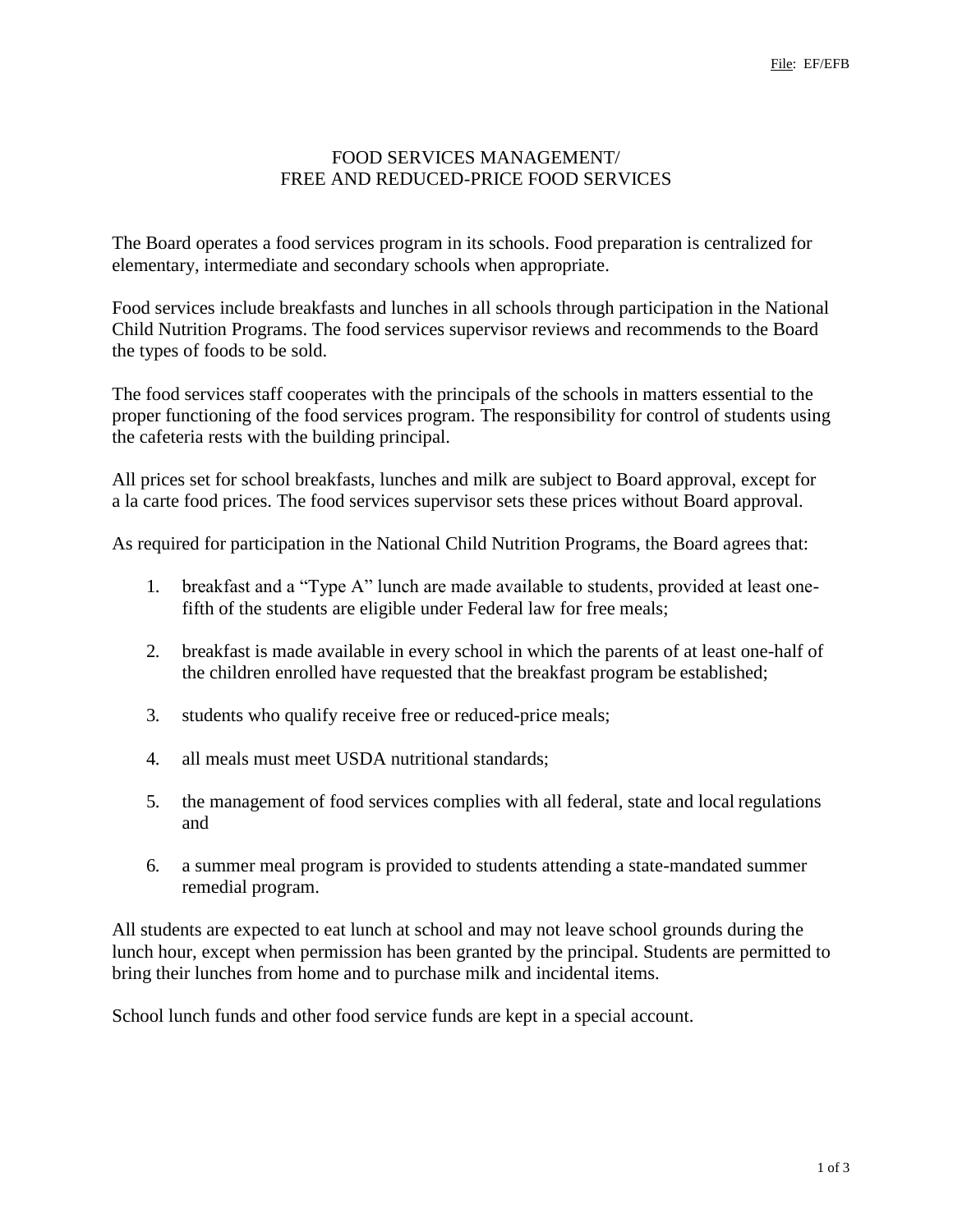The District provides for at least one employee, who has received instruction in methods to prevent choking and has demonstrated an ability to perform the Heimlich maneuver, to be present while students are being served.

## Meal Charges

The Board directs the administration to develop procedures for the management of meal charges and unpaid meal charges. The procedures allow for students to receive the daily nutrition they need, minimize the identification of students with insufficient funds to pay, maintain the integrity of the school food service account, and includes guidelines for the collection of delinquent meal charges. The procedures are provided to all parents and all District and school staff responsible for enforcement at the start of each school year.

### Students with Special Dietary Needs

At the beginning of each school year, or at the time of enrollment, parents are responsible for communicating any special dietary needs of their child, including food allergies, to the District. Students with dietary needs that qualify as disabilities under law are provided reasonable accommodation.

Substitutions to regular school meals provided by the District are made for students who are unable to eat regular school meals due to a qualifying dietary need when that need is certified in writing by the student's physician. Substitute meals are provided in the most integrated setting appropriate to the special needs of the student.

The nature of the student's qualifying dietary need, the reason this need prevents the student from eating regular school meals (including foods to be omitted from the student's diet), the specific diet prescription along with the needed substitution must be specifically stated in the physician's statement. The District, in compliance with the USDA Child Nutrition Division guidelines, provides substitute meals to food-allergic students based upon the physician's signed statement.

The District develops and implements administrative regulations for the management of foodallergic students. Such regulations include, but are not limited to, schoolwide training programs regarding food allergy education, staff development regarding food allergy identification and management, allergy emergency drills, strategies for the identification of students with lifethreatening food allergies and management skills including avoidance measures, designation of typical symptoms and dosing instructions for medications.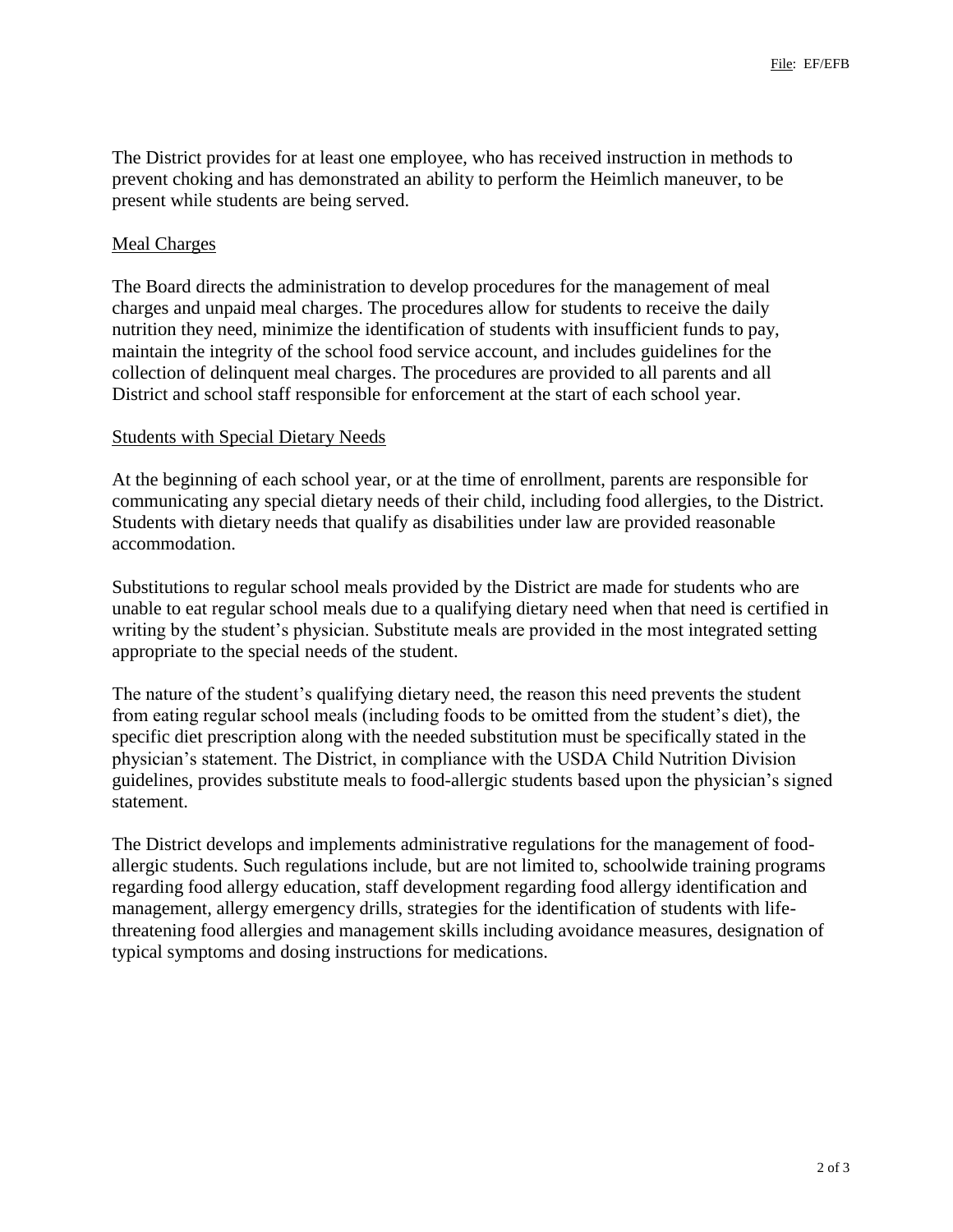[Adoption date: August 20, 1992] [Re-adoption date: May 16, 2002] [Re-adoption date: June 16, 2005] [Re-adoption date: September 16, 2010] [Re-adoption date: September 17, 2015] [Re-adoption date: February 15, 2018]

LEGAL REFS.: Child Nutrition and WIC Reauthorization Act; Pub. L. No. 108-265 (Title I, Section 204), 118 Stat. 729 National School Lunch Act; 42 USC 1751 et seq. Child Nutrition Act; 42 USC 1771 et seq. Americans with Disabilities Act Amendments Act of 2008; 42 USC 12101 et seq. Rehabilitation Act of 1973; 29 USC 794 ORC 3313.719; 3313.81; 3313.812; 3313.813; 3313.815 3314.18 OAC 3301-91-01 through 3301-91-09

CROSS REFS.: ACB, Nondiscrimination on the Basis of Disability EFF, Food Sale Standards EFG, Student Wellness Program EFH, Food Allergies JHCD, Administering Medicines to Students JN, Student Fees, Fines and Charges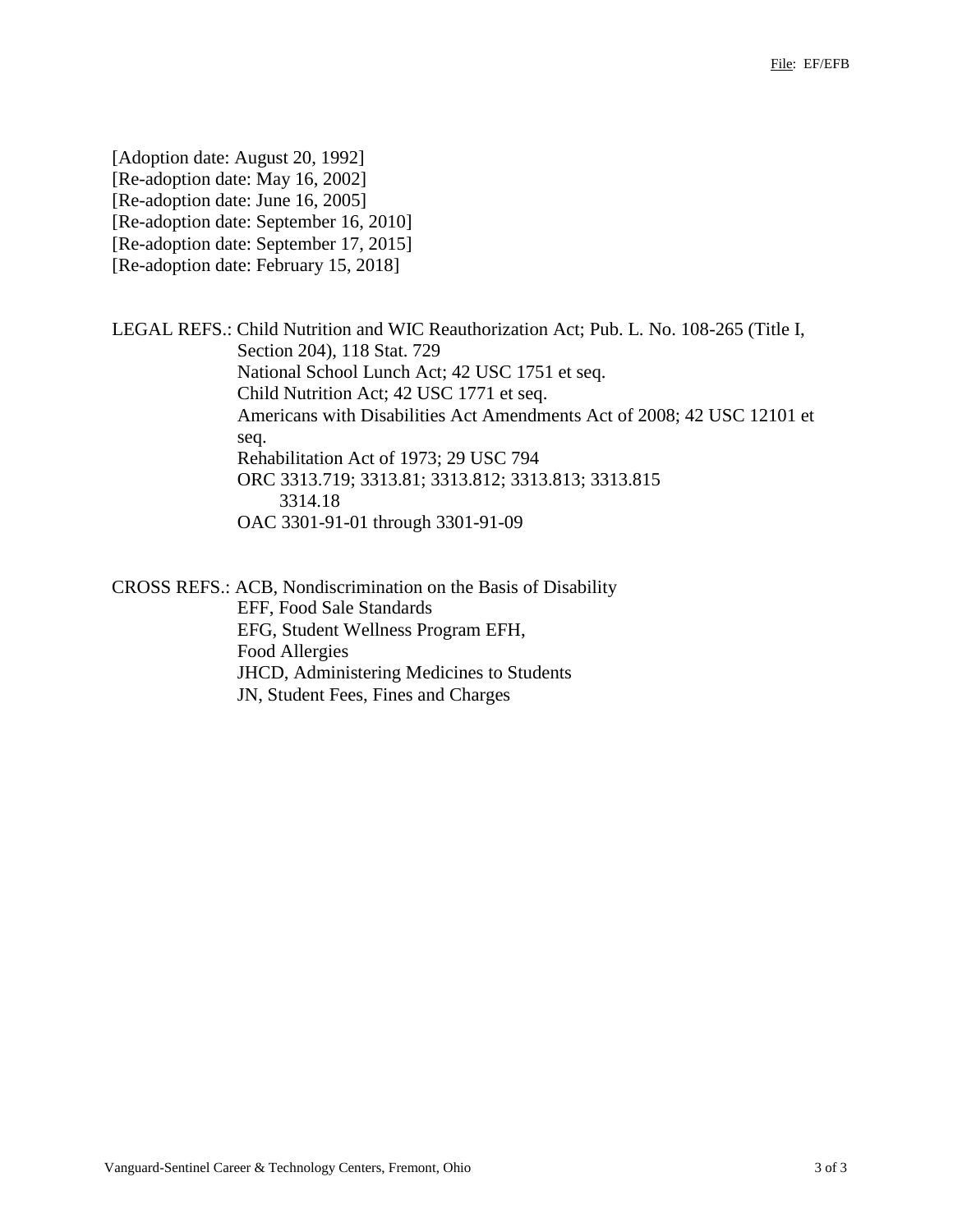# FOOD SALE STANDARDS

Through its food service program, the Board encourages healthy eating habits. by governing the types of food and beverages sold in the schools and the time and place at which each type of food and beverage is sold. These standards are based on the following guidelines.

- 1. The types of food and beverages sold in the schools are determined by their potentialto contribute significantly to the:
	- A. daily nutritional needs of students, consistent with the guidelines established by the U.S. Department of Agriculture (USDA);
	- B. provisions of the District's student wellness program and
	- C. nutritional guidelines established by State law.
- 2. A licensed dietician, a registered dietetic technician or a certified/credentialed school nutrition specialist must be initially consulted to assist the food services supervisor in drafting for Board adoption a plan:
	- A. for complying with and enforcing the nutritional standards governing the types of food and beverages that may be sold on school premises in compliance with State law and
	- B. specifying the time and place each type of food or beverage may be sold.
- 3. The time of day and place for the sale of food and beverages to students must be consistent with the nutrient intake needs and eating patterns of students andcompatible with class schedules. The following restrictions are enforced for non-breakfast/lunch food and beverage sales.
	- A. Foods or beverages that do not meet the nutritional standards established bythe District in accordance with USDA regulations may not be sold during the schoolday. The Board reserves the right to totally restrict the sale of nonnutritional foods and beverages in vending machines.
	- B. Bake sales and other school fundraising activities involving food andbeverage items may not be held during the school day.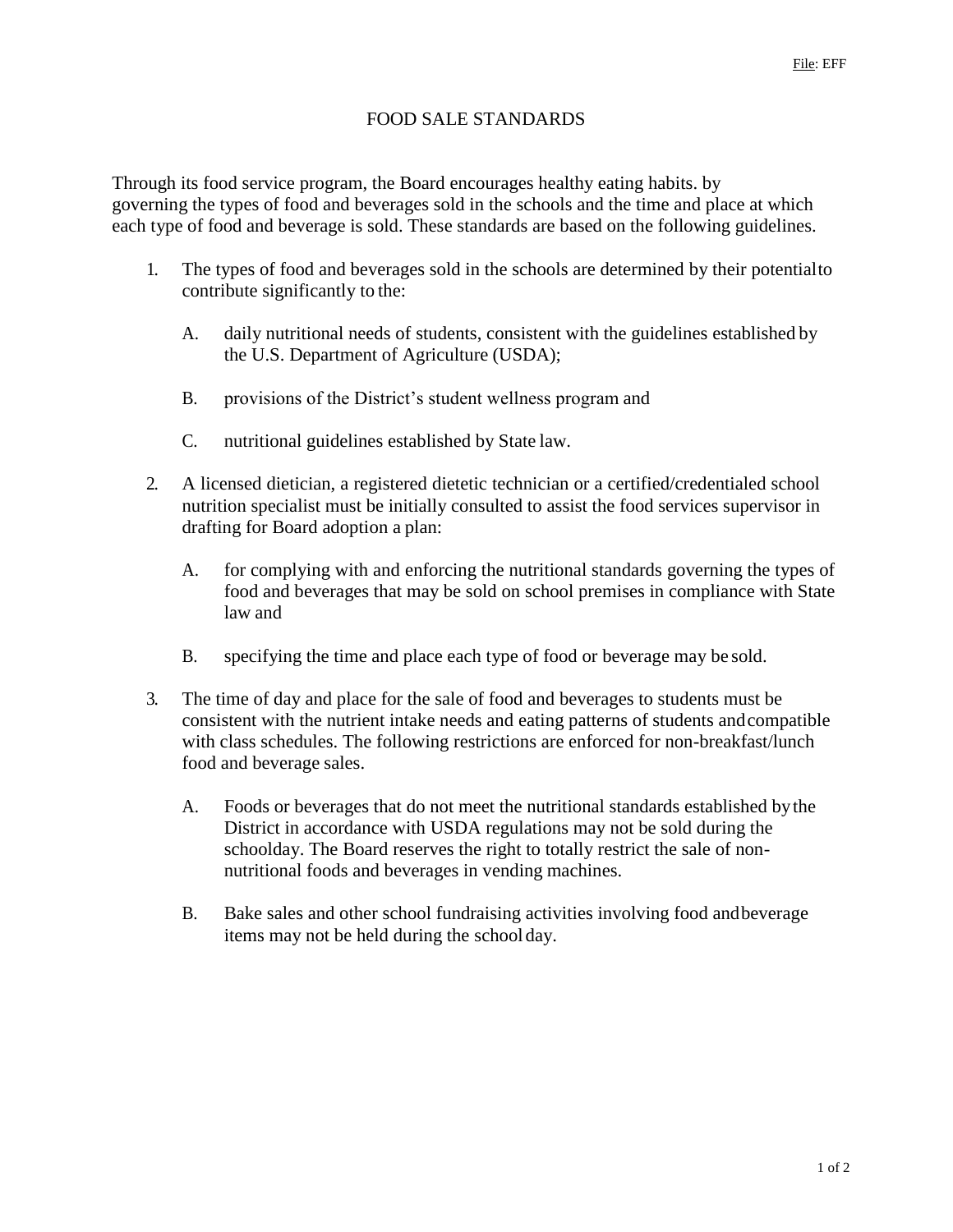4. Annually, the cafeteria manager reviews and recommends to the Board the typesof foods and beverages to be sold as part of the school breakfast and lunchprograms.

Separate standards may be established for the types of food and beverages to be sold to staff members and for events and activities held outside the school day.

[Adoption date: August 20, 1992] [Re-adoption date: May 16, 2002] [Re-adoption date: June 16, 2005] [Re-adoption date: September 16, 2010] [Re-adoption date: September 17, 2015]

LEGAL REFS.: ORC 3313.814; 3313.816; 3313.817 OAC 3301-91-09

CROSS REFS.: EF, Food Services Management (Vanguard Career Center) EFG, Student Wellness Program IGDF, Student Fundraising Activities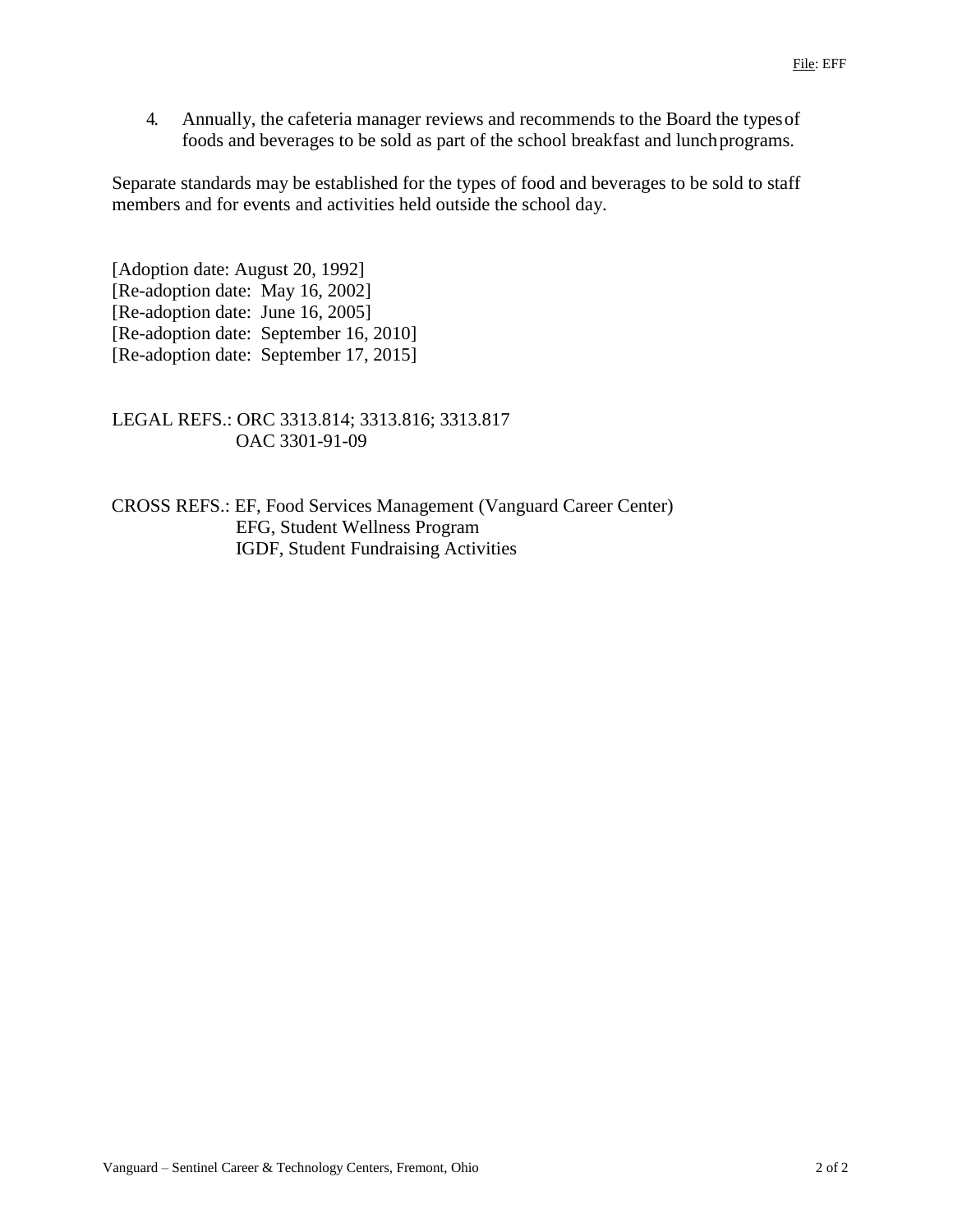#### STUDENT WELLNESS PROGRAM

The Board directs the Superintendent/designee to develop and maintain a student wellness plan in compliance with Federal law.

The student wellness plan:

- 1. includes goals for nutrition promotion and education, physical activity and other school-based activities designed to promote student wellness that are developed with consideration of evidence-based strategies and techniques;
- 2. includes nutrition guidelines for all foods provided, but not sold to students in the District during the school day in order to promote student health and reduce childhood obesity;
- 3. provides assurance that District guidelines for all food and beverages sold during the school day are, at a minimum, equal to the guidelines issued by the U.S. Department of Agriculture(USDA) and that marketing of foods and beverages on the school campus during the school day is prohibited for foods or beverages that do not meet the nutritional standards established by the District in accordance with USDA regulations and
- 4. establishes a plan of implementation and evaluation, including designating one or more persons within the District with the responsibility for ensuring that the District is compliant with Federal law.

Development of the student wellness plan must be a collaborative effort between parents, students, food service workers, physical education teachers, school health professionals, administrators, the Board and the public.

The District notifies the public of the wellness plan at least annually. The wellness plan is assessed at least once every three years and the results of the assessment are made available to the public.

[Adoption date: September 16, 2010] [Re-adoption date: September 17, 2015] [Re-adoption date: February 15, 2018]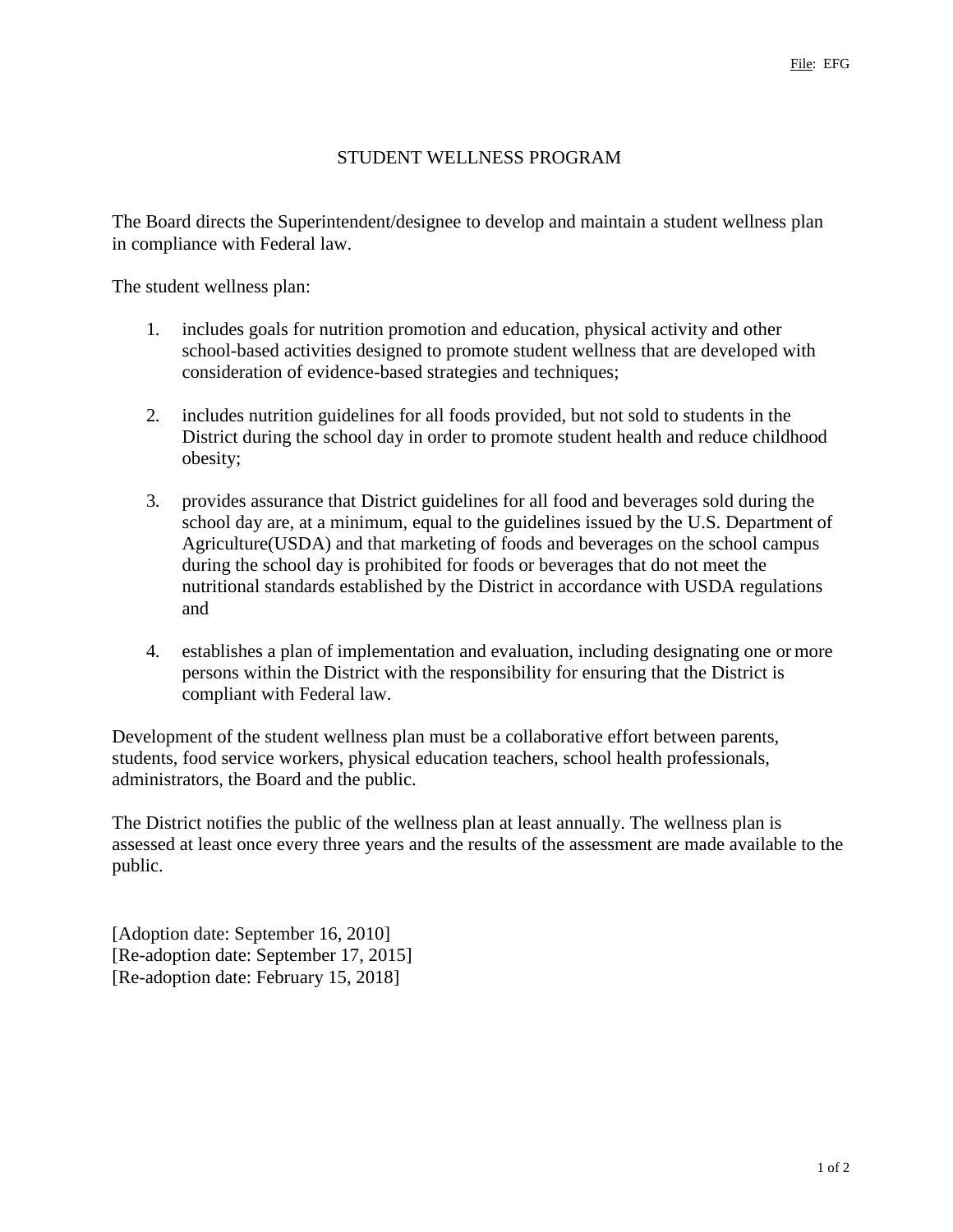LEGAL REFS.: Child Nutrition and WIC Reauthorization Act; Pub. L. No. 108-265 (Title I, Section 204), 118 Stat. 729 National School Lunch Act; 42 USC 1751 et seq. Child Nutrition Act; 42 USC 1771 et seq. 7 CFR, Subtitle B, Chapter 11, Part 210 7 CFR 220 7 CFR 225 7 CFR 245 ORC 3313.814 OAC 3301-91-09

CROSS REFS.: EF, Food Services Management EFB, Free and Reduced-Price Food Services EFF, Food Sale Standards IGAE, Health Education IGAF, Physical Education KJ, Advertising in the Schools District Wellness Plan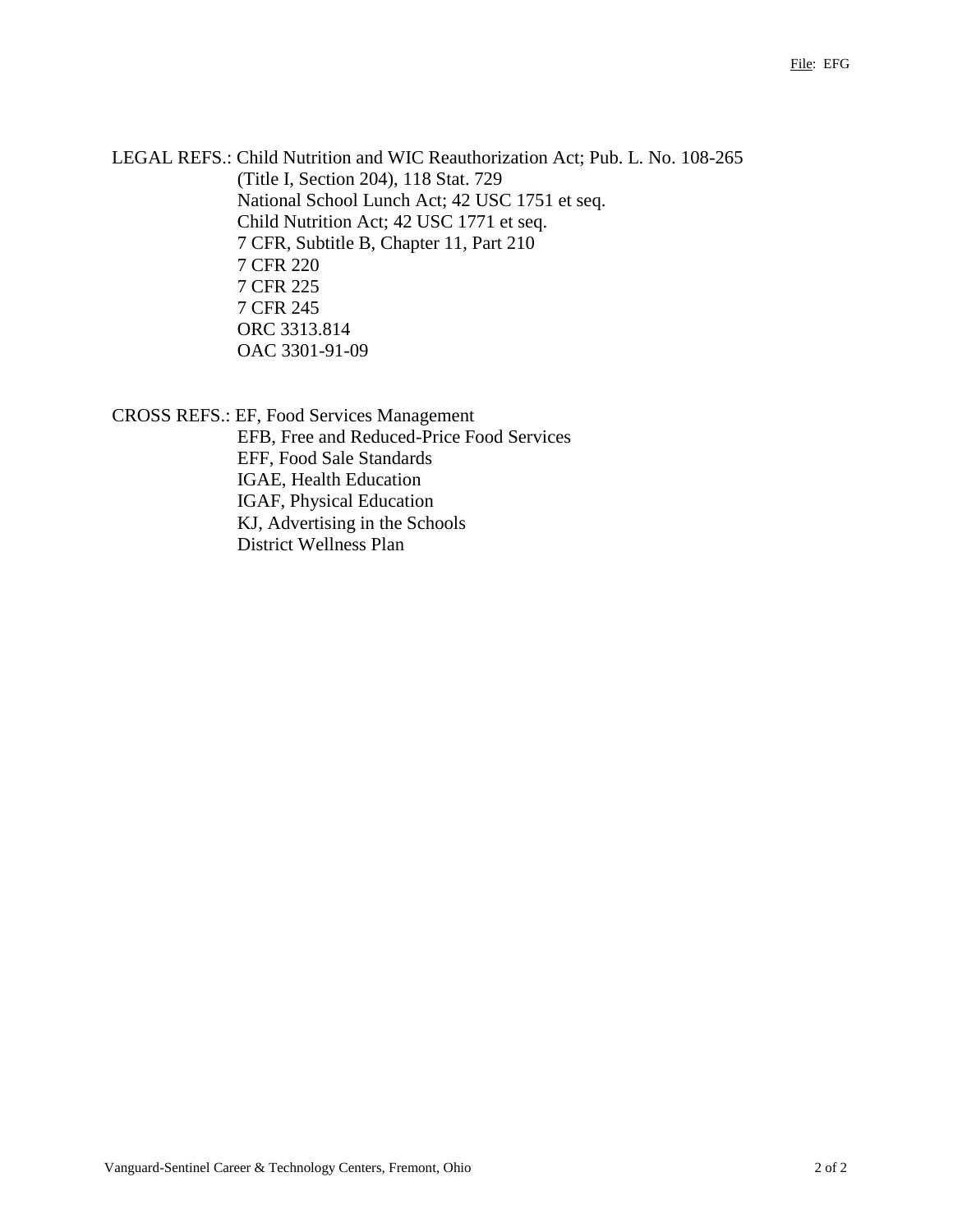# FOOD ALLERGIES

The purpose of this policy is to establish a safe environment for students with food allergies and to support parents regarding food allergy management. In accordance with State law, it is the policy of the Board to provide all students, through necessary accommodations where required, the opportunity to participate fully in all school programs and activities.

The Board takes food allergies seriously and understands that food allergies can be life threatening. Recognizing that the risk of accidental exposure to foods can be reduced in the school setting, the District administration is committed to minimizing risks and providing a safe educational environment for food-allergic students. Students with dietary needs that qualify as disabilities under State and Federal law are provided reasonable accommodation.

Substitutions to regular school meals provided by the District are made for students who are unable to eat regular school meals due to a qualifying dietary need when that need is certified in writing by the student's physician. Substitute meals are provided in the most integrated setting appropriate to the special needs of the student.

The nature of the student's qualifying dietary need, the reason this need prevents the student from eating regular school meals (including foods to be omitted from the student's diet), the specific diet prescription along with the needed substitution must be specifically stated in the physician's statement. The District, in compliance with the USDA Child Nutrition Division guidelines, provides substitute meals to food-allergic students based upon the physician's signed statement.

The administration consults with parents, school nurses and other school employees, school volunteers, students and community members to gather information for the development and implementation of a food allergy plan. The plan includes, but is not limited to, schoolwide training programs regarding food allergy education, staff development regarding food allergy identification and management, allergy emergency drills, strategies for the identification of students with life-threatening food allergies and management skills including avoidance measures, designation of typical symptoms and dosing instructions for medications.

[Adoption date: September 16, 2010] [Re-adoption date: September 17, 2015]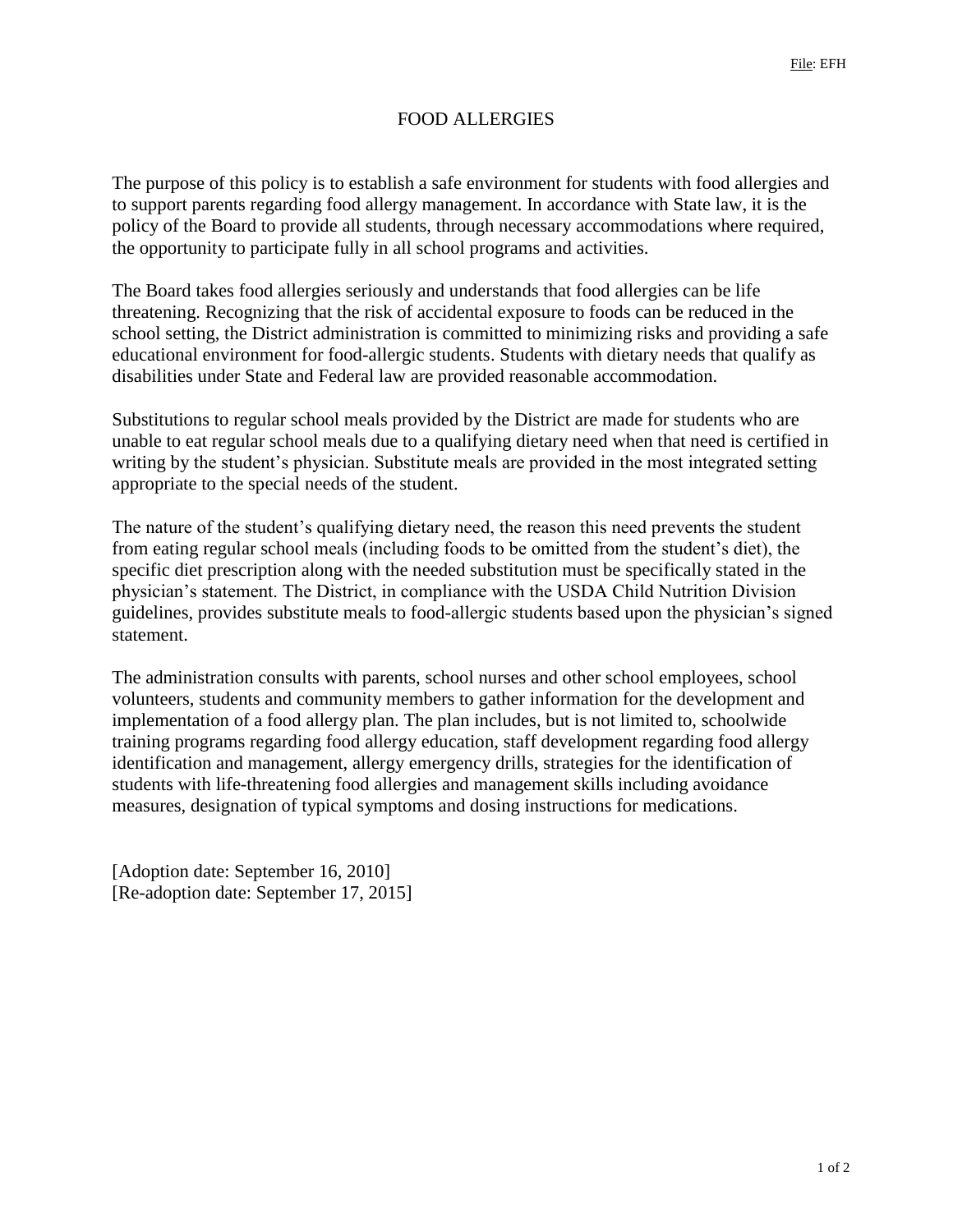LEGAL REFS.: Child Nutrition and WIC Reauthorization Act; Pub. L. No. 108-265 (Title I, Section 204), 118 Stat. 729 National School Lunch Act; 42 USC 1751 et seq. Child Nutrition Act of 1966; 42 USC 1771 et seq. Americans with Disabilities Act Amendments Act of 2008; 42 USC 12101 et seq. Rehabilitation Act of 1973, 29 USC 794 ORC 3313.719; 3313.81; 3313.812; 3313.813 3314.03 3326.11 OAC 3301-91-01 through 3301-91-08

CROSS REFS.: ACB, Nondiscrimination on the Basis of Disability EF, Food Services Management (Vanguard Career Center) EFB, Free and Reduced-Price Food Services EFF, Food Sale Standards EFG, Student Wellness Program IGBA, Programs for Students with Disabilities JHCD, Administering Medicines to Students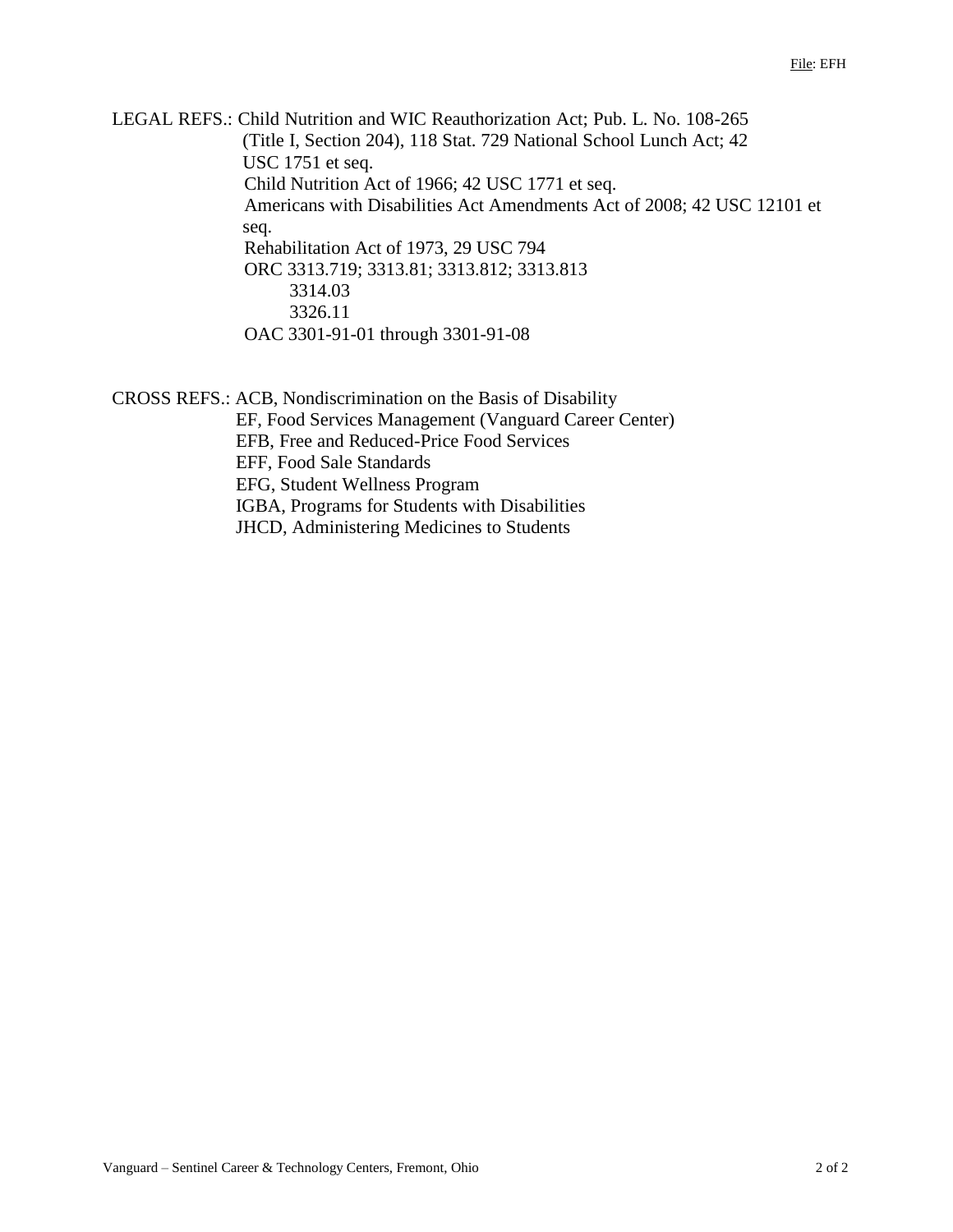#### TELEPHONE SERVICES

District telephones are provided for official school use. In order to permit staff members to make necessary personal calls with minimum loss of time, certain telephones may be used for personal calls. The staff members making such calls are responsible for and shall pay any long distance or toll charges.

Students are not to use the school office telephones, except in cases of emergency. The use of the pay telephones by students while classes are in session is subject to the approval of authorized school personnel.

Cellular telephones may be provided to certain staff members who have:

- 1. administrative authority;
- 2. supervision of students during field trips or
- 3. supervision of students during extracurricular activities, practices or events thatmeet away from District buildings.

The Board authorizes the Superintendent/designee to develop administrative guidelines for the proper handling of use and charges.

[Adoption date: May 16, 2002] [Re-adoption date: June 16, 2005] [Re-adoption date: September 16, 2010] [Re-adoption date: September 17, 2015]

LEGAL REFS.: ORC 3313.20 OAC 3301-35-06 3301-83-20(M)

CROSS REFS.: Student Handbooks Staff Handbooks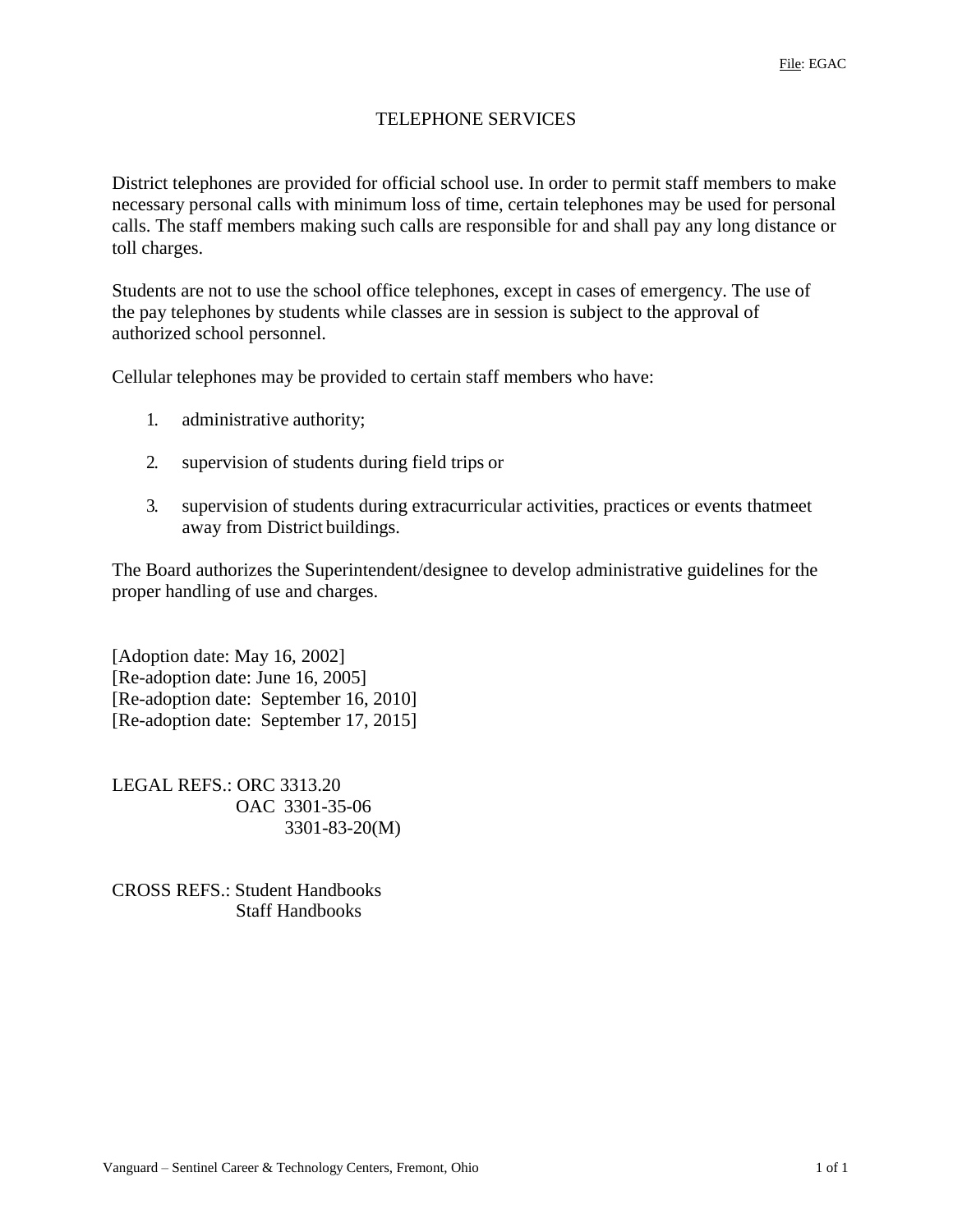## TELEPHONE SERVICES

The administration has established the following guidelines for the appropriate use of Districtowned cellular telephones and other communication devices. It also defines guidelines for reimbursement of personal cellular calls and services by the employees of the District.

Cellular telephone services may be provided to employees who, because of job-related activities must have easy access to a telephone. Annually, the Superintendent/designee develops a list of the positions that need cellular telephones. Employees may apply for telephones through the Treasurer's office. Once processed, the employee receives the telephone and guidelines for use.

#### Plans

The Treasurer/designee contracts with a company that best meets the needs of the District. An employee wishing to have features other than those offered in the District's plan must have approval of the Treasurer/designee.

#### Damage, Loss or Theft

Cellular equipment that is damaged in the course of business should be brought to the Treasurer's office to be sent to the cellular plan administrator for repairs. Lost or stolen cellular equipment must be immediately reported to the employee's supervisor and to the Treasurer's office so that service can be cancelled. All costs incurred for replacement or repair are the responsibility of the District and/or the employee.

#### Usage Monitoring

The Treasurer/designee is responsible for:

- 1. educating employees regarding appropriate cellular telephone procedures and providing monitoring for their usage. (In emergency situations, supervisors may grant exceptions to usage. In such circumstances the employee must reimburse any charges incurred for personal use.);
- 2. instructing employees not to use District-owned cellular telephones while operating any vehicles;
- 3. explaining to employees their responsibility for lost, stolen or damagedtelephones;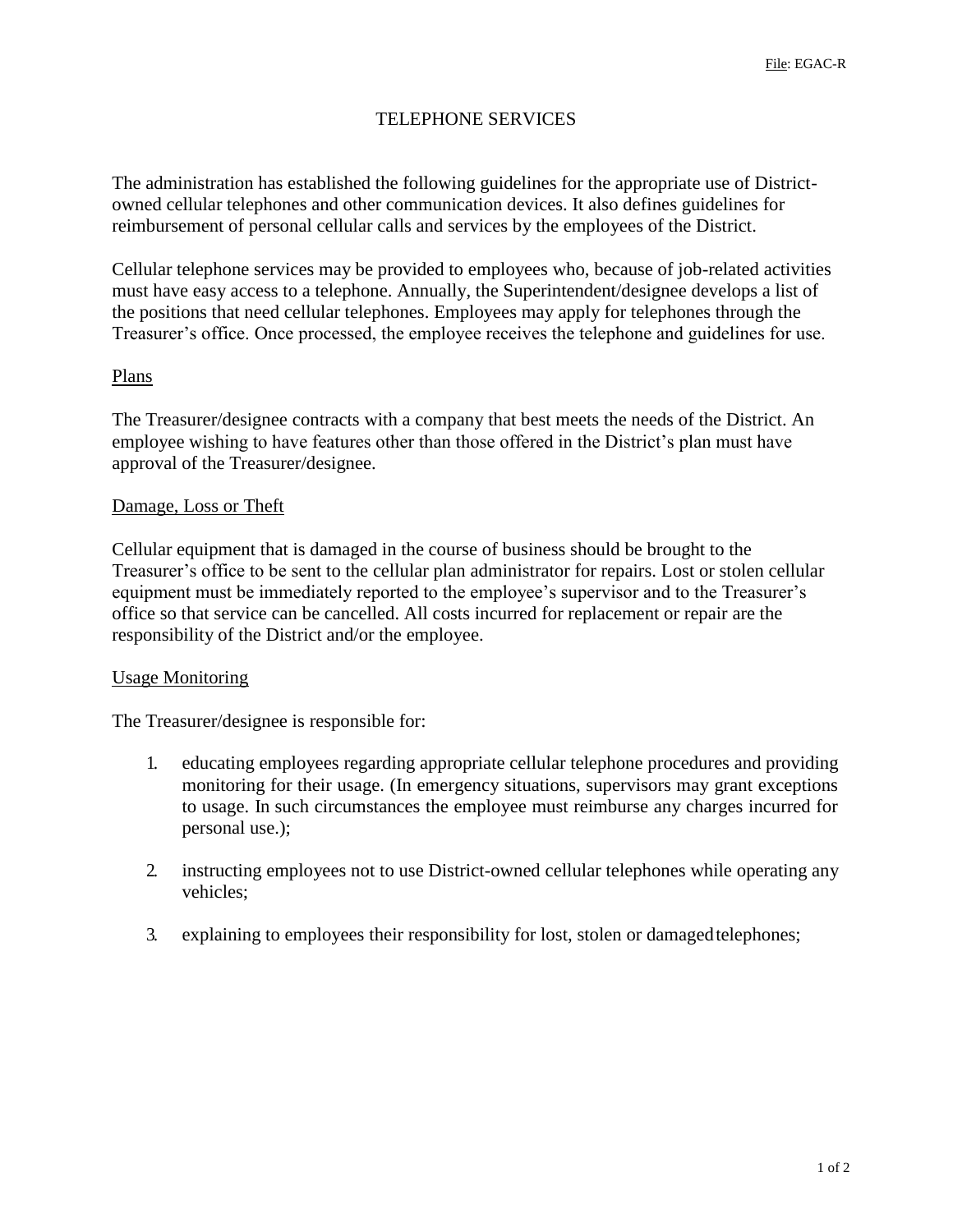- 4. explaining to employees that telephones are to be used for District-related businessand that the telephones may not be used to operate a personal business and
- 5. monitoring of monthly bills and employee reimbursements for personaluse.

### Personal Calls

The District provides cellular telephones to employees for the purpose of conducting District business. The use of District-owned cellular equipment to make or receive personal calls is discouraged, although it is understood that usage for personal reasons may be necessary in emergency situations. All minutes and long distance, roaming or other charges incurred by the employee for personal calls are the responsibility of the employee. It is the employee's responsibility to review his/her monthly bill, document personal calls and charges and reimburse the District.

### Bill Payment Procedure

The Treasurer/designee receives and reviews the cellular bills on a monthly basis. It is the Treasurer's/designee's responsibility to review the bill for employee's personal usage and to enforce reimbursement to the District.

[Approval date: June 16, 2005] [Re-approval date: September 16, 2010] [Re-approval date: September 17, 2015]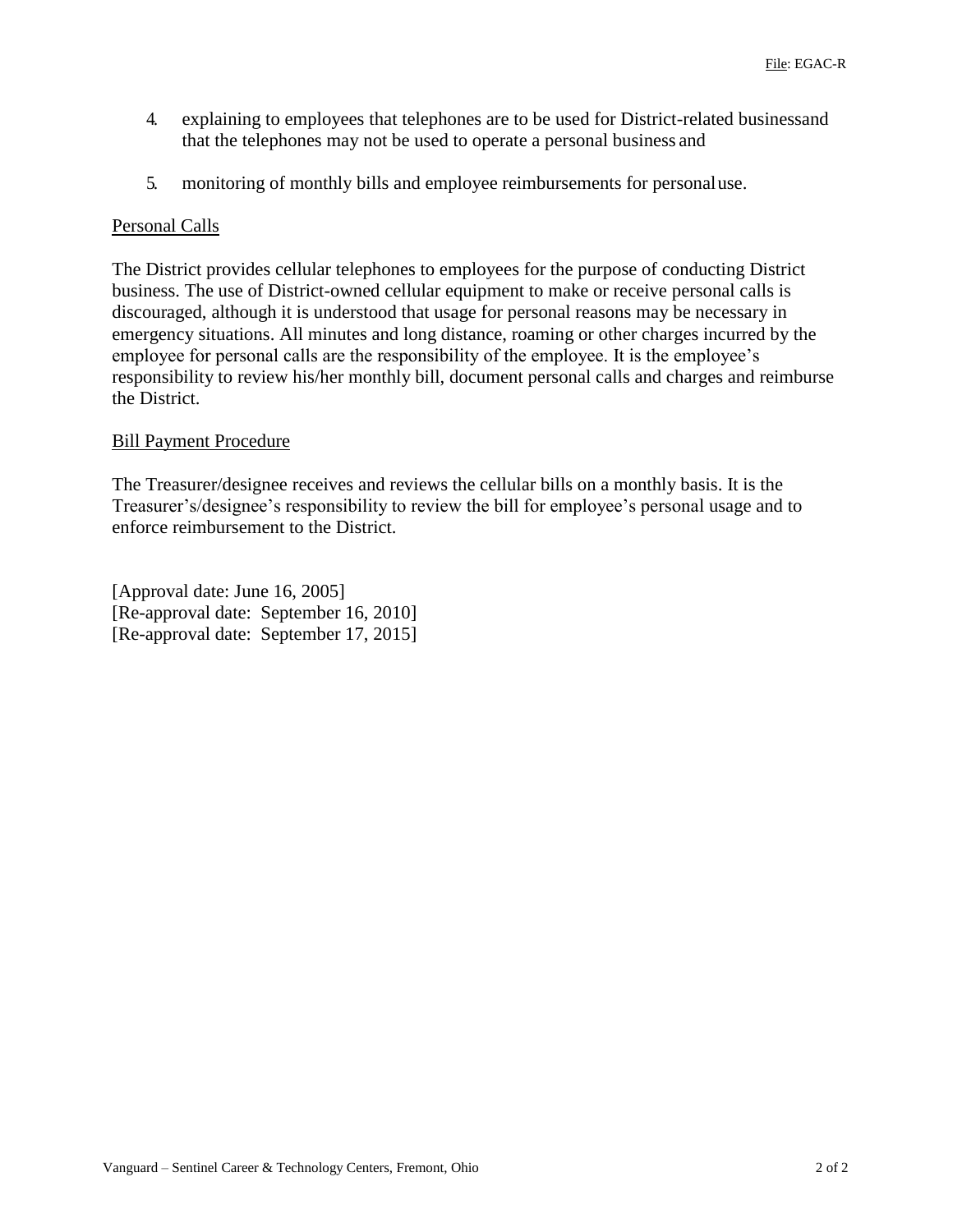# DATA AND RECORDS RETENTION

All records<sup>1</sup> are the property of the District and are not removed, destroyed, mutilated, transferred or otherwise damaged or disposed of, in whole or in part, except as provided by law or under the rules adopted by the District Records Commission. Such records shall be delivered by outgoing officials and employees to their successors and shall not be otherwise removed, transferred or destroyed unlawfully.

The District Records Commission is composed of the Board President, the Treasurer and the Superintendent. The commission meets at least once every 12 months.

The function of the commission is to review applications for disposal of obsolete and schedules of records retention and disposition submitted by any employee of the District. Records may be disposed of by the District pursuant to the procedure outlined below. The commission may at any time review any schedule it has previously approved and may revise that schedule, in accordance with State law.

The Superintendent designates a Records Officer in each department/building who is responsible for all aspects of records retention, including electronic mail, within that department/building.

When the District Records Commission has approved an application for one-time disposal of obsolete records or any schedule of records retention and disposition, the applications and/or schedules are sent to the Ohio Historical Society (OHS) for review. The OHS will review the application or schedule within a period of 60 days, and these records are not destroyed. During this time, the OHS may select for its custody any records it considers to be of continuing historical value. The OHS will denote upon any schedule of records retention, and disposal, the records for which they will require a certificate of records disposal prior to their disposal. After the OHS has completed their review, OHS will forward the applications and/or schedules to the Auditor of State for their approval or disapproval. The Auditor of State must approve or disapprove the application and/or schedule within 60 days.

Before public records are disposed of pursuant to an approved schedule, the District must inform OHS of the disposal of only the records that OHS has requested to see. OHS isgiven the opportunity for a period of 15 days to select for its custody such public records as it considers to be of continuing historical value.<sup>2</sup>

### Electronic Mail and Social Media Content

Electronic mail sent or received by the Board and/or District employees and social media content may be considered a public record subject to public disclosure or inspection under the Open Meetings Act (Sunshine Law). If the electronic mail or social media content is the District's official record and meets the definition of a record as defined by State law, then the information must be retained in accordance with the District records retention schedule.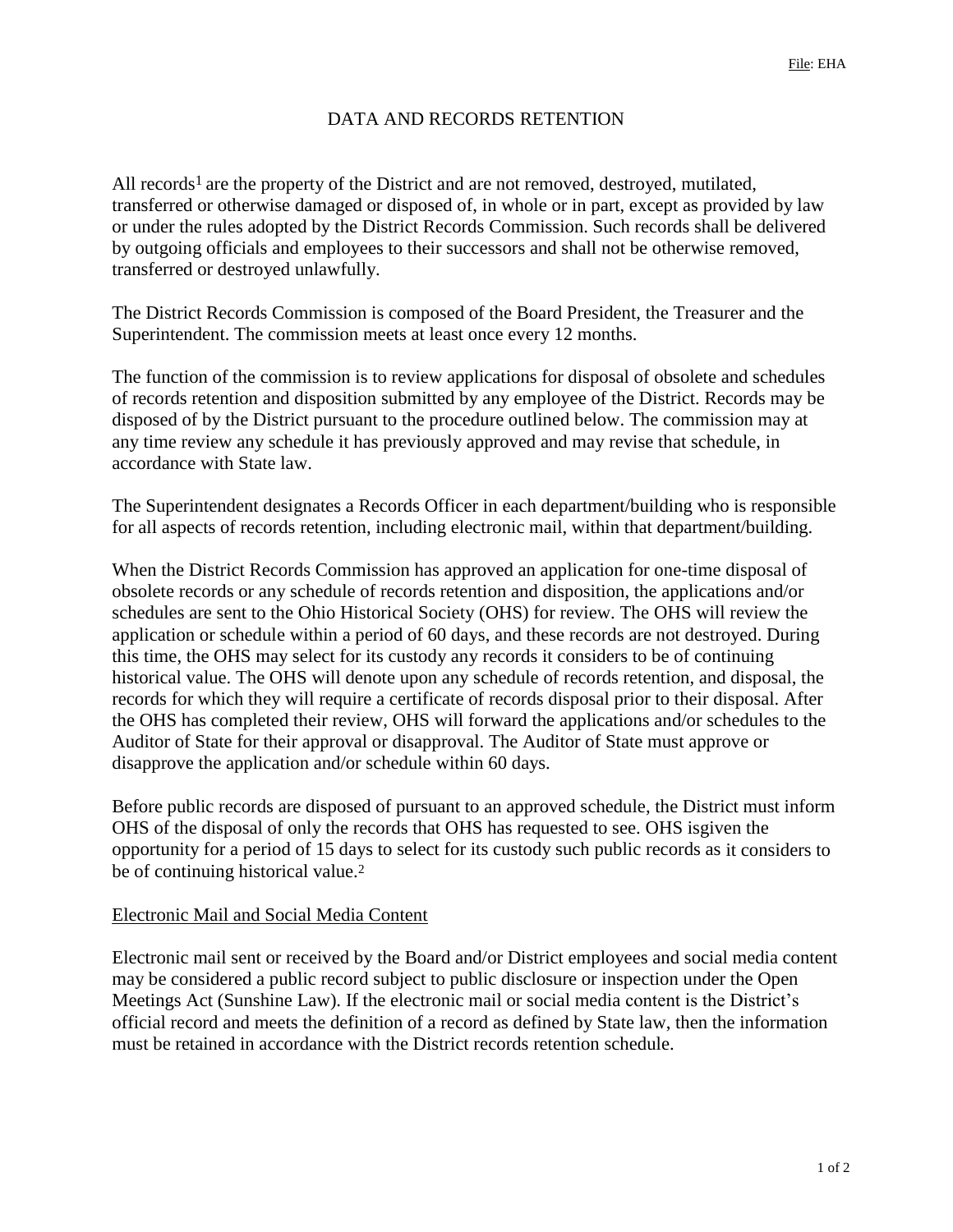All Board and District electronic mail and social media content communications are monitored in accordance with the attached regulation to ensure that all electronic mail and social media public records are retained, archived and destroyed in compliance with State law.

District employees are subject to disciplinary action for violation of this policy and regulation.

[Adoption date: May 16, 2002] [Re-adoption date: June 16, 2005] [Re-adoption date: September 16, 2010] [Re-adoption date: September 17, 2015]

LEGAL REFS.: Family Educational Rights and Privacy Act; 20 USC 1232g et seq. ORC 9.01 149.011; 149.35; 149.381; 149.41; 149.43 3313.29 3319.321 3701.028 Ohio Historical Society Form RC-1 Ohio Historical Society Form RC-2 Ohio Historical Society Form RC-3

CROSS REFS.: GBL, Personnel Records JO, Student Records KBA, Public's Right to Know

1Records include any document, device or item, regardless of physical form or characteristic, including an electronic record (as defined in Ohio Revised Code Section (RC) 1306.01), created or received by or coming under the jurisdiction of the District that serves to document the organization, functions, policies, decisions, procedures, operations or other activities of the District, RC 149.011.

2The Historical Society may not review or select for its custody the records set forth in RC 149.381(E).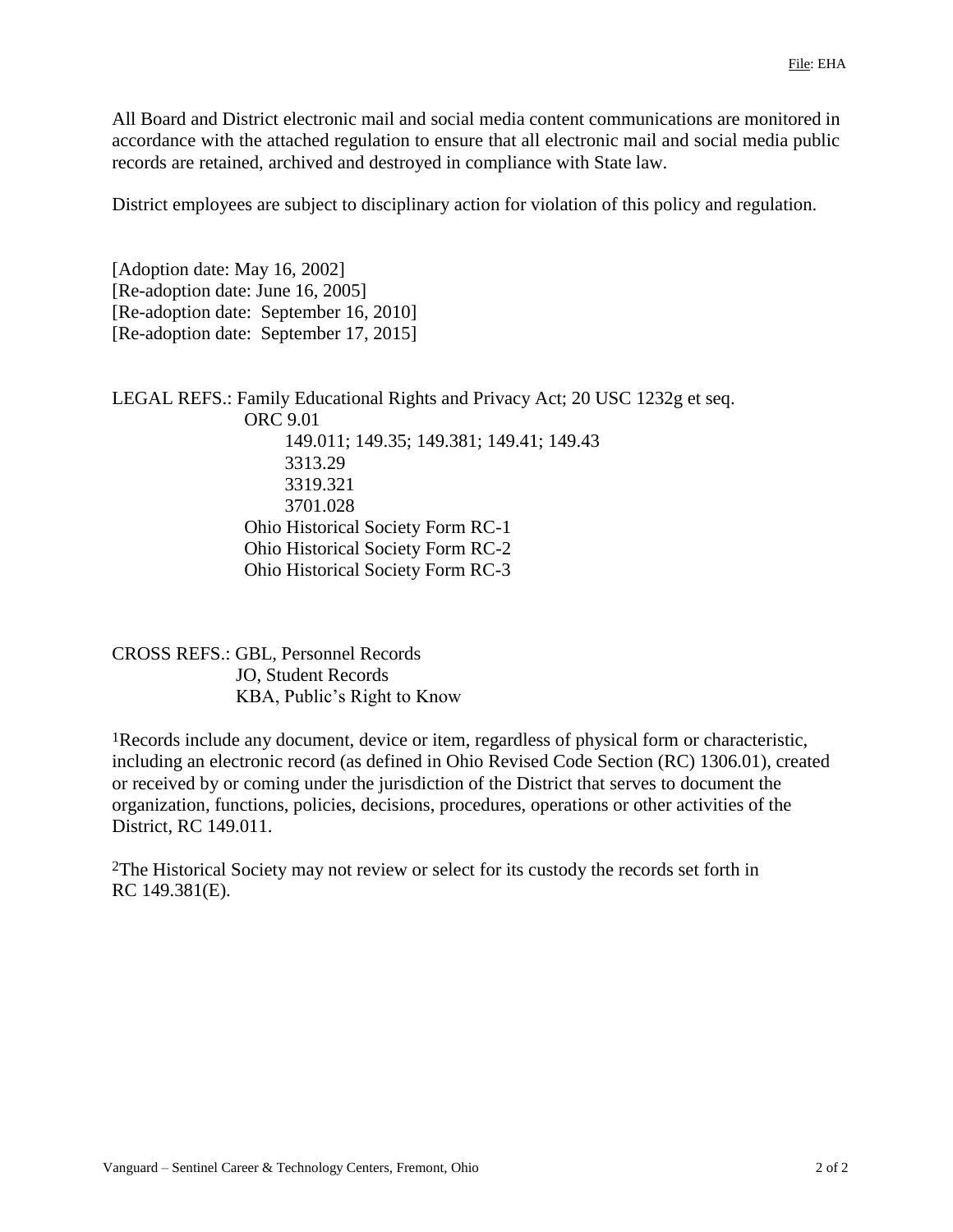### DATA AND RECORDS RETENTION (Electronic Mail)

The Ohio Electronic Records Committee has established the following guidelines for managing electronic mail (email) and social media content.

Retention or disposition of email messages and social media content must be related to the information they contain or the purpose they serve. The content, transactional information and any attachments associated with the message are considered a record (if they meet State law criteria). Because the content of email messages and social media content may vary considerably, the content must be evaluated to determine the length of time messages and social media content must be retained.

There are two categories of email retention: non-record messages and official record messages.

#### Non-Record Messages

Email messages that do not meet the criteria of the Ohio Revised Code definition of a record may be deleted at any time, unless they become part of some official record as a result of special circumstances. These items may be immediately deleted, or maintained in a "Non-Record" mail box and deleted later, just as you might trash the unwanted publications or promotional flyers. Types of messages may include:

- 1. Personal Correspondence: Any email not received or created in the course of state business may be deleted immediately, since it is not an official record.Examples include, but are not limited to, the "Let's do lunch" (not a business lunch) or "Can I catch a ride home" type of note.
- 2. Non-State Publications: Publications, promotional material from vendors and similar materials that are "publicly available" to anyone are not official records. In the electronic world, this includes list serve messages (other than those you post in your official capacity), unsolicited promotional material ("spam"), files copied or downloaded from Internet sites, etc.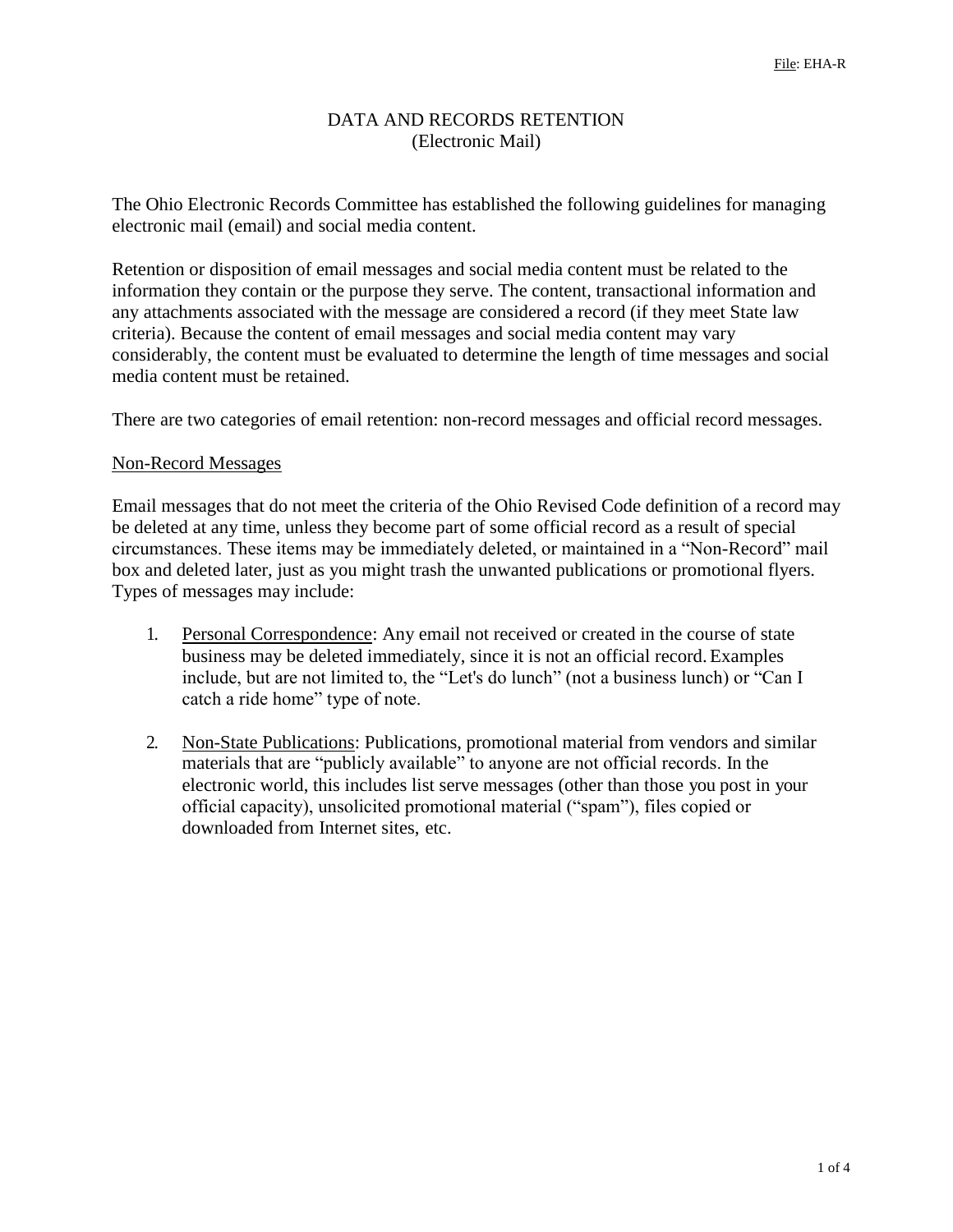#### Official Record Messages

Email messages that meet the definition of a record in the ORC are official records and must be scheduled, retained and disposed of as such. These official records fall into the following categories:

1. Transient Messages: This type of email has a very limited administrative value. Transient messages do not set policy, establish guidelines or procedures, certify a transaction or become a receipt. The informal tone of transient messages might be compared to a communication that might take place during a telephoneconversation in an office hallway.

> Transient Documents: Include telephone messages, drafts and other limited documents which serve to convey information of temporary importance in lieu of oral communication.

Retention: Until no longer of administrative value, then destroy

- 2. Intermediate Messages: Email messages that have more significantadministrative, legal and/or fiscal value but are not scheduled as transient or permanent should be categorized under other appropriate record series. These may include (but are not limited to):
	- A. General Correspondence: Includes internal correspondence (e.g., letters,memos); also, correspondence from various individuals, companies and organizations requesting information pertaining to agency and legal interpretations and other miscellaneous inquiries. This correspondence is informative (it does not attempt to influence District policy).

Retention: One year, then destroy

B. Routine Correspondence: Referral letters, requests for routine information or publications provided to the public by the District that are answered bystandard form letters.

Retention: Six months, then destroy

C. Monthly and Weekly Reports: Document status of ongoing projects andissues; advise supervisors of various events and issues.

Retention: One year, then destroy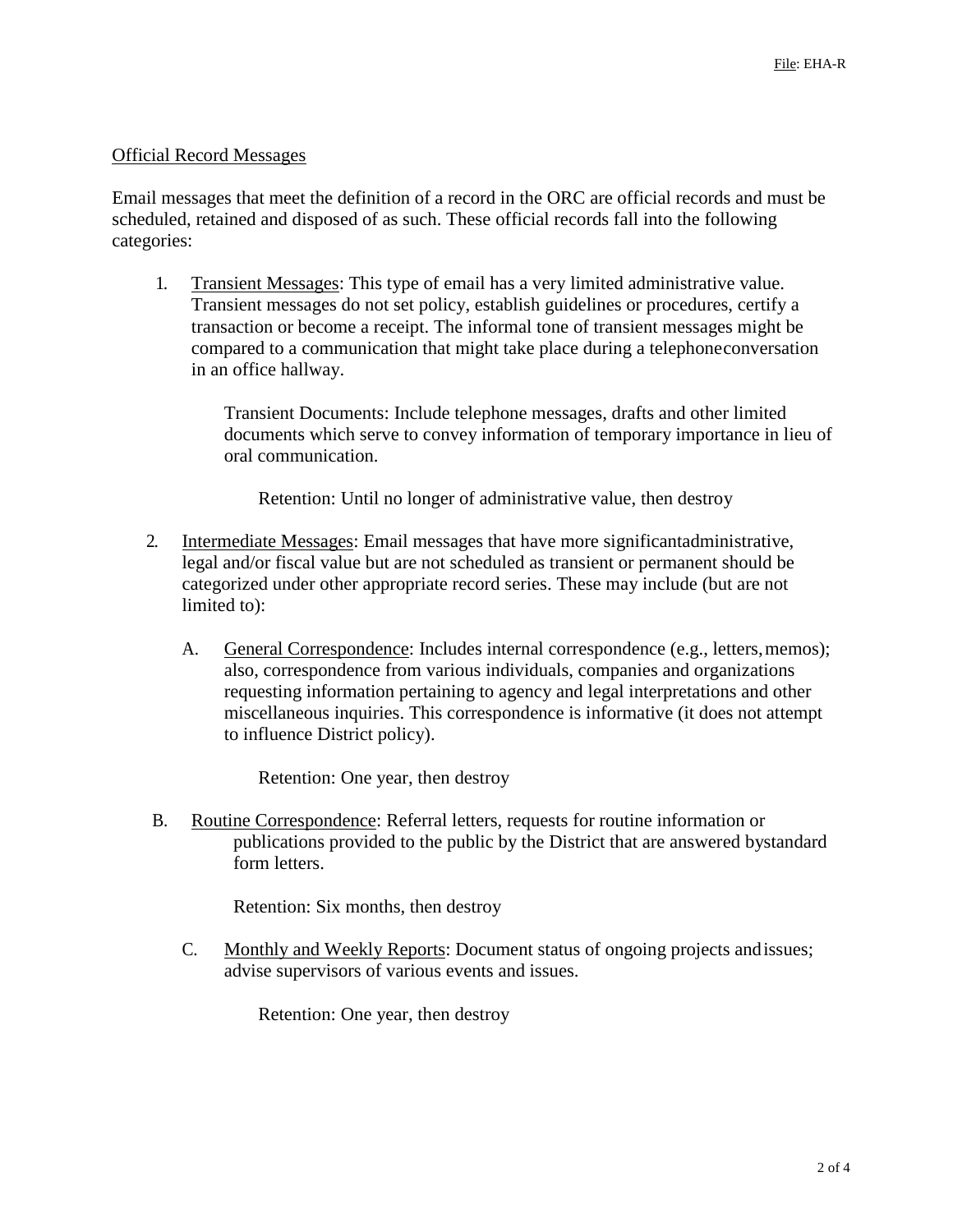D. Minutes of Agency Staff Meetings: Minutes and supporting recordsdocumenting internal policy decisions.

> Retention: Two years, then transfer to State Archives for their possible retention or destruction

- 3. Permanent Messages: Email messages that have significant administrative, legal and/or fiscal value and are scheduled as permanent also should be categorized under the appropriate record series. These may include, but are not limited to:
	- A. Executive Correspondence: Correspondence dealing with significant aspectsof the administration of executive offices. Correspondence includes information concerning policies, program, fiscal and personnel matters.

Retention: Two years, then transfer to State Archives

B. Departmental Policies and Procedures: Includes published reports,unpublished substantive reports and policy studies.

> Retention: Retain until superseded, obsolete or replaced, then transfer to State Archives for their possible retention and destruction

### Social Media Content

Social media content that meets the definition of a record as defined by State law is an official record of the District and must be scheduled, retained and disposed of as such. The District will work with stakeholders to determine the appropriate method for preserving content created through the use of social media. When determining whether social media content must be retained, the District will:

- 1. look beyond the electronic social medium and analyze the content to determine ifthe information meets the definition of a record as defined by State law that must be managed and kept in accordance with retention schedules;
- 2. determine whether the information or social media content is duplicated elsewhere.
	- A. If the content or information is duplicated elsewhere, then the social media version will be considered a secondary copy and will not need to be maintained in accordance with the records retention schedule.
	- B. When the official record becomes eligible for disposal, duplicatecontent maintained on social media will also be purged and